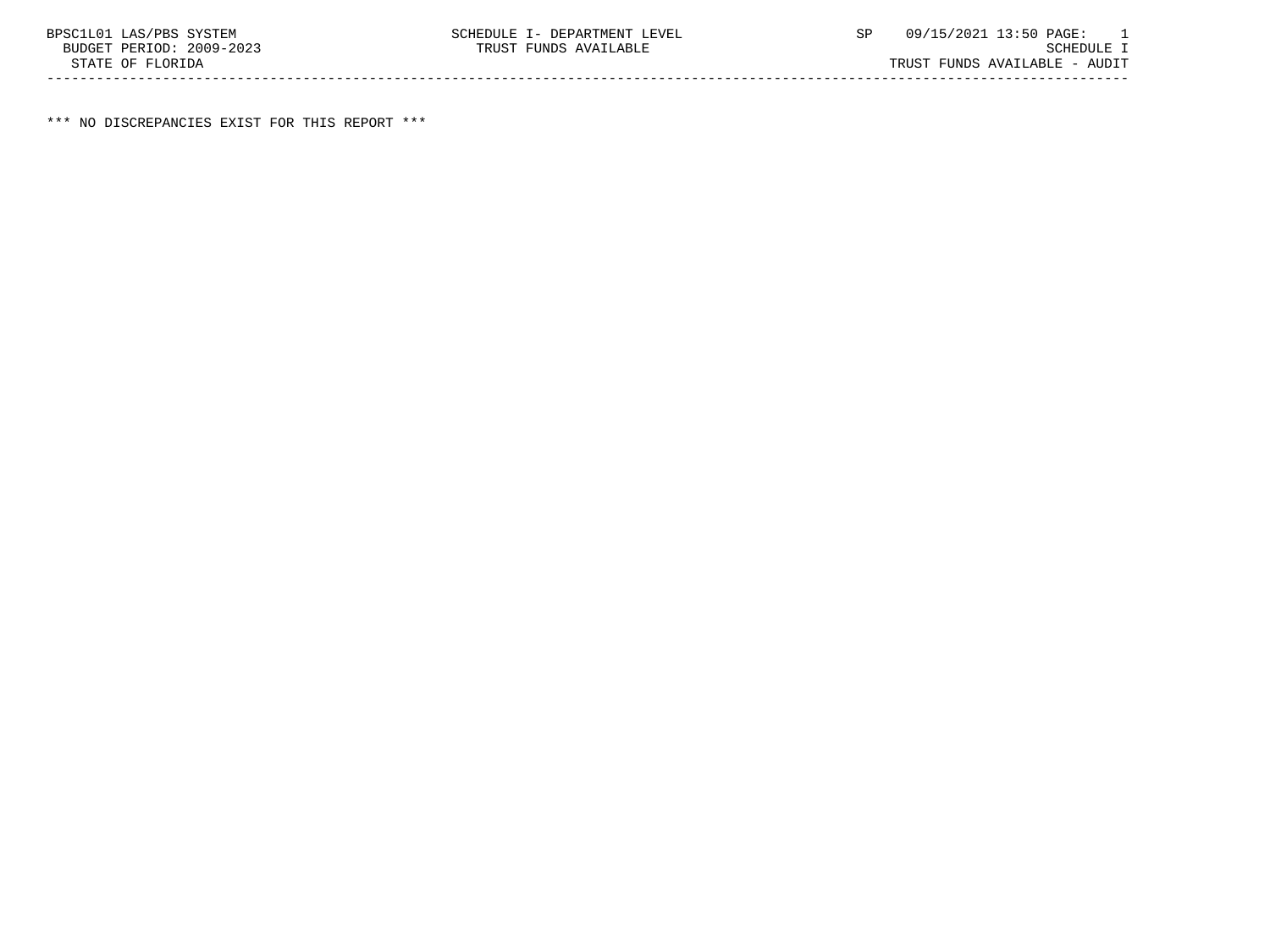| BPSC1L01 LAS/PBS SYSTEM<br>BUDGET PERIOD: 2009-2023<br>STATE OF FLORIDA                                                                                                                                                                                                                                |                         | SCHEDULE I- DEPARTMENT LEVEL<br>TRUST FUNDS AVAILABLE |                            |                                         |             |                                                                   |                                                                                                                        |                                                                                              | 09/15/2021 13:50 PAGE: 1<br>SCHEDULE I<br>TRUST FUNDS AVAILABLE |
|--------------------------------------------------------------------------------------------------------------------------------------------------------------------------------------------------------------------------------------------------------------------------------------------------------|-------------------------|-------------------------------------------------------|----------------------------|-----------------------------------------|-------------|-------------------------------------------------------------------|------------------------------------------------------------------------------------------------------------------------|----------------------------------------------------------------------------------------------|-----------------------------------------------------------------|
|                                                                                                                                                                                                                                                                                                        |                         |                                                       |                            |                                         |             | COL A01<br>ACT PR YR                                              |                                                                                                                        | COL A02 COL A03<br>CURR YR EST AGY REQUEST AGY REQ N/R<br>EXP 2020-21 EXP 2021-22 FY 2022-23 | COL A04<br>FY 2022-23                                           |
| FINANCIAL SERVICES 43000000                                                                                                                                                                                                                                                                            |                         |                                                       |                            |                                         |             |                                                                   |                                                                                                                        |                                                                                              |                                                                 |
| FUND: UNCLAIMED PROPERTY TF 2007                                                                                                                                                                                                                                                                       |                         |                                                       |                            |                                         |             |                                                                   |                                                                                                                        |                                                                                              |                                                                 |
| SECTION I: DETAIL OF REVENUES                                                                                                                                                                                                                                                                          | REVENUE CAP SVC<br>CODE | AUTH<br>CHG%                                          |                            | MATCHING %<br>ST $I/C$ LOC $I/C$ NO.    | CFDA        |                                                                   |                                                                                                                        |                                                                                              |                                                                 |
| 01 UNCLAIMED PROP RECEIPTS                                                                                                                                                                                                                                                                             |                         |                                                       |                            |                                         |             |                                                                   |                                                                                                                        |                                                                                              |                                                                 |
| 03 REFUNDS                                                                                                                                                                                                                                                                                             | 003600 NO 0.0           | 717.123                                               | 0.00                       |                                         | 0.00        |                                                                   | 679,556,720 546,500,000 556,300,000                                                                                    |                                                                                              |                                                                 |
| 04 PENALTIES                                                                                                                                                                                                                                                                                           | 001800 NO 0.0           | 215.31                                                | 0.00                       | 0.00                                    |             | 331                                                               | 500                                                                                                                    | 500                                                                                          |                                                                 |
| 05 SALE OF GOODS AND SERVICES                                                                                                                                                                                                                                                                          | 001202 NO 8.0           | 717.117                                               | 0.00                       | 0.00                                    |             | 191,648 201,860 214,300                                           |                                                                                                                        |                                                                                              |                                                                 |
| 06 INTEREST EARNED                                                                                                                                                                                                                                                                                     | 001904 NO 8.0           | 624.501                                               | 0.00                       | 0.00                                    |             | 560                                                               | 550                                                                                                                    | 550                                                                                          |                                                                 |
| 07 PY WARRANT CANCELATIONS                                                                                                                                                                                                                                                                             | 000502 NO 0.0           | 17.61                                                 | 0.00                       | 0.00                                    |             | 39,890 26,279 26,969                                              |                                                                                                                        |                                                                                              |                                                                 |
|                                                                                                                                                                                                                                                                                                        | 003700 NO 0.0           | 17.26                                                 | 0.00                       | 0.00                                    |             |                                                                   |                                                                                                                        |                                                                                              |                                                                 |
| 08 TRUST FUND LOAN                                                                                                                                                                                                                                                                                     | 001500 NO 0.0           | 215.18                                                | 0.00                       | 0.00                                    |             |                                                                   | 106,000,000 200,000,000 200,000,000                                                                                    |                                                                                              |                                                                 |
| 11 UNCLAIMED PROP RECEIPTS - ELDER AFFAIRS                                                                                                                                                                                                                                                             |                         | 003600 NO 0.0 744.534                                 | 0.00                       | 0.00                                    |             |                                                                   | 53,509 120,537 123,635                                                                                                 |                                                                                              |                                                                 |
| TOTAL TO LINE B IN SECTION IV                                                                                                                                                                                                                                                                          |                         |                                                       |                            |                                         |             |                                                                   | 787,678,424 748,444,726 758,100,954                                                                                    |                                                                                              |                                                                 |
| SECTION II: DETAIL OF NONOPERATING EXPENDITURES                                                                                                                                                                                                                                                        |                         |                                                       |                            |                                         |             |                                                                   |                                                                                                                        |                                                                                              |                                                                 |
|                                                                                                                                                                                                                                                                                                        |                         |                                                       | OBJECT<br>CODE             | TRANSFER<br>TO BE                       | CFDA<br>NO. |                                                                   |                                                                                                                        |                                                                                              |                                                                 |
| 01 TRANSFER TO DFS ADMINISTRATIVE TF 2021<br>02 REPAY TRUST FUND LOAN 215.18<br>03 REFUND OF NON-STATE REVENUE (CLAIMS) 860000<br>06 TRANSFER TO DEPT ELDER AFFAIRS 65-2021<br>07 GR SRV CHRG 000100,001202,001904<br>08 ADMIN ASSESSMENT ON INVESTMENTS<br>10 TRANSFER TO STATE SCHOOL TF DOE 48-2543 |                         | 810000<br>810000                                      | 899000<br>880800<br>830000 | 43010000<br>65101000<br>810000 48250300 |             | 3,965,029 2,718,994 3,196,280<br>343,549,572<br>147,496<br>14,550 | 106,000,000 200,000,000 200,000,000<br>371,000,000<br>83,930<br>16,193<br>2,757<br>328,549,788 192,100,000 174,800,000 | 375,500,000<br>211,841<br>17,188<br>1,813<br>1,861                                           |                                                                 |
| TOTAL TO LINE E IN SECTION IV                                                                                                                                                                                                                                                                          |                         |                                                       |                            |                                         |             |                                                                   | 782, 229, 192 765, 920, 930 753, 727, 170                                                                              |                                                                                              |                                                                 |
| SECTION III: ADJUSTMENTS                                                                                                                                                                                                                                                                               |                         |                                                       | OBJECT<br>CODE             |                                         |             |                                                                   |                                                                                                                        |                                                                                              |                                                                 |
| 10 ROUNDING                                                                                                                                                                                                                                                                                            |                         |                                                       | 991000                     |                                         |             | 1                                                                 |                                                                                                                        |                                                                                              |                                                                 |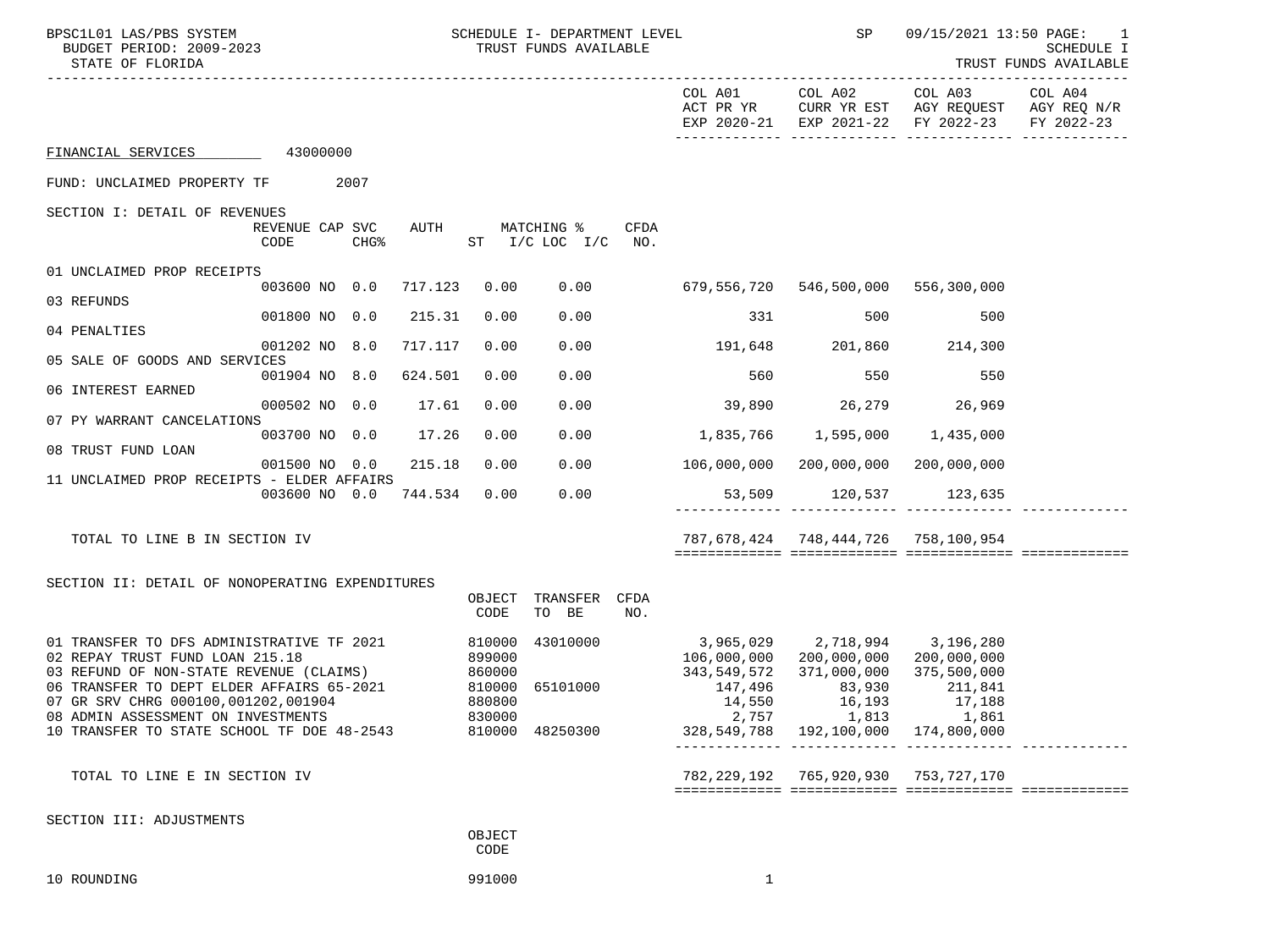| BPSC1L01 LAS/PBS SYSTEM<br>BUDGET PERIOD: 2009-2023<br>STATE OF FLORIDA                                                                                                                                                                                                                                                                                                                                                                  |                                                             | SCHEDULE I- DEPARTMENT LEVEL<br>TRUST FUNDS AVAILABLE |                                                                                                               | SP                                                                                                                                     | 09/15/2021 13:50 PAGE:                                              | <b>SCHEDULE I</b><br>TRUST FUNDS AVAILABLE |
|------------------------------------------------------------------------------------------------------------------------------------------------------------------------------------------------------------------------------------------------------------------------------------------------------------------------------------------------------------------------------------------------------------------------------------------|-------------------------------------------------------------|-------------------------------------------------------|---------------------------------------------------------------------------------------------------------------|----------------------------------------------------------------------------------------------------------------------------------------|---------------------------------------------------------------------|--------------------------------------------|
|                                                                                                                                                                                                                                                                                                                                                                                                                                          |                                                             |                                                       |                                                                                                               | COL A01 COL A02<br>ACT PR YR CURR YR EST AGY REQUEST AGY REQ N/R<br>EXP 2020-21 EXP 2021-22 FY 2022-23                                 | COL A03 COL A04                                                     | FY 2022-23                                 |
| 43000000<br>FINANCIAL SERVICES                                                                                                                                                                                                                                                                                                                                                                                                           |                                                             |                                                       |                                                                                                               |                                                                                                                                        |                                                                     |                                            |
| FUND: UNCLAIMED PROPERTY TF<br>2007                                                                                                                                                                                                                                                                                                                                                                                                      |                                                             |                                                       |                                                                                                               |                                                                                                                                        |                                                                     |                                            |
| SECTION III: ADJUSTMENTS                                                                                                                                                                                                                                                                                                                                                                                                                 |                                                             |                                                       |                                                                                                               |                                                                                                                                        |                                                                     |                                            |
|                                                                                                                                                                                                                                                                                                                                                                                                                                          | OBJECT<br>CODE                                              |                                                       |                                                                                                               |                                                                                                                                        |                                                                     |                                            |
| 20 PY CARRY FOWARD ENCUMB ADJUST LINE A<br>21 PY A/P NOT CERT OPER CAT ADJUST LINE A<br>27 SEPTEMBER REVERSIONS<br>29 PY ADJ C4300065 FOR CRF FUNDS ADJ LINE A                                                                                                                                                                                                                                                                           | 991000<br>991000<br>991000<br>991000                        |                                                       | 291,716-<br>132,723<br>95,270<br>8,802-                                                                       |                                                                                                                                        |                                                                     |                                            |
| TOTAL TO LINE H IN SECTION IV                                                                                                                                                                                                                                                                                                                                                                                                            |                                                             |                                                       | $72,524-$                                                                                                     |                                                                                                                                        |                                                                     |                                            |
| SECTION IV: SUMMARY                                                                                                                                                                                                                                                                                                                                                                                                                      |                                                             |                                                       |                                                                                                               |                                                                                                                                        |                                                                     |                                            |
| UNRESERVED FUND BALANCE - JULY 1<br>ADD: REVENUES (FROM SECTION I)<br>TOTAL FUNDS AVAILABLE (LINE A + LINE B)<br>LESS: OPERATING EXPENDITURES<br>LESS: NONOPERATING EXPENDITURES (SECTION II)<br>LESS: FIXED CAPITAL OUTLAY (TOTAL ONLY)<br>UNRESERVED FUND BALANCE - JUNE 30 - BEFORE ADJ<br>NET ADJUSTMENTS (FROM SECTION III)<br>ADJUSTED UNRESERVED FUND BALANCE - JUNE 30<br>TOTAL UNRESERVED FUND BALANCE FROM STATEWIDE CFO FILE: | (A)<br>(B)<br>(C)<br>(D)<br>(E)<br>(F)<br>(G)<br>(H)<br>(1) |                                                       | 787,678,424<br>833,134,042<br>5,019,692<br>782,229,192<br>45,885,158<br>72,524-<br>45,812,634<br>45, 455, 618 | 45,455,618 45,812,634 22,659,278<br>748, 444, 726 758, 100, 954<br>794,257,360<br>5,677,152<br>765,920,930<br>22,659,278<br>22,659,278 | 780,760,232<br>5,677,152<br>753,727,170<br>21,355,910<br>21,355,910 |                                            |
| SCHEDULE IB: DETAIL OF UNRESERVED FUND BALANCE                                                                                                                                                                                                                                                                                                                                                                                           | FUNDING SOURCE<br>STATE(S)                                  | RESTRICTED(R)<br>NONSTATE(N) UNRESTRICTED(U)          |                                                                                                               |                                                                                                                                        |                                                                     |                                            |
|                                                                                                                                                                                                                                                                                                                                                                                                                                          |                                                             |                                                       |                                                                                                               | 2,327,876 2,388,949 2,325,851<br>43, 484, 758 20, 270, 329 19, 030, 059                                                                |                                                                     |                                            |
| ADJUSTED UNRESERVED FUND BALANCE - JUNE 30                                                                                                                                                                                                                                                                                                                                                                                               |                                                             |                                                       |                                                                                                               | 45,812,634 22,659,278 21,355,910                                                                                                       |                                                                     |                                            |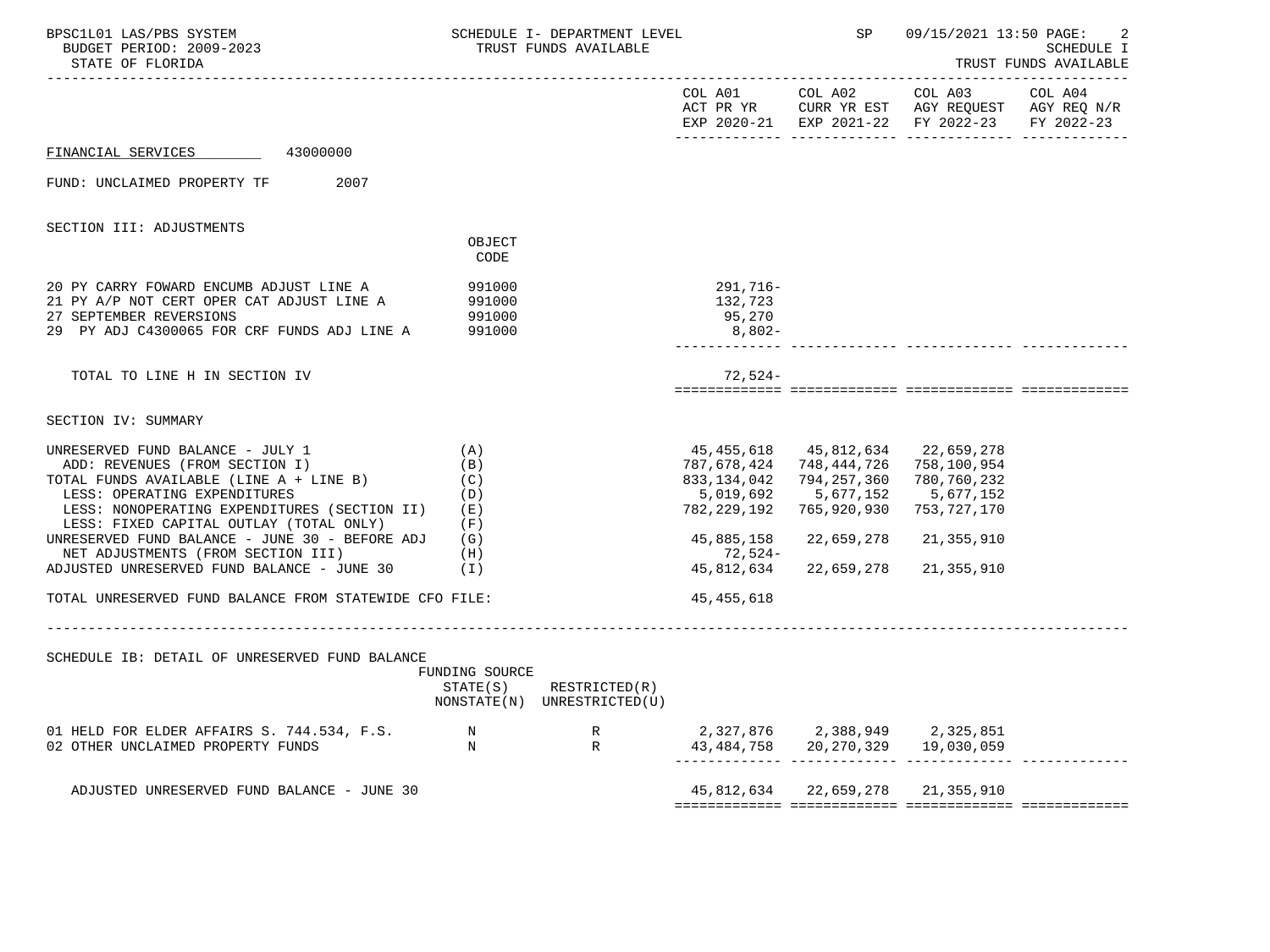|                    |          |  | COL A01<br>ACT PR YR | COL A02<br>EXP 2020-21 EXP 2021-22 FY 2022-23 | COL A03<br>CURR YR EST AGY REOUEST | COL A04<br>AGY REO N/R<br>FY 2022-23 |
|--------------------|----------|--|----------------------|-----------------------------------------------|------------------------------------|--------------------------------------|
| FINANCIAL SERVICES | 43000000 |  |                      |                                               |                                    |                                      |

FUND: ADMINISTRATIVE TRUST FUND 2021

SECTION I: DETAIL OF REVENUES

|                                                  | REVENUE CAP SVC |                  | AUTH    |    | MATCHING %      |      | CFDA |                         |                        |              |  |
|--------------------------------------------------|-----------------|------------------|---------|----|-----------------|------|------|-------------------------|------------------------|--------------|--|
|                                                  | CODE            | CHG <sup>8</sup> |         | ST | $I/C$ LOC $I/C$ |      | NO.  |                         |                        |              |  |
| 01 FEES                                          |                 |                  |         |    |                 |      |      |                         |                        |              |  |
|                                                  | 000100 YES 8.0  |                  | 624.502 |    | 0.00            | 0.00 |      | $8,152,363$ $8,000,000$ |                        | 8,000,000    |  |
| 02 FINES AND PENALTIES                           |                 |                  |         |    |                 |      |      |                         |                        |              |  |
|                                                  | 001202 NO 8.0   |                  | 17 FS   |    | 0.00            | 0.00 |      | 152,121 146,000         |                        | 146,000      |  |
| 08 REFUNDS                                       |                 |                  |         |    |                 |      |      |                         |                        |              |  |
|                                                  | 001800 NO 0.0   |                  | 215.31  |    | 0.00            | 0.00 |      | 8,691                   | 10,000                 | 10,000       |  |
| 10 ARTICLE V AND FL CLERK OF COURT CORP CONTRACT |                 |                  |         |    |                 |      |      |                         |                        |              |  |
|                                                  | 000124 YES 0.0  |                  | 28.241  |    | 0.00            | 0.00 |      | 2,110,899               | 2,200,000              | 2,300,000    |  |
| 13 PY WARRANT CANCELLATION                       |                 |                  |         |    |                 |      |      |                         |                        |              |  |
|                                                  | 003700 NO 0.0   |                  | 17.26   |    | 0.00            | 0.00 |      | 37                      | 100                    | 100          |  |
| 15 SALE OF GOODS AND SERVICES                    |                 |                  |         |    |                 |      |      |                         |                        |              |  |
|                                                  | 001904 NO 8.0   |                  | 624.501 |    | 0.00            | 0.00 |      | 1,307                   | 2,500                  | 2,500        |  |
| 19 TENANT BROKER COMMISSIONS                     | 004001 NO 0.0   |                  | 255.25  |    | 0.00            | 0.00 |      |                         | 22,736 125,000 125,000 |              |  |
| 21 SALE OF GOODS AND SERVICES TO STATE AGENCIES  |                 |                  |         |    |                 |      |      |                         |                        |              |  |
|                                                  | 001903 NO 8.0   |                  | 215     |    | 0.00            | 0.00 |      | 85                      | 100                    | 100          |  |
| 24 TRANSFER IN FOR OFR ADMIN TF COST ALLOC 2573  |                 |                  |         |    |                 |      |      |                         |                        |              |  |
|                                                  | 001500 NO 0.0   |                  | 215.32  |    | 0.00            | 0.00 |      | 6,227,238               | 9,518,893              | 11,486,981   |  |
| 25 TRANSFER IN FOR OFR ADMIN TF COST ALLOC 2275  |                 |                  |         |    |                 |      |      |                         |                        |              |  |
|                                                  | 001500 NO 0.0   |                  | 215.32  |    | 0.00            | 0.00 |      | 1,426,572               | 4,049,945              | 4,394,982    |  |
| 26 TRANSFER IN DFS COST ALLOCATION FRM FUND 2007 |                 |                  |         |    |                 |      |      |                         |                        |              |  |
|                                                  | 001500 NO 0.0   |                  | 215.32  |    | 0.00            | 0.00 |      | 3,965,029               | 2,718,994              | 3,196,280    |  |
| 28 TRANSFER IN DFS COST ALLOCATION FRM FUND 2078 |                 |                  |         |    |                 |      |      |                         |                        |              |  |
|                                                  | 001500 NO 0.0   |                  | 215.32  |    | 0.00            | 0.00 |      | 1,188,056               | 2,507,906              | 3,087,196    |  |
| 29 TRANSFER IN DFS COST ALLOCATION FRM FUND 2261 |                 |                  |         |    |                 |      |      |                         |                        |              |  |
| 30 TRANSFER IN DFS COST ALLOCATION FRM FUND 2275 | 001500 NO 0.0   |                  | 215.32  |    | 0.00            | 0.00 |      | 1,674,563               | 1,549,099              | 2,008,545    |  |
|                                                  | 001500 NO 0.0   |                  | 215.32  |    | 0.00            | 0.00 |      | 804,132                 | 980,986                | 1,271,936    |  |
| 31 TRANSFER IN DFS COST ALLOCATION FRM FUND 2393 |                 |                  |         |    |                 |      |      |                         |                        |              |  |
|                                                  | 001500 NO 0.0   |                  | 215.32  |    | 0.00            | 0.00 |      | 27,621,359              | 23,053,256             | 28, 139, 503 |  |
| 32 TRANSFER IN DFS COST ALLOCATION FRM FUND 2573 |                 |                  |         |    |                 |      |      |                         |                        |              |  |
|                                                  | 001500 NO 0.0   |                  | 215.32  |    | 0.00            | 0.00 |      | 2,542,284               | 2,866,699              | 3,457,416    |  |
| 33 TRANSFER IN DFS COST ALLOCATION FRM FUND 2725 |                 |                  |         |    |                 |      |      |                         |                        |              |  |
|                                                  | 001500 NO 0.0   |                  | 215.32  |    | 0.00            | 0.00 |      | 1,978,705               | 1,347,296              | 1,680,391    |  |
| 34 TRANSFER IN DFS COST ALLOCATION FRM FUND 2795 |                 |                  |         |    |                 |      |      |                         |                        |              |  |
|                                                  | 001500 NO 0.0   |                  | 215.32  |    | 0.00            | 0.00 |      | 7,605,756               | 7,014,538              | 8,439,439    |  |
| 35 TRANSFER IN DFS COST ALLOCATION FRM FUND 2798 |                 |                  |         |    |                 |      |      |                         |                        |              |  |
|                                                  | 001500 NO 0.0   |                  | 215.32  |    | 0.00            | 0.00 |      | 352,100                 | 282,339                | 366,077      |  |
| 42 TRANSFER FROM DMS 2510 FOR P-CARD             | 001500 NO 0.0   |                  | 287.042 |    | 0.00            | 0.00 |      | 1,500,000               | 1,500,000              | 1,500,000    |  |
| 52 E-COMMERCE FEES                               |                 |                  |         |    |                 |      |      |                         |                        |              |  |
|                                                  | 000100 YES 8.0  |                  | 215.322 |    | 0.00            | 0.00 |      |                         | 185,472 75,000 75,000  |              |  |
|                                                  |                 |                  |         |    |                 |      |      |                         |                        |              |  |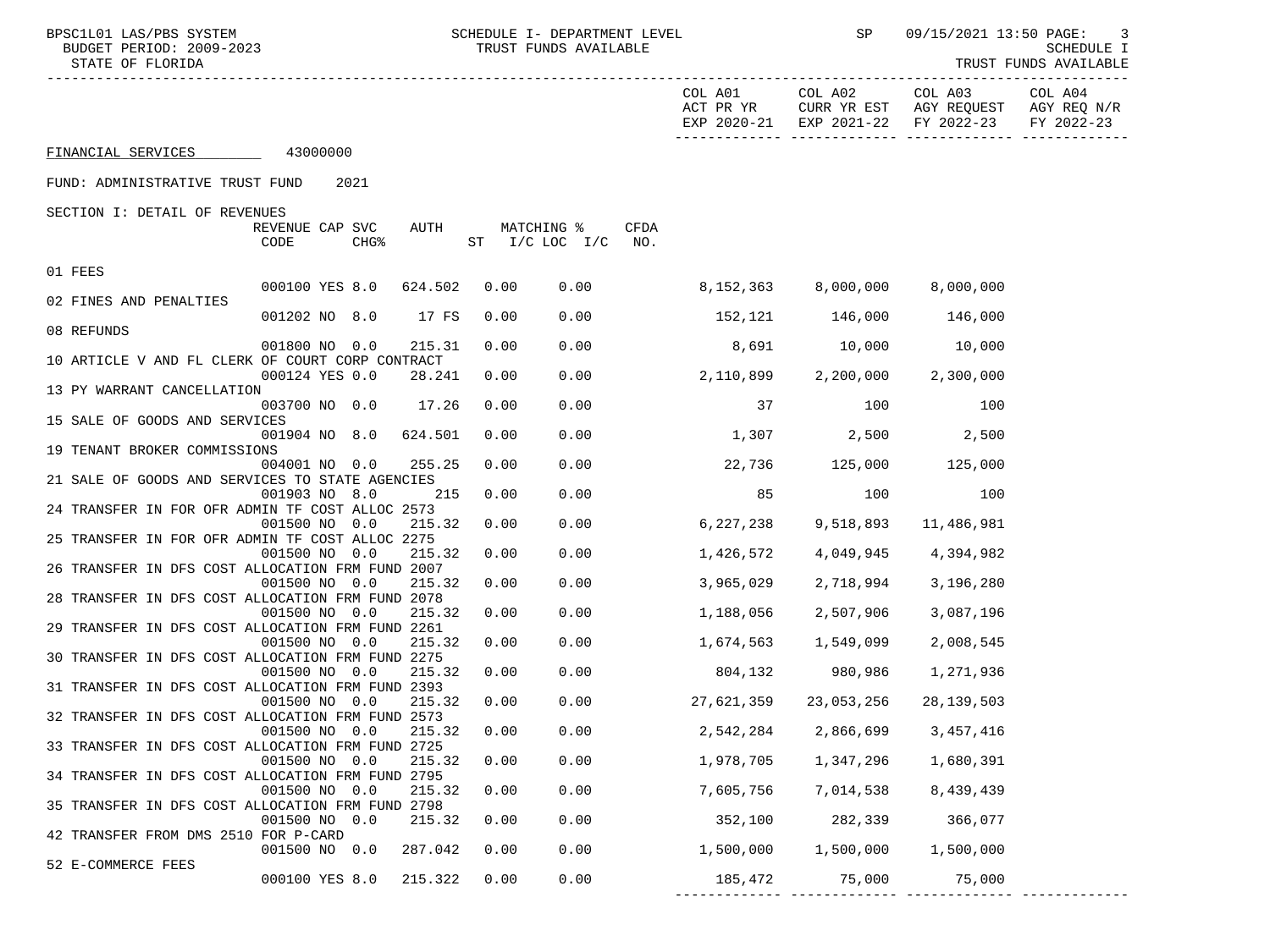| BPSC1L01 LAS/PBS SYSTEM<br>BUDGET PERIOD: 2009-2023<br>STATE OF FLORIDA                                                                                                                                                                                    | SCHEDULE I- DEPARTMENT LEVEL<br>TRUST FUNDS AVAILABLE              |                                                                      | SP                                                                 | 09/15/2021 13:50 PAGE:<br>SCHEDULE I<br>TRUST FUNDS AVAILABLE                                          |                       |  |
|------------------------------------------------------------------------------------------------------------------------------------------------------------------------------------------------------------------------------------------------------------|--------------------------------------------------------------------|----------------------------------------------------------------------|--------------------------------------------------------------------|--------------------------------------------------------------------------------------------------------|-----------------------|--|
|                                                                                                                                                                                                                                                            |                                                                    | COL A01                                                              |                                                                    | COL A02 COL A03<br>ACT PR YR CURR YR EST AGY REQUEST AGY REQ N/R<br>EXP 2020-21 EXP 2021-22 FY 2022-23 | COL A04<br>FY 2022-23 |  |
| FINANCIAL SERVICES 43000000                                                                                                                                                                                                                                |                                                                    |                                                                      |                                                                    |                                                                                                        |                       |  |
| FUND: ADMINISTRATIVE TRUST FUND<br>2021                                                                                                                                                                                                                    |                                                                    |                                                                      |                                                                    |                                                                                                        |                       |  |
| SECTION I: DETAIL OF REVENUES<br>REVENUE CAP SVC AUTH MATCHING %<br>CODE                                                                                                                                                                                   | CFDA<br>CHG <sup>2</sup> ST I/C LOC I/C NO.                        |                                                                      |                                                                    |                                                                                                        |                       |  |
| TOTAL TO LINE B IN SECTION IV                                                                                                                                                                                                                              |                                                                    |                                                                      | 67,519,505 67,948,651 79,687,446                                   |                                                                                                        |                       |  |
| SECTION II: DETAIL OF NONOPERATING EXPENDITURES                                                                                                                                                                                                            | OBJECT TRANSFER CFDA<br>TO BE<br>CODE<br>NO.                       |                                                                      |                                                                    |                                                                                                        |                       |  |
| 01 GENERAL REVENUE SERVICE CHARGE<br>02 REFUND OF STATE REVENUE<br>25 FINGERPRINT FEES<br>36 UNFUNDED BUDGET FL CLERK OF COURT CORP                                                                                                                        | 880800<br>860000<br>890000<br>899000                               |                                                                      | 680,192 657,888 657,888<br>156 6,000 6,000<br>15,535 38,000 38,000 | 864, 202- 418, 182-                                                                                    |                       |  |
| TOTAL TO LINE E IN SECTION IV                                                                                                                                                                                                                              |                                                                    |                                                                      | 695,883 162,314- 283,706                                           |                                                                                                        |                       |  |
| SECTION III: ADJUSTMENTS                                                                                                                                                                                                                                   | OBJECT<br>CODE                                                     |                                                                      |                                                                    |                                                                                                        |                       |  |
| 08 ROUNDING<br>11 PY ADJ C4300058 FOR CRF FUNDS ADJ LINE A<br>12 SWFS ADJUSTMENT TO PAYABLES<br>13 MISCELLANEOUS ADJUSTMENT<br>23 PY CARRY FWD ENCUMBRANCES ADJUST LINE A<br>24 PY NON-CF PAYABLES OPERAT CAT ADJ LINE A<br><b>35 SEPTEMBER REVERSIONS</b> | 991000<br>991000<br>991000<br>991000<br>991000<br>991000<br>991000 | 5<br>258,946-<br>1,155<br>1,341<br>7,661,810-<br>12,769<br>4,168,670 |                                                                    |                                                                                                        |                       |  |
| TOTAL TO LINE H IN SECTION IV                                                                                                                                                                                                                              |                                                                    | $3,736,816-$                                                         |                                                                    |                                                                                                        |                       |  |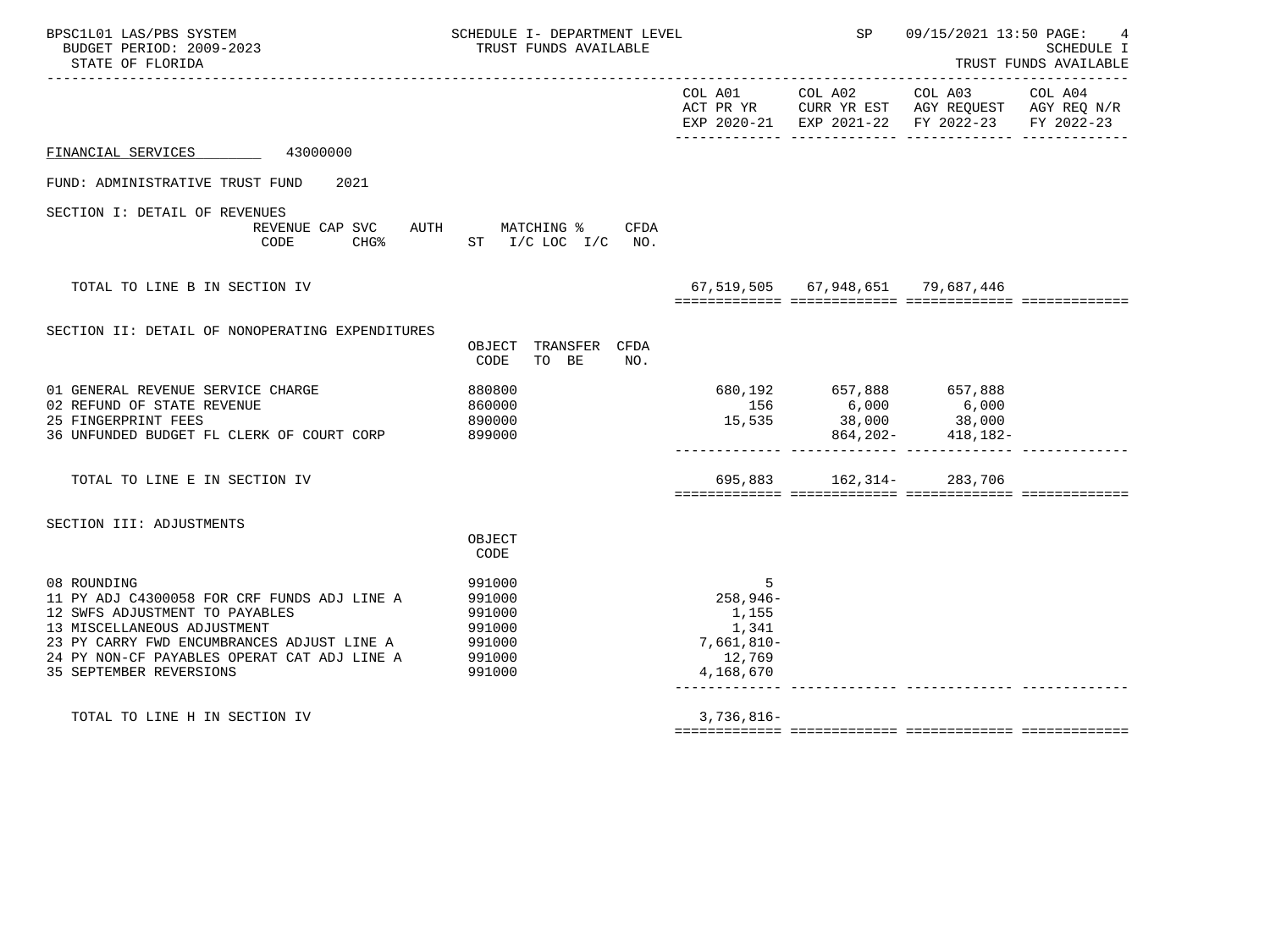| BPSC1L01 LAS/PBS SYSTEM<br>BUDGET PERIOD: 2009-2023<br>STATE OF FLORIDA<br>-----------------------------                                                                                                                                           |                            | SCHEDULE I- DEPARTMENT LEVEL<br>TRUST FUNDS AVAILABLE                            |                                                                |                                                                      | SP 09/15/2021 13:50 PAGE:                                                                                              | SCHEDULE I<br>TRUST FUNDS AVAILABLE |
|----------------------------------------------------------------------------------------------------------------------------------------------------------------------------------------------------------------------------------------------------|----------------------------|----------------------------------------------------------------------------------|----------------------------------------------------------------|----------------------------------------------------------------------|------------------------------------------------------------------------------------------------------------------------|-------------------------------------|
|                                                                                                                                                                                                                                                    |                            |                                                                                  |                                                                |                                                                      | COL A01 COL A02 COL A03 COL A04<br>ACT PR YR CURR YR EST AGY REQUEST AGY REQ N/R<br>EXP 2020-21 EXP 2021-22 FY 2022-23 | FY 2022-23                          |
| FINANCIAL SERVICES 43000000                                                                                                                                                                                                                        |                            |                                                                                  |                                                                |                                                                      |                                                                                                                        |                                     |
| FUND: ADMINISTRATIVE TRUST FUND<br>2021                                                                                                                                                                                                            |                            |                                                                                  |                                                                |                                                                      |                                                                                                                        |                                     |
| SECTION IV: SUMMARY                                                                                                                                                                                                                                |                            |                                                                                  |                                                                |                                                                      |                                                                                                                        |                                     |
| UNRESERVED FUND BALANCE - JULY $1$ (A)<br>ADD: REVENUES (FROM SECTION I)<br>TOTAL FUNDS AVAILABLE (LINE A + LINE B)<br>LESS: OPERATING EXPENDITURES<br>LESS: NONOPERATING EXPENDITURES (SECTION II) (E)<br>LESS: FIXED CAPITAL OUTLAY (TOTAL ONLY) | (B)<br>(C)<br>(D)<br>(F)   |                                                                                  | 6,501,487<br>67,519,505<br>74,020,992<br>57,734,751<br>695,883 | 11,853,542 7,772,571<br>67,948,651 79,687,446<br>162, 314 - 283, 706 | 79,802,193 87,460,017<br>72,191,936 79,316,042                                                                         | 4,272,648                           |
| UNRESERVED FUND BALANCE - JUNE 30 - BEFORE ADJ (G)<br>NET ADJUSTMENTS (FROM SECTION III)<br>ADJUSTED UNRESERVED FUND BALANCE - JUNE 30 (I)                                                                                                         | (H)                        |                                                                                  | 3,736,816-                                                     | 15,590,358 7,772,571 7,860,269<br>11,853,542 7,772,571 7,860,269     |                                                                                                                        |                                     |
| TOTAL UNRESERVED FUND BALANCE FROM STATEWIDE CFO FILE:                                                                                                                                                                                             |                            |                                                                                  | 6,501,487                                                      |                                                                      |                                                                                                                        |                                     |
| SCHEDULE IB: DETAIL OF UNRESERVED FUND BALANCE                                                                                                                                                                                                     | FUNDING SOURCE             | $STATE(S)$ RESTRICTED $(R)$<br>NONSTATE(N) UNRESTRICTED(U)                       |                                                                |                                                                      |                                                                                                                        |                                     |
| 02 BALANCE OF STATE FUNDS - COST ALLOCATION<br>04 BALANCE FOR ARTICLE V PROGRAM<br>05 BALANCE FOR FL CLERK OF COURT                                                                                                                                | $\mathbf S$<br>$\,$ S<br>S | U 9,939,859 5,616,419 5,807,668<br>U 2,277,885 2,156,152 2,052,601<br>R 364,202- |                                                                |                                                                      |                                                                                                                        |                                     |
| ADJUSTED UNRESERVED FUND BALANCE - JUNE 30                                                                                                                                                                                                         |                            |                                                                                  |                                                                | 11,853,542 7,772,571 7,860,269                                       |                                                                                                                        |                                     |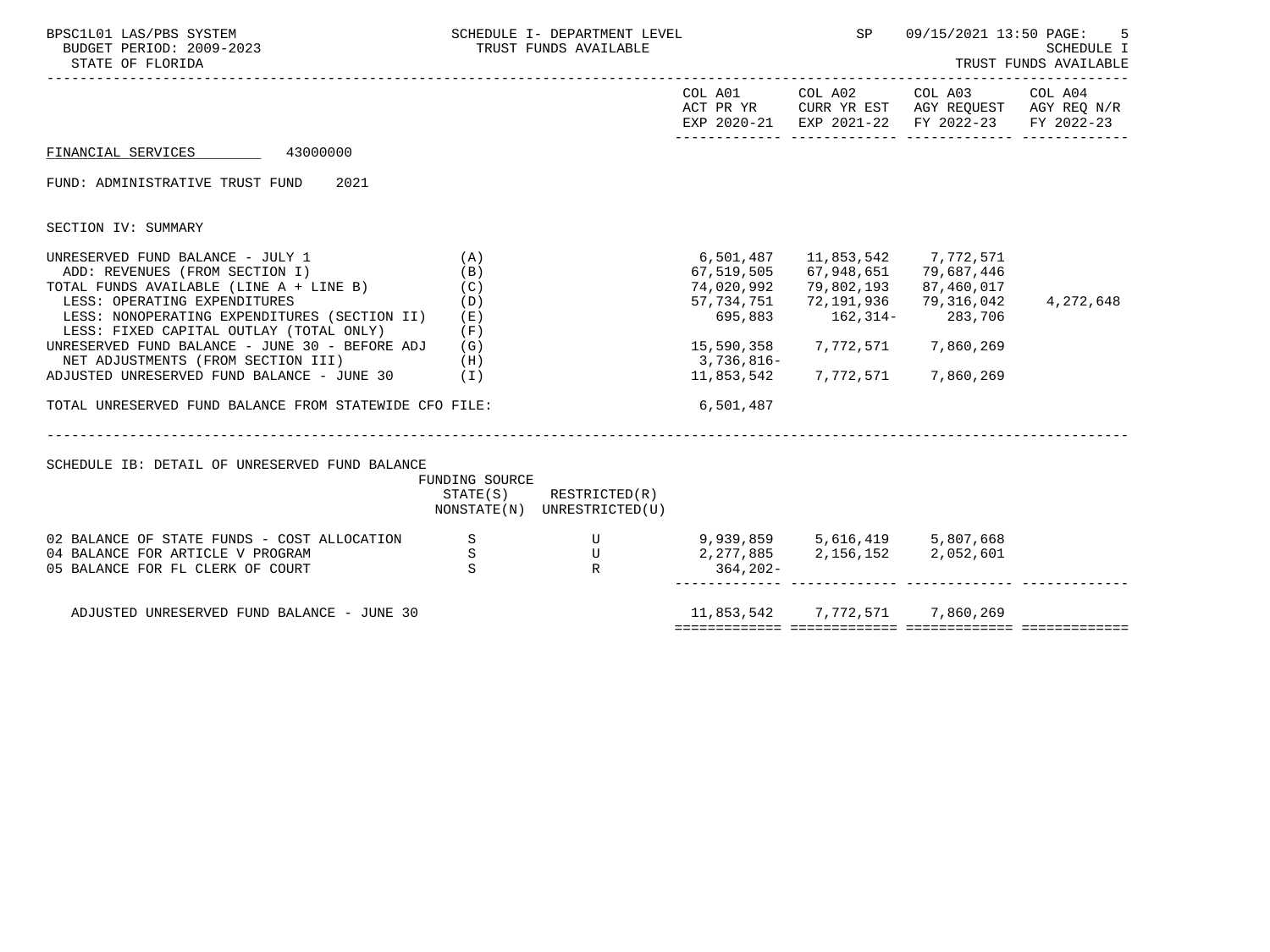| BPSC1L01 LAS/PBS SYSTEM<br>BUDGET PERIOD: 2009-2023<br>STATE OF FLORIDA                                                                                                                                                                                                                                                          | SCHEDULE I- DEPARTMENT LEVEL<br>TRUST FUNDS AVAILABLE   |                                                                               | SP                                                            | 09/15/2021 13:50 PAGE:                                                                                                            | 6<br>SCHEDULE I<br>TRUST FUNDS AVAILABLE |
|----------------------------------------------------------------------------------------------------------------------------------------------------------------------------------------------------------------------------------------------------------------------------------------------------------------------------------|---------------------------------------------------------|-------------------------------------------------------------------------------|---------------------------------------------------------------|-----------------------------------------------------------------------------------------------------------------------------------|------------------------------------------|
|                                                                                                                                                                                                                                                                                                                                  |                                                         |                                                                               |                                                               | COL A01 COL A02 COL A03 COL A04<br>ACT PR YR CURR YR EST AGY REQUEST AGY REQ N/R<br>EXP 2020-21 EXP 2021-22 FY 2022-23 FY 2022-23 |                                          |
| FINANCIAL SERVICES 43000000                                                                                                                                                                                                                                                                                                      |                                                         |                                                                               |                                                               |                                                                                                                                   |                                          |
| FUND: ANTI-FRAUD TRUST FUND 2038                                                                                                                                                                                                                                                                                                 |                                                         |                                                                               |                                                               |                                                                                                                                   |                                          |
| SECTION I: DETAIL OF REVENUES<br>REVENUE CAP SVC<br>CODE<br>CHG <sup>o</sup>                                                                                                                                                                                                                                                     | AUTH MATCHING % CFDA<br>ST I/C LOC I/C NO.              |                                                                               |                                                               |                                                                                                                                   |                                          |
| 01 PENALTIES                                                                                                                                                                                                                                                                                                                     |                                                         |                                                                               |                                                               |                                                                                                                                   |                                          |
| 02 INTEREST EARNED                                                                                                                                                                                                                                                                                                               | 001202 NO 8.0 517.302 0.00 0.00 175,529 250,000 250,000 |                                                                               |                                                               |                                                                                                                                   |                                          |
| 000502 NO 8.0 17.61 0.00                                                                                                                                                                                                                                                                                                         | 0.00                                                    |                                                                               | 18,318 18,300 18,300                                          |                                                                                                                                   |                                          |
| TOTAL TO LINE B IN SECTION IV                                                                                                                                                                                                                                                                                                    |                                                         |                                                                               | 193,847 268,300 268,300                                       |                                                                                                                                   |                                          |
| SECTION II: DETAIL OF NONOPERATING EXPENDITURES                                                                                                                                                                                                                                                                                  | TRANSFER CFDA<br>OBJECT<br>TO BE<br>CODE<br>NO.         |                                                                               |                                                               |                                                                                                                                   |                                          |
| 02 GENERAL REVENUE SERVICE CHARGE<br>03 ADMIN ASSESSMENT ON INVESTMENTS<br>04 STATE TRUST FUND RESERVE<br>06 TRUST FUND SWEEP TO GENERAL REVENUE                                                                                                                                                                                 | 880800<br>830000<br>999000<br>990002                    | 1,000,000                                                                     | 14, 265 21, 464 21, 464<br>1,158 1,263                        | 1,263<br>12,279                                                                                                                   |                                          |
| TOTAL TO LINE E IN SECTION IV                                                                                                                                                                                                                                                                                                    |                                                         |                                                                               | 1,015,423 22,727 35,006                                       |                                                                                                                                   |                                          |
| SECTION III: ADJUSTMENTS                                                                                                                                                                                                                                                                                                         | OBJECT<br>CODE                                          |                                                                               |                                                               |                                                                                                                                   |                                          |
| 07 PRIOR YEAR CARRY FOWARD ENC ADJUST LINE A<br>23 SEPTEMBER REVERSIONS                                                                                                                                                                                                                                                          | 991000<br>991000                                        | $7,916-$<br>7,897                                                             |                                                               | -------------- ------------- --------                                                                                             |                                          |
| TOTAL TO LINE H IN SECTION IV                                                                                                                                                                                                                                                                                                    |                                                         | $19 -$                                                                        |                                                               |                                                                                                                                   |                                          |
| SECTION IV: SUMMARY                                                                                                                                                                                                                                                                                                              |                                                         |                                                                               |                                                               |                                                                                                                                   |                                          |
| UNRESERVED FUND BALANCE - JULY 1<br>ADD: REVENUES (FROM SECTION I)<br>TOTAL FUNDS AVAILABLE (LINE A + LINE B)<br>LESS: OPERATING EXPENDITURES<br>LESS: NONOPERATING EXPENDITURES (SECTION II)<br>LESS: FIXED CAPITAL OUTLAY (TOTAL ONLY)<br>UNRESERVED FUND BALANCE - JUNE 30 - BEFORE ADJ<br>NET ADJUSTMENTS (FROM SECTION III) | (A)<br>(B)<br>(C)<br>(D)<br>(E)<br>(F)<br>(G)<br>(H)    | 1,358,074<br>193,847<br>1,551,921<br>12,281<br>1,015,423<br>524,217<br>$19 -$ | 524,198<br>268,300<br>792,498<br>200,336<br>22,727<br>569,435 | 569,435<br>268,300<br>837,735<br>200,336<br>35,006<br>602,393                                                                     |                                          |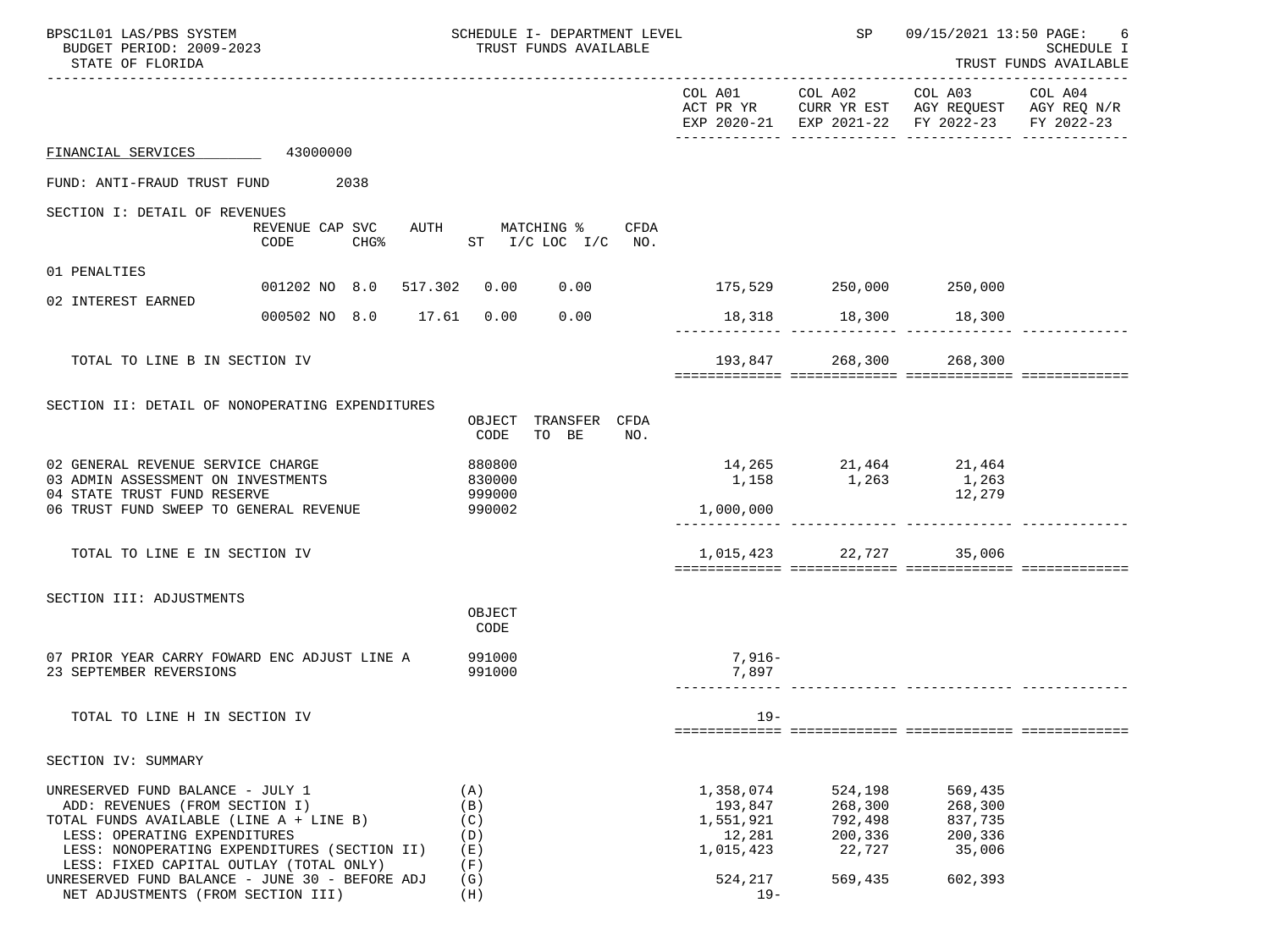| BPSC1L01 LAS/PBS SYSTEM<br>BUDGET PERIOD: 2009-2023<br>STATE OF FLORIDA | SCHEDULE I- DEPARTMENT LEVEL<br>TRUST FUNDS AVAILABLE |                                                            |                          | SP                             | 09/15/2021 13:50 PAGE: 7<br>SCHEDULE I<br>TRUST FUNDS AVAILABLE |                       |  |
|-------------------------------------------------------------------------|-------------------------------------------------------|------------------------------------------------------------|--------------------------|--------------------------------|-----------------------------------------------------------------|-----------------------|--|
|                                                                         |                                                       |                                                            | ACT PR YR<br>EXP 2020-21 | COL A01 COL A02<br>EXP 2021-22 | COL A03<br>CURR YR EST AGY REQUEST AGY REQ N/R<br>FY 2022-23    | COL A04<br>FY 2022-23 |  |
| FINANCIAL SERVICES 43000000                                             |                                                       |                                                            |                          |                                |                                                                 |                       |  |
| 2038<br>FUND: ANTI-FRAUD TRUST FUND                                     |                                                       |                                                            |                          |                                |                                                                 |                       |  |
| SECTION IV: SUMMARY                                                     |                                                       |                                                            |                          |                                |                                                                 |                       |  |
| ADJUSTED UNRESERVED FUND BALANCE - JUNE 30                              | (1)                                                   |                                                            | 524,198                  |                                | 569,435 602,393                                                 |                       |  |
| TOTAL UNRESERVED FUND BALANCE FROM STATEWIDE CFO FILE:                  |                                                       |                                                            | 1,358,074                |                                |                                                                 |                       |  |
| SCHEDULE IB: DETAIL OF UNRESERVED FUND BALANCE                          | FUNDING SOURCE                                        | $STATE(S)$ RESTRICTED $(R)$<br>NONSTATE(N) UNRESTRICTED(U) |                          |                                |                                                                 |                       |  |
| 01 BALANCE OF PENALTIES AND INTEREST                                    | S                                                     | $\mathbf{U}$                                               |                          |                                | 524,198 569,435 602,393                                         |                       |  |
| ADJUSTED UNRESERVED FUND BALANCE - JUNE 30                              |                                                       |                                                            |                          | 524,198 569,435 602,393        |                                                                 |                       |  |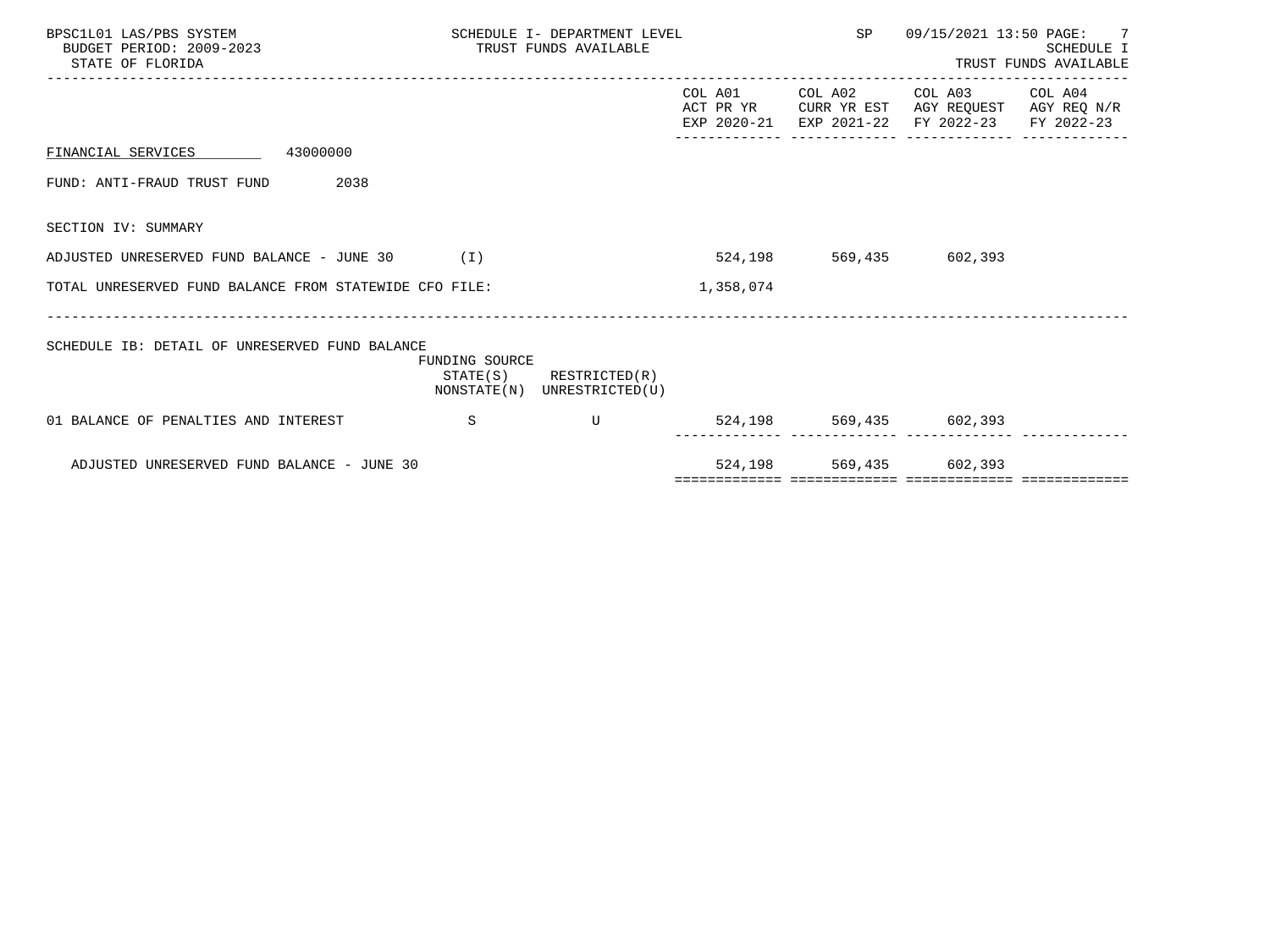| BPSC1L01 LAS/PBS SYSTEM<br>BUDGET PERIOD: 2009-2023<br>STATE OF FLORIDA                                                                                                                                                 |                         |                  |         |                                                          | SCHEDULE I- DEPARTMENT LEVEL<br>TRUST FUNDS AVAILABLE |      |                            | SP                                           | 09/15/2021 13:50 PAGE:<br>8<br>SCHEDULE I<br>TRUST FUNDS AVAILABLE                   |                       |
|-------------------------------------------------------------------------------------------------------------------------------------------------------------------------------------------------------------------------|-------------------------|------------------|---------|----------------------------------------------------------|-------------------------------------------------------|------|----------------------------|----------------------------------------------|--------------------------------------------------------------------------------------|-----------------------|
|                                                                                                                                                                                                                         |                         |                  |         |                                                          |                                                       |      | COL A01<br>ACT PR YR       | COL A02                                      | COL A03<br>CURR YR EST AGY REQUEST AGY REQ N/R<br>EXP 2020-21 EXP 2021-22 FY 2022-23 | COL A04<br>FY 2022-23 |
| FINANCIAL SERVICES 43000000                                                                                                                                                                                             |                         |                  |         |                                                          |                                                       |      |                            |                                              |                                                                                      |                       |
| FUND: STATE RISK MGMT TF                                                                                                                                                                                                | 2078                    |                  |         |                                                          |                                                       |      |                            |                                              |                                                                                      |                       |
| SECTION I: DETAIL OF REVENUES                                                                                                                                                                                           | REVENUE CAP SVC<br>CODE | CHG <sup>8</sup> | AUTH    |                                                          | MATCHING %<br>ST I/C LOC I/C NO.                      | CFDA |                            |                                              |                                                                                      |                       |
| 01 REFUNDS AND REIMBURSEMENTS                                                                                                                                                                                           | 001800 NO 0.0           |                  | 284.30  | 0.00                                                     | 0.00                                                  |      |                            |                                              |                                                                                      |                       |
| 02 CASUALTY PREMIUMS                                                                                                                                                                                                    | 005800 NO 0.0           |                  | 284.30  | 0.00                                                     | 0.00                                                  |      |                            |                                              |                                                                                      |                       |
| 05 INTEREST EARNED                                                                                                                                                                                                      | 000502 NO 0.0           |                  | 17.61   | 0.00                                                     | 0.00                                                  |      |                            | 2,489,388 2,300,000 2,300,000                |                                                                                      |                       |
| 08 PROPERTY PREMIUMS                                                                                                                                                                                                    |                         |                  | 284.30  | 0.00                                                     | 0.00                                                  |      |                            | 12,200,000                                   |                                                                                      |                       |
| 09 SALES OF GOODS AND SERVICES                                                                                                                                                                                          | 005810 NO 0.0           |                  |         |                                                          |                                                       |      | 12,195,764                 |                                              | 12,200,000                                                                           |                       |
| 35 DEFERRED INFLOWS/REFUNDS AND REIMBURSEMENTS                                                                                                                                                                          | 001904 NO 0.0           |                  | 624.501 | 0.00                                                     | 0.00                                                  |      |                            | 1,435 1,500                                  | 1,500                                                                                |                       |
| 37 RESTITUTION                                                                                                                                                                                                          | 001800 NO 0.0           |                  | 284.30  | 0.00                                                     | 0.00                                                  |      |                            | 254,793                                      | 37,659                                                                               |                       |
|                                                                                                                                                                                                                         | 001204 NO               | 0.0              | 284.30  | 0.00                                                     | 0.00                                                  |      |                            | 14,511 21,000 21,000                         |                                                                                      |                       |
| 39 REFUNDS/REIMBURSEMENTS FROM OTHER AGENCIES GR                                                                                                                                                                        | 001800 NO 0.0           |                  | 284.30  | 0.00                                                     | 0.00                                                  |      | 7,890,915                  |                                              |                                                                                      |                       |
| 41 PRIOR YEAR WARRANT CANCELLATIONS                                                                                                                                                                                     | 003700 NO 0.0           |                  | 284.30  | 0.00                                                     | 0.00                                                  |      |                            | 16,416 55,000 15,000                         |                                                                                      |                       |
|                                                                                                                                                                                                                         |                         |                  |         |                                                          |                                                       |      |                            |                                              |                                                                                      |                       |
| TOTAL TO LINE B IN SECTION IV                                                                                                                                                                                           |                         |                  |         |                                                          |                                                       |      |                            | 213,008,255 205,032,293 204,775,159          |                                                                                      |                       |
|                                                                                                                                                                                                                         |                         |                  |         |                                                          |                                                       |      |                            |                                              |                                                                                      |                       |
| SECTION II: DETAIL OF NONOPERATING EXPENDITURES                                                                                                                                                                         |                         |                  |         | OBJECT<br>CODE                                           | TRANSFER CFDA<br>TO BE                                | NO.  |                            |                                              |                                                                                      |                       |
| 02 TRANSFER TO DFS ADMINISTRATIVE TF 2021<br>04 PAYMENT OF LOSSES<br>10 REFUNDS OF STATE REVENUE<br>11 ADMIN ASSESSMENT ON INVESTMENTS<br>25 REFUNDS OF NON STATE REVENUES<br>26 ADJ PAYMENT OF LOSSES FOR 60 DAY CLAIM |                         |                  |         | 810000<br>890000<br>860000<br>830000<br>860000<br>890000 | 43010000                                              |      | 2,261<br>162,116<br>13,680 | 75,000<br>158,700<br>28,250<br>$33,766,603-$ | 75,000<br>158,700<br>28,250                                                          |                       |
| TOTAL TO LINE E IN SECTION IV                                                                                                                                                                                           |                         |                  |         |                                                          |                                                       |      |                            | 152,629,087   113,803,253   143,949,146      |                                                                                      |                       |
| SECTION III: ADJUSTMENTS                                                                                                                                                                                                |                         |                  |         | OBJECT                                                   |                                                       |      |                            |                                              |                                                                                      |                       |

**CODE**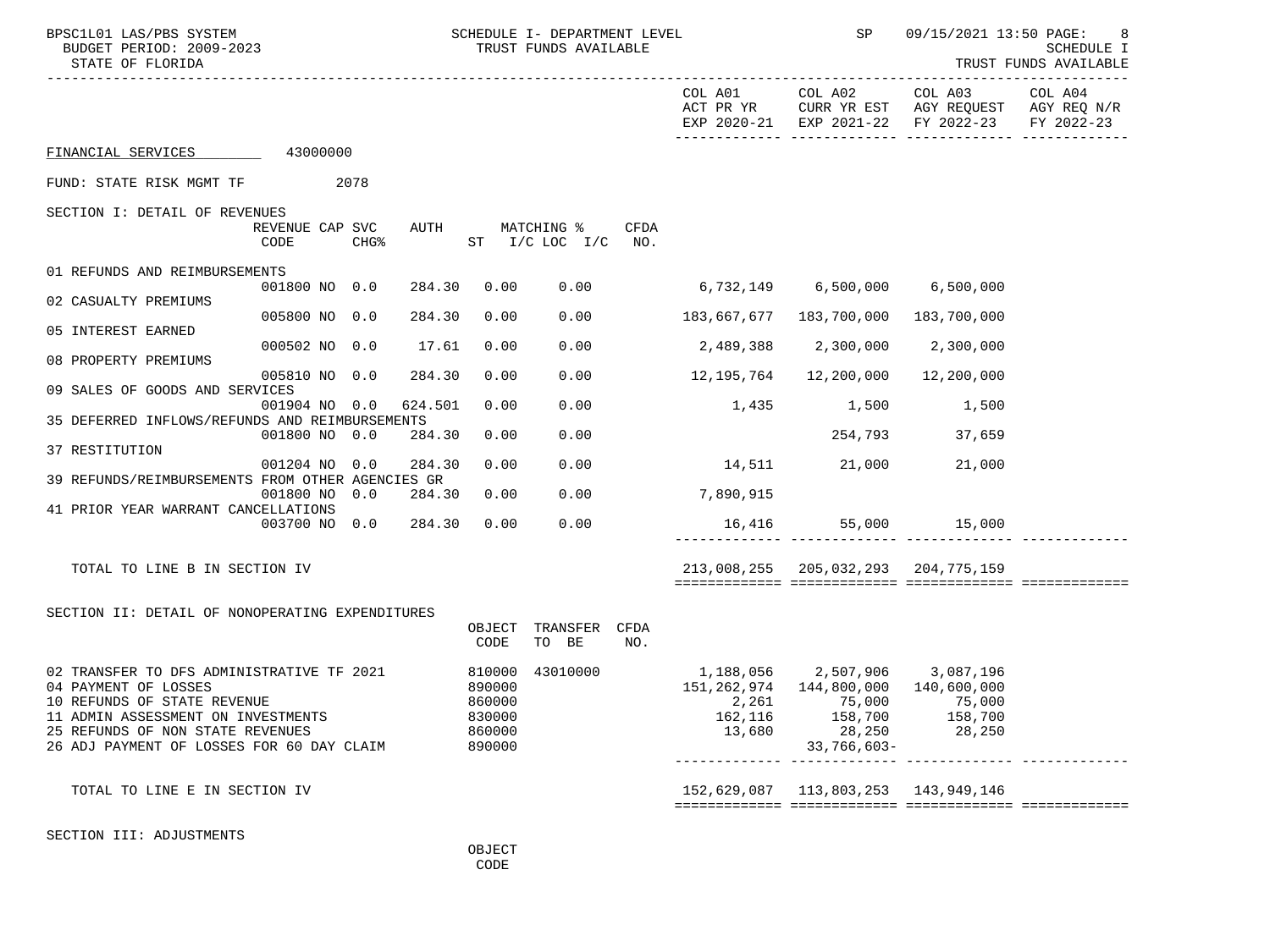| BPSC1L01 LAS/PBS SYSTEM<br>BUDGET PERIOD: 2009-2023<br>STATE OF FLORIDA                                                                                                                                                                                                                           |                                                                      | SCHEDULE I- DEPARTMENT LEVEL<br>TRUST FUNDS AVAILABLE |                                                                       | SP                                                                                                                    | 09/15/2021 13:50 PAGE:                                                                         | SCHEDULE I<br>TRUST FUNDS AVAILABLE |
|---------------------------------------------------------------------------------------------------------------------------------------------------------------------------------------------------------------------------------------------------------------------------------------------------|----------------------------------------------------------------------|-------------------------------------------------------|-----------------------------------------------------------------------|-----------------------------------------------------------------------------------------------------------------------|------------------------------------------------------------------------------------------------|-------------------------------------|
|                                                                                                                                                                                                                                                                                                   |                                                                      |                                                       |                                                                       | COL A01 COL A02                                                                                                       | COL A03<br>ACT PR YR CURR YR EST AGY REQUEST AGY REQ N/R<br>EXP 2020-21 EXP 2021-22 FY 2022-23 | COL A04<br>FY 2022-23               |
| 43000000<br>FINANCIAL SERVICES                                                                                                                                                                                                                                                                    |                                                                      |                                                       |                                                                       |                                                                                                                       |                                                                                                |                                     |
| FUND: STATE RISK MGMT TF<br>2078                                                                                                                                                                                                                                                                  |                                                                      |                                                       |                                                                       |                                                                                                                       |                                                                                                |                                     |
| SECTION III: ADJUSTMENTS                                                                                                                                                                                                                                                                          |                                                                      |                                                       |                                                                       |                                                                                                                       |                                                                                                |                                     |
|                                                                                                                                                                                                                                                                                                   | OBJECT<br>CODE                                                       |                                                       |                                                                       |                                                                                                                       |                                                                                                |                                     |
| 30 PY CARRY FWD ENCUMBRANCES ADJUST LINE A<br>31 PY A/P NON CERT OPER CAT ADJUST LINE A<br>36 SWFS ADJUSTMENT<br>41 ADJ LINE A - NET ADJUSTMENTS TO GLC 25XXX<br>42 SEPTEMBER REVERSIONS<br>54 PY ADJ C4300059 CRF FUNDS ADJUST LINE A                                                            | 991000<br>991000<br>991000<br>991000<br>991000<br>991000             |                                                       | 1,305,365-<br>749,292<br>54,859<br>5,788,465-<br>614,193<br>569,381-  |                                                                                                                       |                                                                                                |                                     |
| TOTAL TO LINE H IN SECTION IV                                                                                                                                                                                                                                                                     |                                                                      |                                                       | $6.244.867 -$                                                         |                                                                                                                       |                                                                                                |                                     |
| SECTION IV: SUMMARY                                                                                                                                                                                                                                                                               |                                                                      |                                                       |                                                                       |                                                                                                                       |                                                                                                |                                     |
| UNRESERVED FUND BALANCE - JULY 1<br>ADD: REVENUES (FROM SECTION I)<br>TOTAL FUNDS AVAILABLE (LINE $A + LINE B$ ) (C)<br>LESS: OPERATING EXPENDITURES<br>LESS: NONOPERATING EXPENDITURES (SECTION II)<br>LESS: FIXED CAPITAL OUTLAY (TOTAL ONLY)<br>UNRESERVED FUND BALANCE - JUNE 30 - BEFORE ADJ | (A)<br>(B)<br>(D)<br>( E )<br>(F)<br>(G)                             |                                                       | 213,008,255<br>249,448,609<br>64,769,225<br>152,629,087<br>32,050,297 | 36,440,354 25,805,430 40,417,883<br>205,032,293 204,775,159<br>230,837,723<br>76,616,587<br>113,803,253<br>40,417,883 | 245,193,042<br>78,837,972<br>143,949,146<br>22,405,924                                         | 777,350                             |
| NET ADJUSTMENTS (FROM SECTION III)<br>ADJUSTED UNRESERVED FUND BALANCE - JUNE 30                                                                                                                                                                                                                  | (H)<br>(1)                                                           |                                                       | 6,244,867-<br>25,805,430                                              | 40,417,883 22,405,924                                                                                                 |                                                                                                |                                     |
| TOTAL UNRESERVED FUND BALANCE FROM STATEWIDE CFO FILE:                                                                                                                                                                                                                                            |                                                                      |                                                       | 36,440,354                                                            |                                                                                                                       |                                                                                                |                                     |
| SCHEDULE IB: DETAIL OF UNRESERVED FUND BALANCE                                                                                                                                                                                                                                                    | _______________________<br>FUNDING SOURCE<br>STATE(S)<br>NONSTATE(N) | RESTRICTED(R)<br>UNRESTRICTED(U)                      |                                                                       |                                                                                                                       |                                                                                                |                                     |
| 01 RESERVE PURSUANT TO SECTION 284.02 F.S.                                                                                                                                                                                                                                                        | S                                                                    | R                                                     |                                                                       | 25,805,430 40,417,883 22,405,924                                                                                      |                                                                                                |                                     |
| ADJUSTED UNRESERVED FUND BALANCE - JUNE 30                                                                                                                                                                                                                                                        |                                                                      |                                                       | 25,805,430                                                            | 40,417,883                                                                                                            | 22,405,924                                                                                     |                                     |
|                                                                                                                                                                                                                                                                                                   |                                                                      |                                                       |                                                                       |                                                                                                                       |                                                                                                |                                     |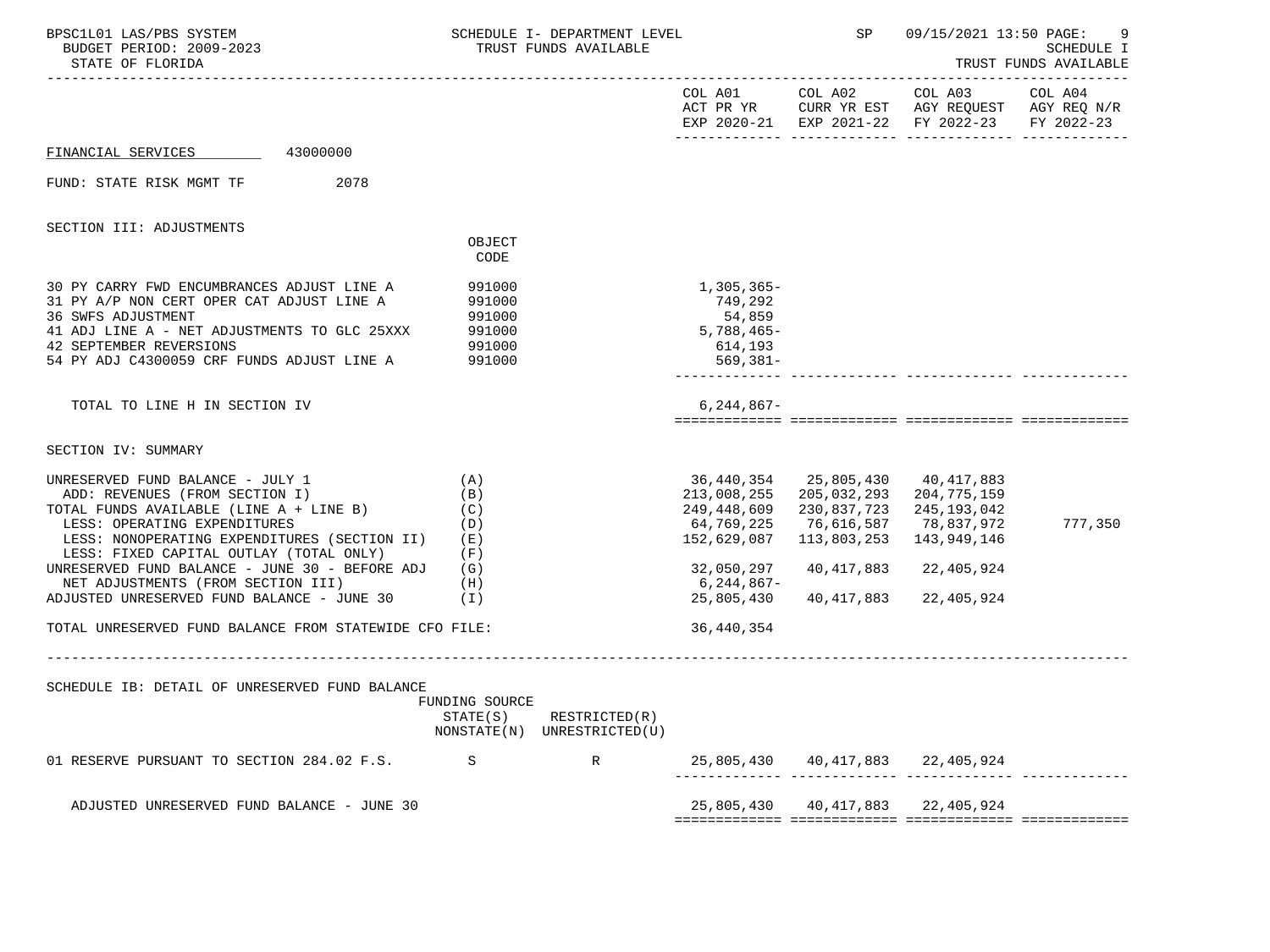| BPSC1L01 LAS/PBS SYSTEM<br>BUDGET PERIOD: 2009-2023<br>STATE OF FLORIDA       |                         |      |         |                  |                                       | SCHEDULE I- DEPARTMENT LEVEL<br>TRUST FUNDS AVAILABLE |                         | SP                            | 09/15/2021 13:50 PAGE: 10<br><b>SCHEDULE I</b><br>TRUST FUNDS AVAILABLE                                |                       |  |
|-------------------------------------------------------------------------------|-------------------------|------|---------|------------------|---------------------------------------|-------------------------------------------------------|-------------------------|-------------------------------|--------------------------------------------------------------------------------------------------------|-----------------------|--|
|                                                                               |                         |      |         |                  |                                       |                                                       | COL A01                 |                               | COL A02 COL A03<br>ACT PR YR CURR YR EST AGY REQUEST AGY REQ N/R<br>EXP 2020-21 EXP 2021-22 FY 2022-23 | COL A04<br>FY 2022-23 |  |
| FINANCIAL SERVICES 43000000                                                   |                         |      |         |                  |                                       |                                                       |                         |                               |                                                                                                        |                       |  |
| FUND: FEDERAL GRANTS TRUST FUND 2261                                          |                         |      |         |                  |                                       |                                                       |                         |                               |                                                                                                        |                       |  |
| SECTION I: DETAIL OF REVENUES                                                 |                         |      |         |                  |                                       |                                                       |                         |                               |                                                                                                        |                       |  |
|                                                                               | REVENUE CAP SVC<br>CODE | CHG% |         |                  | AUTH MATCHING %<br>ST I/C LOC I/C NO. | CFDA                                                  |                         |                               |                                                                                                        |                       |  |
| 02 TRANSFER FROM DCF FEDERAL GRANTS TF 2261                                   | 001510 NO 0.0           |      | 414.411 | 0.00             |                                       | 0.00 10.561                                           |                         | 2,929,472 2,768,233 2,768,233 |                                                                                                        |                       |  |
| 03 TRANFSER FROM DCF WELFARE TRANSITION TF 2401                               |                         |      |         |                  |                                       |                                                       |                         |                               |                                                                                                        |                       |  |
| 04 TRANSFER FROM DOH U.S. TRUST FUND 2738                                     | 001510 NO 0.0 414.411   |      |         | 0.00             | 0.00                                  | 93.558                                                | 504,612                 | 689,593                       | 689,593                                                                                                |                       |  |
|                                                                               | 001510 NO 0.0 414.411   |      |         | 0.00             | 0.00                                  | 96.001                                                | 435,035                 | 490,000                       | 490,000                                                                                                |                       |  |
| 09 REIMBURSEMENT                                                              | 001801 NO 0.0           |      | 414.411 | 0.00             | 0.00                                  |                                                       | 122,818                 | 168,000                       | 168,000                                                                                                |                       |  |
| 10 TRANS FM DOE CHILDCARE & DEV BLOCK GRANT 2098                              |                         |      |         |                  |                                       |                                                       |                         |                               |                                                                                                        |                       |  |
|                                                                               | 001510 NO 0.0           |      | 414.411 | 0.00             | 0.00                                  |                                                       | 93.575 2,925 93,550     |                               | 93,550                                                                                                 |                       |  |
| 11 TRANSFER FROM DOE FUND 1000 GENERAL REVENUE                                | 001500 NO 0.0 414.411   |      |         | 0.00             | 0.00                                  |                                                       |                         | 1,622 10,385 10,385           |                                                                                                        |                       |  |
| 14 REFUNDS                                                                    |                         |      |         |                  |                                       |                                                       |                         |                               |                                                                                                        |                       |  |
| 19 TWELVE MONTH OLD WARRANTS                                                  | 001800 NO 0.0           |      | 215.31  | 0.00             | 0.00                                  |                                                       | 144                     | 500                           | 500                                                                                                    |                       |  |
|                                                                               | 003800 NO 0.0 17.26     |      |         | 0.00             | 0.00                                  |                                                       | 129                     | 100                           | 100                                                                                                    |                       |  |
| TOTAL TO LINE B IN SECTION IV                                                 |                         |      |         |                  |                                       |                                                       |                         | 3,996,757 4,220,361 4,220,361 |                                                                                                        |                       |  |
|                                                                               |                         |      |         |                  |                                       |                                                       |                         |                               |                                                                                                        |                       |  |
| SECTION II: DETAIL OF NONOPERATING EXPENDITURES                               |                         |      |         | OBJECT<br>CODE   | TRANSFER CFDA<br>TO BE                | NO.                                                   |                         |                               |                                                                                                        |                       |  |
|                                                                               |                         |      |         |                  |                                       |                                                       |                         |                               |                                                                                                        |                       |  |
| 02 TRANSFER TO DFS ADMINISTRATIVE TF 2021 810000<br>04 REFUNDS STATE REVENUES |                         |      |         | 860000           | 43010000                              |                                                       |                         |                               |                                                                                                        |                       |  |
| TOTAL TO LINE E IN SECTION IV                                                 |                         |      |         |                  |                                       |                                                       |                         | 1,796,260 1,679,099 2,138,545 |                                                                                                        |                       |  |
|                                                                               |                         |      |         |                  |                                       |                                                       |                         |                               |                                                                                                        |                       |  |
| SECTION III: ADJUSTMENTS                                                      |                         |      |         |                  |                                       |                                                       |                         |                               |                                                                                                        |                       |  |
|                                                                               |                         |      |         | OBJECT<br>CODE   |                                       |                                                       |                         |                               |                                                                                                        |                       |  |
| 03 PY AP NOT CF OPER CAT - ADJ LINE A                                         |                         |      |         | 991000           |                                       |                                                       | 1,626                   |                               |                                                                                                        |                       |  |
| 04 ROUNDING                                                                   |                         |      |         | 991000           |                                       |                                                       |                         |                               |                                                                                                        |                       |  |
| 05 SEPTEMBER REVERSIONS<br>06 PY CF ENCUMBRANCES ADJUST TO LINE A             |                         |      |         | 991000<br>991000 |                                       |                                                       | 215,127<br>$216, 153 -$ |                               |                                                                                                        |                       |  |
|                                                                               |                         |      |         |                  |                                       |                                                       |                         |                               |                                                                                                        |                       |  |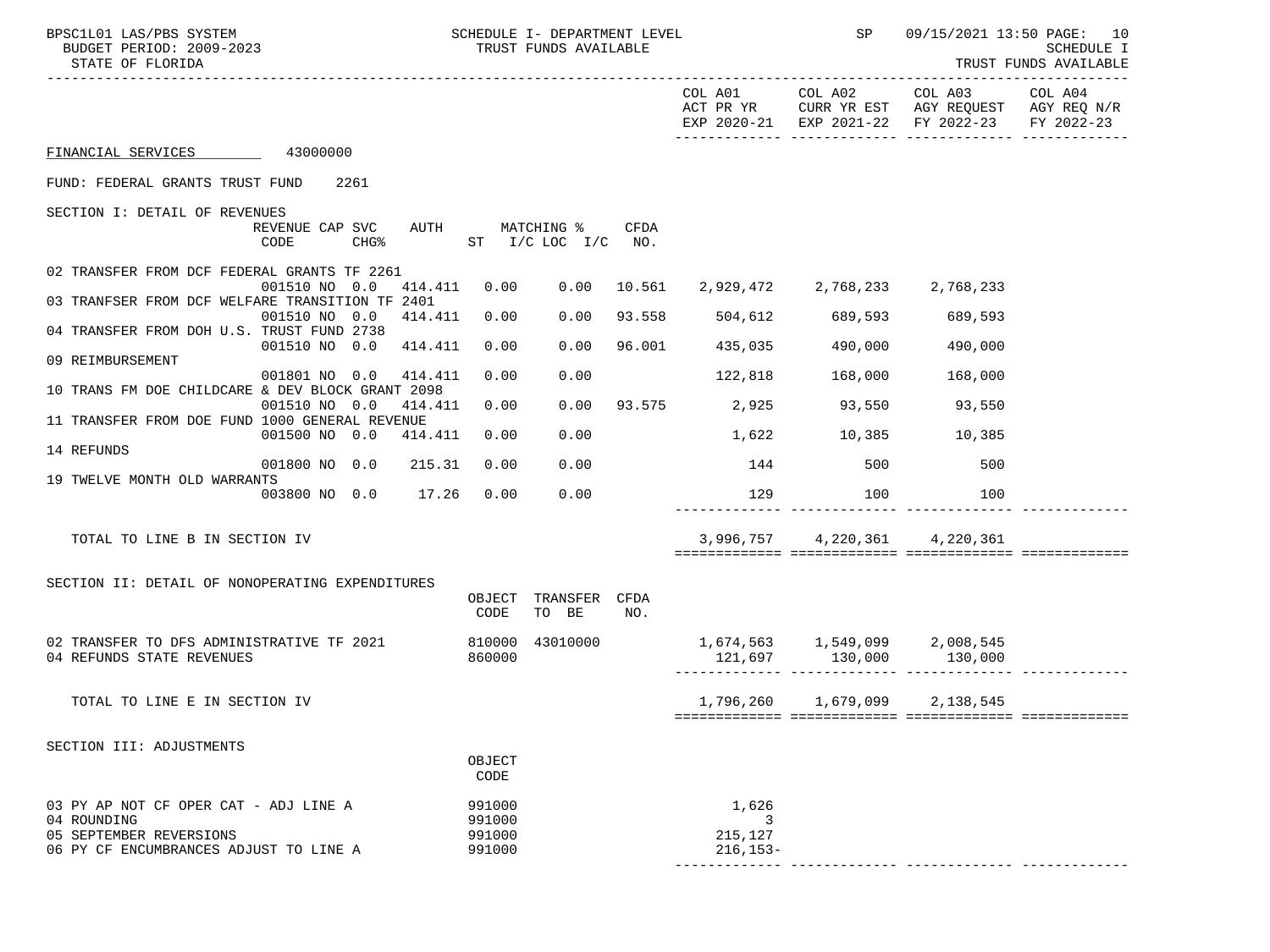| BPSC1L01 LAS/PBS SYSTEM<br>BUDGET PERIOD: 2009-2023<br>STATE OF FLORIDA                                                                                                                                                                                                                                                                                                                                                                            |                                                 | SCHEDULE I- DEPARTMENT LEVEL<br>TRUST FUNDS AVAILABLE      |                                                                        | <b>SP</b>                                                                                                                                                                                                                                                                                                    | 09/15/2021 13:50 PAGE: 11<br><b>SCHEDULE I</b><br>TRUST FUNDS AVAILABLE                                        |                       |  |
|----------------------------------------------------------------------------------------------------------------------------------------------------------------------------------------------------------------------------------------------------------------------------------------------------------------------------------------------------------------------------------------------------------------------------------------------------|-------------------------------------------------|------------------------------------------------------------|------------------------------------------------------------------------|--------------------------------------------------------------------------------------------------------------------------------------------------------------------------------------------------------------------------------------------------------------------------------------------------------------|----------------------------------------------------------------------------------------------------------------|-----------------------|--|
|                                                                                                                                                                                                                                                                                                                                                                                                                                                    |                                                 |                                                            |                                                                        |                                                                                                                                                                                                                                                                                                              | COL A01 COL A02 COL A03<br>ACT PR YR CURR YR EST AGY REQUEST AGY REQ N/R<br>EXP 2020-21 EXP 2021-22 FY 2022-23 | COL A04<br>FY 2022-23 |  |
| FINANCIAL SERVICES 43000000                                                                                                                                                                                                                                                                                                                                                                                                                        |                                                 |                                                            |                                                                        |                                                                                                                                                                                                                                                                                                              |                                                                                                                |                       |  |
| FUND: FEDERAL GRANTS TRUST FUND<br>2261                                                                                                                                                                                                                                                                                                                                                                                                            |                                                 |                                                            |                                                                        |                                                                                                                                                                                                                                                                                                              |                                                                                                                |                       |  |
| SECTION III: ADJUSTMENTS                                                                                                                                                                                                                                                                                                                                                                                                                           | OBJECT<br>CODE                                  |                                                            |                                                                        |                                                                                                                                                                                                                                                                                                              |                                                                                                                |                       |  |
| TOTAL TO LINE H IN SECTION IV                                                                                                                                                                                                                                                                                                                                                                                                                      |                                                 |                                                            | 603                                                                    |                                                                                                                                                                                                                                                                                                              |                                                                                                                |                       |  |
| SECTION IV: SUMMARY                                                                                                                                                                                                                                                                                                                                                                                                                                |                                                 |                                                            |                                                                        |                                                                                                                                                                                                                                                                                                              |                                                                                                                |                       |  |
| UNRESERVED FUND BALANCE - JULY 1<br>ADD: REVENUES (FROM SECTION I)<br>TOTAL FUNDS AVAILABLE (LINE A + LINE B)<br>LESS: OPERATING EXPENDITURES<br>LESS: NONOPERATING EXPENDITURES (SECTION II)<br>LESS: FIXED CAPITAL OUTLAY (TOTAL ONLY)<br>UNRESERVED FUND BALANCE - JUNE 30 - BEFORE ADJ $(G)$<br>NET ADJUSTMENTS (FROM SECTION III)<br>ADJUSTED UNRESERVED FUND BALANCE - JUNE 30 (I)<br>TOTAL UNRESERVED FUND BALANCE FROM STATEWIDE CFO FILE: | (A)<br>(B)<br>(C)<br>(D)<br>( E )<br>(F)<br>(H) |                                                            | 2,801,251<br>1,796,260<br>4,262,662<br>603<br>4, 263, 265<br>4,863,416 | 4,863,416 4,263,265 3,394,737<br>$\begin{array}{cccc} 3\, , 996 \, , 757 & \qquad 4 \, , 220 \, , 361 & \qquad 4 \, , 220 \, , 361 \\ 8 \, , 860 \, , 173 & \qquad 8 \, , 483 \, , 626 & \qquad 7 \, , 615 \, , 098 \end{array}$<br>$3,409,790$ $3,409,790$<br>1,679,099 2,138,545<br>3,394,737<br>3,394,737 | 2,066,763<br>2,066,763                                                                                         |                       |  |
| SCHEDULE IB: DETAIL OF UNRESERVED FUND BALANCE                                                                                                                                                                                                                                                                                                                                                                                                     | FUNDING SOURCE                                  | $STATE(S)$ RESTRICTED $(R)$<br>NONSTATE(N) UNRESTRICTED(U) |                                                                        |                                                                                                                                                                                                                                                                                                              |                                                                                                                |                       |  |
| 01 BAL XFERS & REIMB PUBLIC ASSISTANCE FRAUD N N N R R                                                                                                                                                                                                                                                                                                                                                                                             |                                                 |                                                            |                                                                        | 4, 263, 265 3, 394, 737 2, 066, 763                                                                                                                                                                                                                                                                          |                                                                                                                |                       |  |
| ADJUSTED UNRESERVED FUND BALANCE - JUNE 30                                                                                                                                                                                                                                                                                                                                                                                                         |                                                 |                                                            |                                                                        | 4, 263, 265 3, 394, 737 2, 066, 763                                                                                                                                                                                                                                                                          |                                                                                                                |                       |  |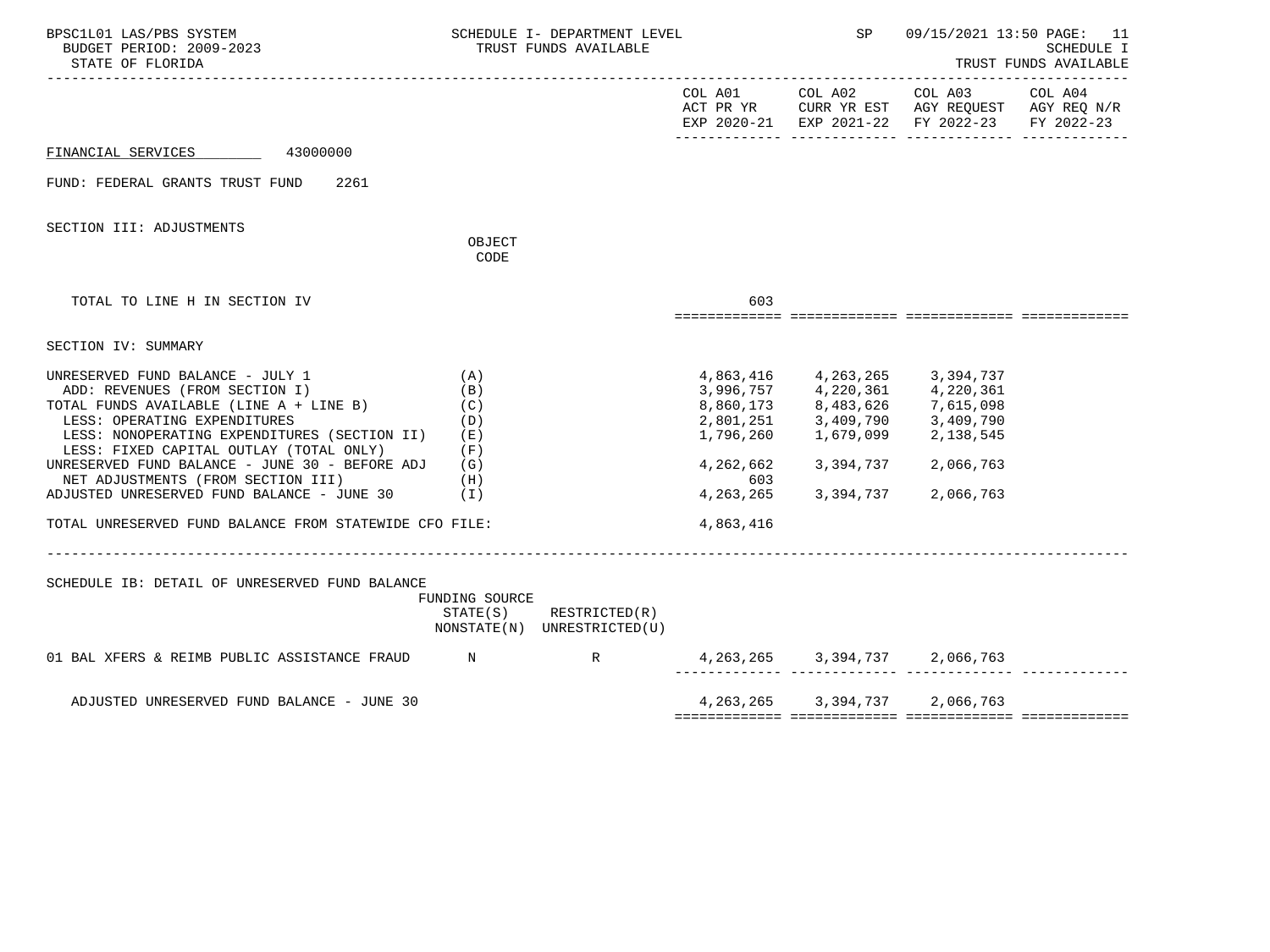| BPSC1L01 LAS/PBS SYSTEM<br>BUDGET PERIOD: 2009-2023<br>STATE OF FLORIDA                                                                                                                                                                                                    |                                                                |        |                                                                    | SCHEDULE I- DEPARTMENT LEVEL<br>TRUST FUNDS AVAILABLE |     |                                                                                                                                                       | SP                               | 09/15/2021 13:50 PAGE: 12                                                                                                         | SCHEDULE I<br>TRUST FUNDS AVAILABLE |
|----------------------------------------------------------------------------------------------------------------------------------------------------------------------------------------------------------------------------------------------------------------------------|----------------------------------------------------------------|--------|--------------------------------------------------------------------|-------------------------------------------------------|-----|-------------------------------------------------------------------------------------------------------------------------------------------------------|----------------------------------|-----------------------------------------------------------------------------------------------------------------------------------|-------------------------------------|
|                                                                                                                                                                                                                                                                            |                                                                |        |                                                                    |                                                       |     |                                                                                                                                                       |                                  | COL A01 COL A02 COL A03 COL A04<br>ACT PR YR CURR YR EST AGY REQUEST AGY REQ N/R<br>EXP 2020-21 EXP 2021-22 FY 2022-23 FY 2022-23 |                                     |
| FINANCIAL SERVICES 43000000                                                                                                                                                                                                                                                |                                                                |        |                                                                    |                                                       |     |                                                                                                                                                       |                                  |                                                                                                                                   |                                     |
| FUND: FINANCIAL INST REG TF 2275                                                                                                                                                                                                                                           |                                                                |        |                                                                    |                                                       |     |                                                                                                                                                       |                                  |                                                                                                                                   |                                     |
| SECTION I: DETAIL OF REVENUES                                                                                                                                                                                                                                              |                                                                |        |                                                                    |                                                       |     |                                                                                                                                                       |                                  |                                                                                                                                   |                                     |
|                                                                                                                                                                                                                                                                            | REVENUE CAP SVC<br>CODE<br>CHG <sup>§</sup> ST I/C LOC I/C NO. |        |                                                                    | AUTH MATCHING % CFDA                                  |     |                                                                                                                                                       |                                  |                                                                                                                                   |                                     |
| 01 FEES                                                                                                                                                                                                                                                                    |                                                                |        |                                                                    |                                                       |     |                                                                                                                                                       |                                  |                                                                                                                                   |                                     |
| 02 FINES AND PENALTIES                                                                                                                                                                                                                                                     | 000100 YES 8.0  655.047  0.00                                  |        |                                                                    |                                                       |     | $0.00$ 16,148,128 19,785,999 19,500,000                                                                                                               |                                  |                                                                                                                                   |                                     |
| 03 INTEREST EARNED                                                                                                                                                                                                                                                         | 001202 NO 8.0 655.041                                          |        | 0.00                                                               | 0.00                                                  |     | 665                                                                                                                                                   | 600                              | 600                                                                                                                               |                                     |
| 04 REFUNDS                                                                                                                                                                                                                                                                 | 000502 NO 8.0 17.61                                            |        | 0.00                                                               | 0.00                                                  |     |                                                                                                                                                       | 527,937 341,181 325,460          |                                                                                                                                   |                                     |
|                                                                                                                                                                                                                                                                            | 001800 NO 0.0                                                  | 215.31 | 0.00                                                               | 0.00                                                  |     | $13,950$ 5,000 5,000                                                                                                                                  |                                  |                                                                                                                                   |                                     |
| 05 PRIOR YEAR WARRANT CANCELLATIONS                                                                                                                                                                                                                                        | 003700 NO 0.0                                                  | 17.26  | 0.00                                                               | 0.00                                                  |     | 154                                                                                                                                                   |                                  |                                                                                                                                   |                                     |
| 09 SALE OF GOODS AND SERVICES STATE AGENCIES                                                                                                                                                                                                                               | 001903 NO 8.0 624.501 0.00                                     |        |                                                                    | 0.00                                                  |     | 348                                                                                                                                                   | 500 500                          |                                                                                                                                   |                                     |
| TOTAL TO LINE B IN SECTION IV                                                                                                                                                                                                                                              |                                                                |        |                                                                    |                                                       |     |                                                                                                                                                       | 16,691,182 20,133,280 19,831,560 |                                                                                                                                   |                                     |
| SECTION II: DETAIL OF NONOPERATING EXPENDITURES                                                                                                                                                                                                                            |                                                                |        | OBJECT<br>CODE                                                     | TRANSFER CFDA<br>TO BE                                | NO. |                                                                                                                                                       |                                  |                                                                                                                                   |                                     |
| 02 TRANSFER TO ADMIN TF 2021 WITHIN OFR<br>03 TRANSFER TO DFS ADMIN TF 2021 FROM OFR<br>04 SERVICE CHARGE TO GENERAL REVENUE<br>05 ADMIN ASSESSMENT ON INVESTMENTS<br>06 STATE TRUST FUND RESERVE<br>09 REFUND OF STATE REVENUES<br>16 TRUST FUND SWEEP TO GENERAL REVENUE |                                                                |        | 810000<br>810000<br>880800<br>830000<br>999000<br>860000<br>990002 | 43900500<br>43010000                                  |     | 1,426,572   4,049,945   4,394,982<br>804,132   980,986   1,271,936<br>1, 331, 559 1, 610, 262 1, 586, 125<br>175 25,000 25,000<br>1,000,000 3,000,000 | 37,073 22,518                    | 21,480<br>673,478                                                                                                                 |                                     |
| TOTAL TO LINE E IN SECTION IV                                                                                                                                                                                                                                              |                                                                |        |                                                                    |                                                       |     | 4,599,511                                                                                                                                             | 9,688,711                        | 7,973,001                                                                                                                         |                                     |
| SECTION III: ADJUSTMENTS                                                                                                                                                                                                                                                   |                                                                |        | OBJECT<br>CODE                                                     |                                                       |     |                                                                                                                                                       |                                  |                                                                                                                                   |                                     |
| 04 PY NON CF PAYABLES OPER CAT ADJUST LINE A<br>06 ROUNDING<br>08 PY ADJ C4300063 CRF FUNDS ADJUST LINE A<br>22 PY CARRY FWD ENCUMBRANCES ADJUST LINE A<br>26 SEPTEMBER REVERSIONS                                                                                         |                                                                |        | 991000<br>991000<br>991000<br>991000<br>991000                     |                                                       |     | 213,579<br>$107, 342 -$<br>$2,388,639-$<br>2,383,461                                                                                                  |                                  |                                                                                                                                   |                                     |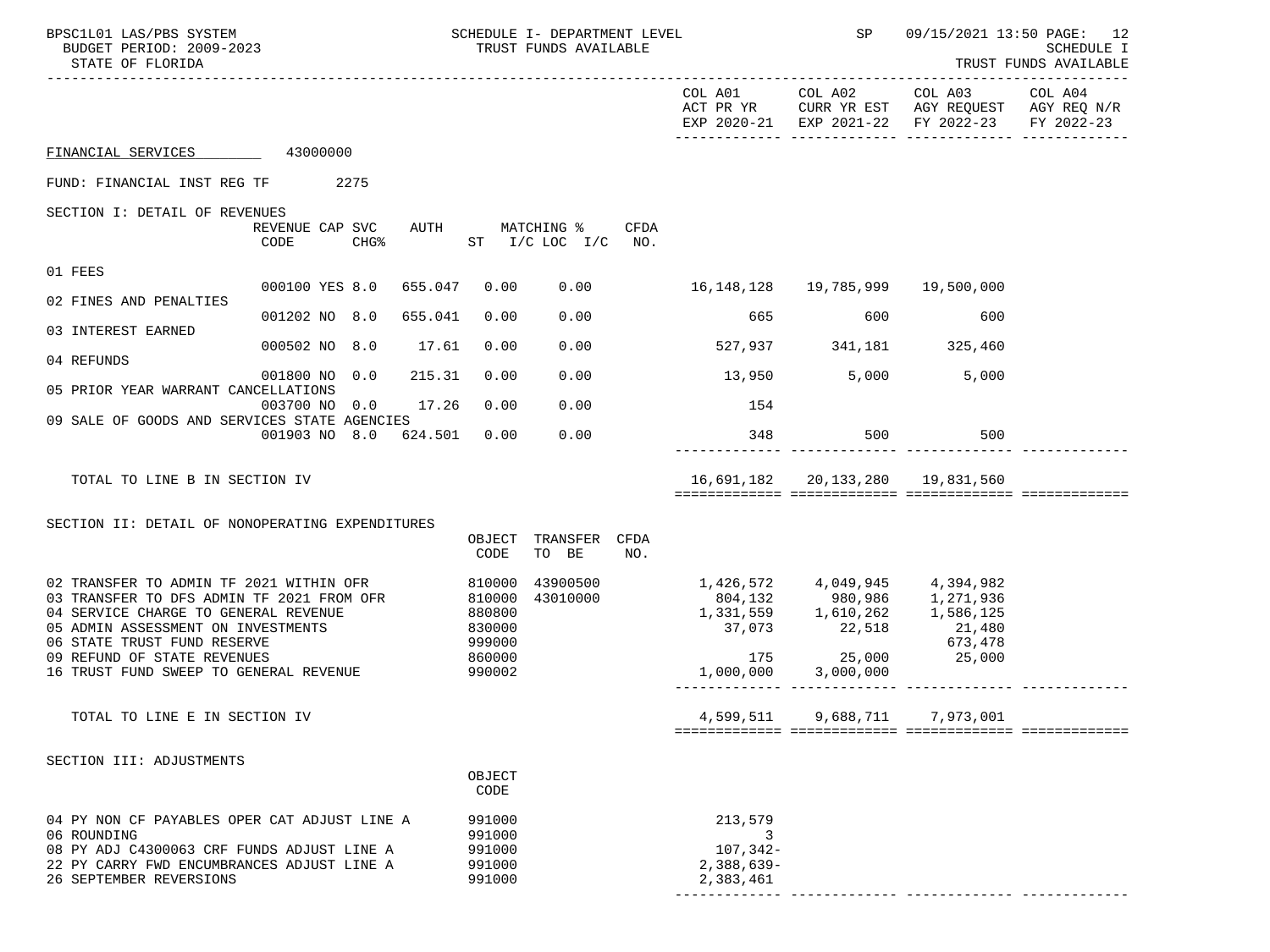| BPSC1L01 LAS/PBS SYSTEM<br>BUDGET PERIOD: 2009-2023<br>STATE OF FLORIDA                                                                                                                                                                                                                        |                                        | SCHEDULE I- DEPARTMENT LEVEL<br>TRUST FUNDS AVAILABLE |                                                                   | SP                                                                        |                                                                                                | 09/15/2021 13:50 PAGE: 13<br>SCHEDULE I<br>TRUST FUNDS AVAILABLE |
|------------------------------------------------------------------------------------------------------------------------------------------------------------------------------------------------------------------------------------------------------------------------------------------------|----------------------------------------|-------------------------------------------------------|-------------------------------------------------------------------|---------------------------------------------------------------------------|------------------------------------------------------------------------------------------------|------------------------------------------------------------------|
|                                                                                                                                                                                                                                                                                                |                                        |                                                       |                                                                   | COL A01 COL A02                                                           | COL A03<br>ACT PR YR CURR YR EST AGY REQUEST AGY REQ N/R<br>EXP 2020-21 EXP 2021-22 FY 2022-23 | COL A04<br>FY 2022-23                                            |
| FINANCIAL SERVICES 43000000                                                                                                                                                                                                                                                                    |                                        |                                                       |                                                                   |                                                                           |                                                                                                |                                                                  |
| FUND: FINANCIAL INST REG TF 2275                                                                                                                                                                                                                                                               |                                        |                                                       |                                                                   |                                                                           |                                                                                                |                                                                  |
| SECTION III: ADJUSTMENTS                                                                                                                                                                                                                                                                       | OBJECT                                 |                                                       |                                                                   |                                                                           |                                                                                                |                                                                  |
|                                                                                                                                                                                                                                                                                                | CODE                                   |                                                       |                                                                   |                                                                           |                                                                                                |                                                                  |
| TOTAL TO LINE H IN SECTION IV                                                                                                                                                                                                                                                                  |                                        |                                                       | 101,062                                                           |                                                                           |                                                                                                |                                                                  |
| SECTION IV: SUMMARY                                                                                                                                                                                                                                                                            |                                        |                                                       |                                                                   |                                                                           |                                                                                                |                                                                  |
| UNRESERVED FUND BALANCE - JULY 1<br>ADD: REVENUES (FROM SECTION I)<br>TOTAL FUNDS AVAILABLE (LINE A + LINE B)<br>LESS: OPERATING EXPENDITURES<br>LESS: NONOPERATING EXPENDITURES (SECTION II)<br>LESS: FIXED CAPITAL OUTLAY (TOTAL ONLY)<br>UNRESERVED FUND BALANCE - JUNE 30 - BEFORE ADJ (G) | (A)<br>(B)<br>(C)<br>(D)<br>(E)<br>(F) |                                                       | 26,353,137<br>16,691,182<br>43,044,319<br>8,323,441<br>30,121,367 | 30,222,429<br>20,133,280<br>50,355,709<br>11,702,217<br>28,964,781        | 28,964,781<br>19,831,560<br>48,796,341<br>12,777,449<br>28,045,891                             |                                                                  |
| NET ADJUSTMENTS (FROM SECTION III)<br>(H)<br>ADJUSTED UNRESERVED FUND BALANCE - JUNE 30                                                                                                                                                                                                        | (I)                                    |                                                       | 101,062<br>30,222,429                                             | 28,964,781                                                                | 28,045,891                                                                                     |                                                                  |
| TOTAL UNRESERVED FUND BALANCE FROM STATEWIDE CFO FILE:                                                                                                                                                                                                                                         |                                        |                                                       | 26, 353, 137                                                      |                                                                           |                                                                                                |                                                                  |
| SCHEDULE IB: DETAIL OF UNRESERVED FUND BALANCE                                                                                                                                                                                                                                                 | FUNDING SOURCE<br>STATE(S)             | RESTRICTED(R)<br>NONSTATE(N) UNRESTRICTED(U)          |                                                                   |                                                                           |                                                                                                |                                                                  |
| 01 THREE MONTHS OF OPERATING EXP PER CSBS S<br>02 BALANCE OF FEES, PENALTIES, AND INTEREST                                                                                                                                                                                                     |                                        | S U                                                   |                                                                   | U 2,080,860 2,925,554 3,194,362<br>28, 141, 569 26, 039, 227 24, 851, 529 |                                                                                                |                                                                  |
| ADJUSTED UNRESERVED FUND BALANCE - JUNE 30                                                                                                                                                                                                                                                     |                                        |                                                       |                                                                   | 30, 222, 429 28, 964, 781 28, 045, 891                                    |                                                                                                |                                                                  |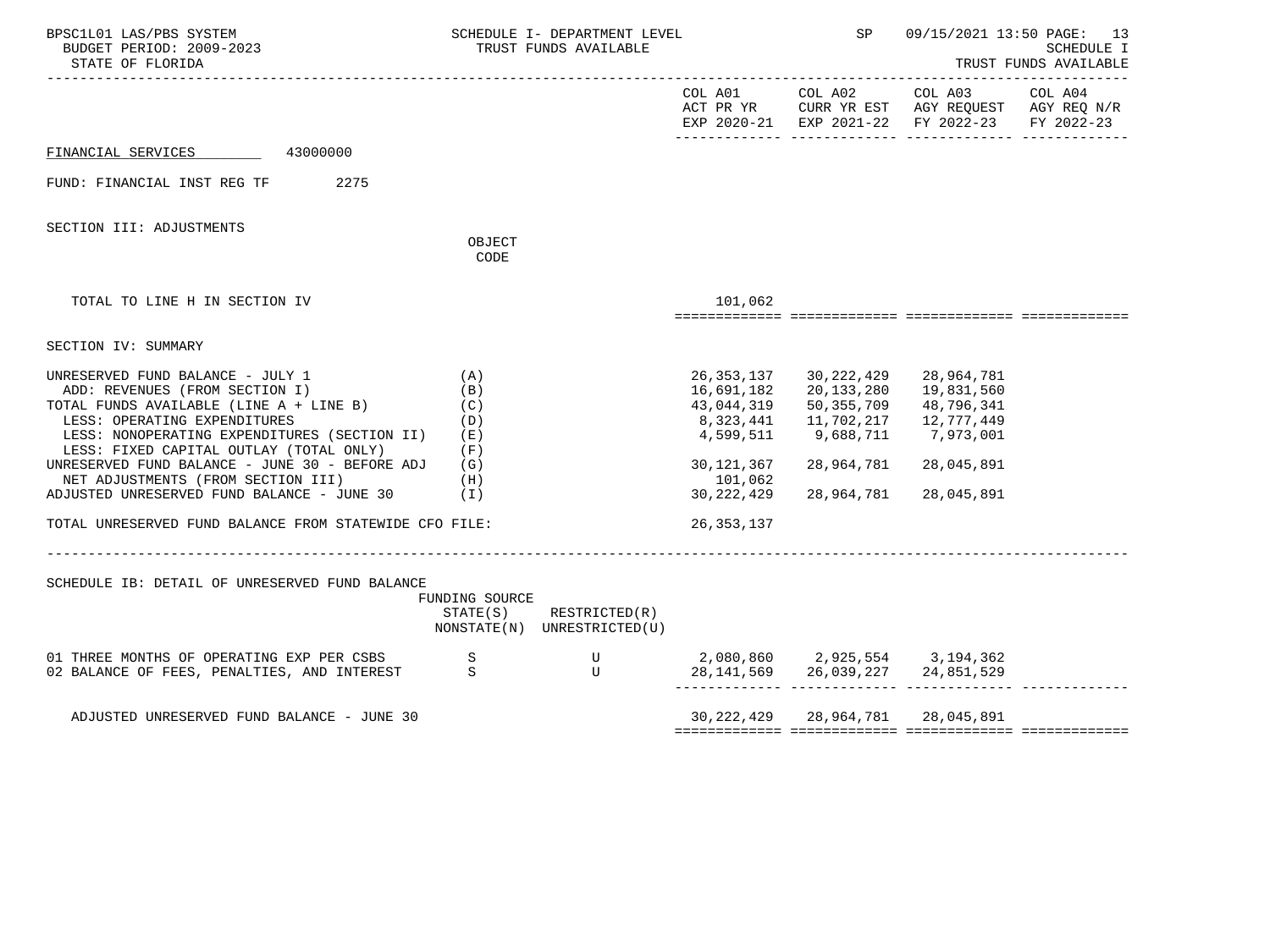| BPSC1L01 LAS/PBS SYSTEM<br>BUDGET PERIOD: 2009-2023<br>STATE OF FLORIDA                                                                                                                                                                                                                                                                                                        |                                                          | SCHEDULE I- DEPARTMENT LEVEL<br>TRUST FUNDS AVAILABLE       |                                                                      | SP                                                       | 09/15/2021 13:50 PAGE: 14                                                                                                         | SCHEDULE I<br>TRUST FUNDS AVAILABLE |
|--------------------------------------------------------------------------------------------------------------------------------------------------------------------------------------------------------------------------------------------------------------------------------------------------------------------------------------------------------------------------------|----------------------------------------------------------|-------------------------------------------------------------|----------------------------------------------------------------------|----------------------------------------------------------|-----------------------------------------------------------------------------------------------------------------------------------|-------------------------------------|
|                                                                                                                                                                                                                                                                                                                                                                                |                                                          |                                                             |                                                                      |                                                          | COL A01 COL A02 COL A03 COL A04<br>ACT PR YR CURR YR EST AGY REQUEST AGY REQ N/R<br>EXP 2020-21 EXP 2021-22 FY 2022-23 FY 2022-23 |                                     |
| FINANCIAL SERVICES 43000000                                                                                                                                                                                                                                                                                                                                                    |                                                          |                                                             |                                                                      |                                                          |                                                                                                                                   |                                     |
| FUND: PRISON INDUSTRIES TF 2385                                                                                                                                                                                                                                                                                                                                                |                                                          |                                                             |                                                                      |                                                          |                                                                                                                                   |                                     |
| SECTION I: DETAIL OF REVENUES                                                                                                                                                                                                                                                                                                                                                  | REVENUE CAP SVC<br>CODE                                  | AUTH MATCHING % CFDA<br>CHG <sup>2</sup> ST I/C LOC I/C NO. |                                                                      |                                                          |                                                                                                                                   |                                     |
| 01 MISCELLANEOUS RECEIPTS                                                                                                                                                                                                                                                                                                                                                      | 000400 YES 0.0 946.522 0.00 0.00 381,023 475,000 475,000 |                                                             |                                                                      |                                                          |                                                                                                                                   |                                     |
| 03 INTEREST EARNED                                                                                                                                                                                                                                                                                                                                                             |                                                          | 0.00                                                        |                                                                      |                                                          |                                                                                                                                   |                                     |
|                                                                                                                                                                                                                                                                                                                                                                                | 000502 NO 0.0 17.61 0.00                                 |                                                             |                                                                      | 2,325 2,500 2,500                                        |                                                                                                                                   |                                     |
| TOTAL TO LINE B IN SECTION IV                                                                                                                                                                                                                                                                                                                                                  |                                                          |                                                             |                                                                      | 383,348 477,500 477,500                                  |                                                                                                                                   |                                     |
| SECTION II: DETAIL OF NONOPERATING EXPENDITURES                                                                                                                                                                                                                                                                                                                                |                                                          | TRANSFER CFDA<br>OBJECT<br>CODE<br>TO BE<br>NO <sub>z</sub> |                                                                      |                                                          |                                                                                                                                   |                                     |
| 02 ADMIN ASSESSMENT ON INVESTMENTS<br>04 ADJ AMOUNT DUE PIE PROGRAM UNFUND BUDGET                                                                                                                                                                                                                                                                                              |                                                          | 830000<br>899000                                            |                                                                      |                                                          | $163$ $174$ $174$<br>$490,090 772,674-$                                                                                           |                                     |
| TOTAL TO LINE E IN SECTION IV                                                                                                                                                                                                                                                                                                                                                  |                                                          |                                                             |                                                                      |                                                          | 163 489,916- 772,500-                                                                                                             |                                     |
| SECTION III: ADJUSTMENTS                                                                                                                                                                                                                                                                                                                                                       |                                                          | OBJECT<br>CODE                                              |                                                                      |                                                          |                                                                                                                                   |                                     |
| 06 PY A/P NOT CERT - ADJUST LINE A                                                                                                                                                                                                                                                                                                                                             |                                                          | 991000                                                      | 193,856                                                              |                                                          |                                                                                                                                   |                                     |
| TOTAL TO LINE H IN SECTION IV                                                                                                                                                                                                                                                                                                                                                  |                                                          |                                                             | 193,856                                                              |                                                          |                                                                                                                                   |                                     |
| SECTION IV: SUMMARY                                                                                                                                                                                                                                                                                                                                                            |                                                          |                                                             |                                                                      |                                                          |                                                                                                                                   |                                     |
| UNRESERVED FUND BALANCE - JULY 1<br>ADD: REVENUES (FROM SECTION I)<br>TOTAL FUNDS AVAILABLE (LINE A + LINE B)<br>LESS: OPERATING EXPENDITURES<br>LESS: NONOPERATING EXPENDITURES (SECTION II)<br>LESS: FIXED CAPITAL OUTLAY (TOTAL ONLY)<br>UNRESERVED FUND BALANCE - JUNE 30 - BEFORE ADJ<br>NET ADJUSTMENTS (FROM SECTION III)<br>ADJUSTED UNRESERVED FUND BALANCE - JUNE 30 |                                                          | (A)<br>(B)<br>(C)<br>(D)<br>(E)<br>(F)<br>(G)<br>(H)<br>(I) | 383,348<br>383,348<br>294,457<br>163<br>88,728<br>193,856<br>282,584 | 282,584<br>477,500<br>760,084<br>1,250,000<br>$489,916-$ | 477,500<br>477,500<br>1,250,000<br>$772,500-$                                                                                     |                                     |

TOTAL UNRESERVED FUND BALANCE FROM STATEWIDE CFO FILE: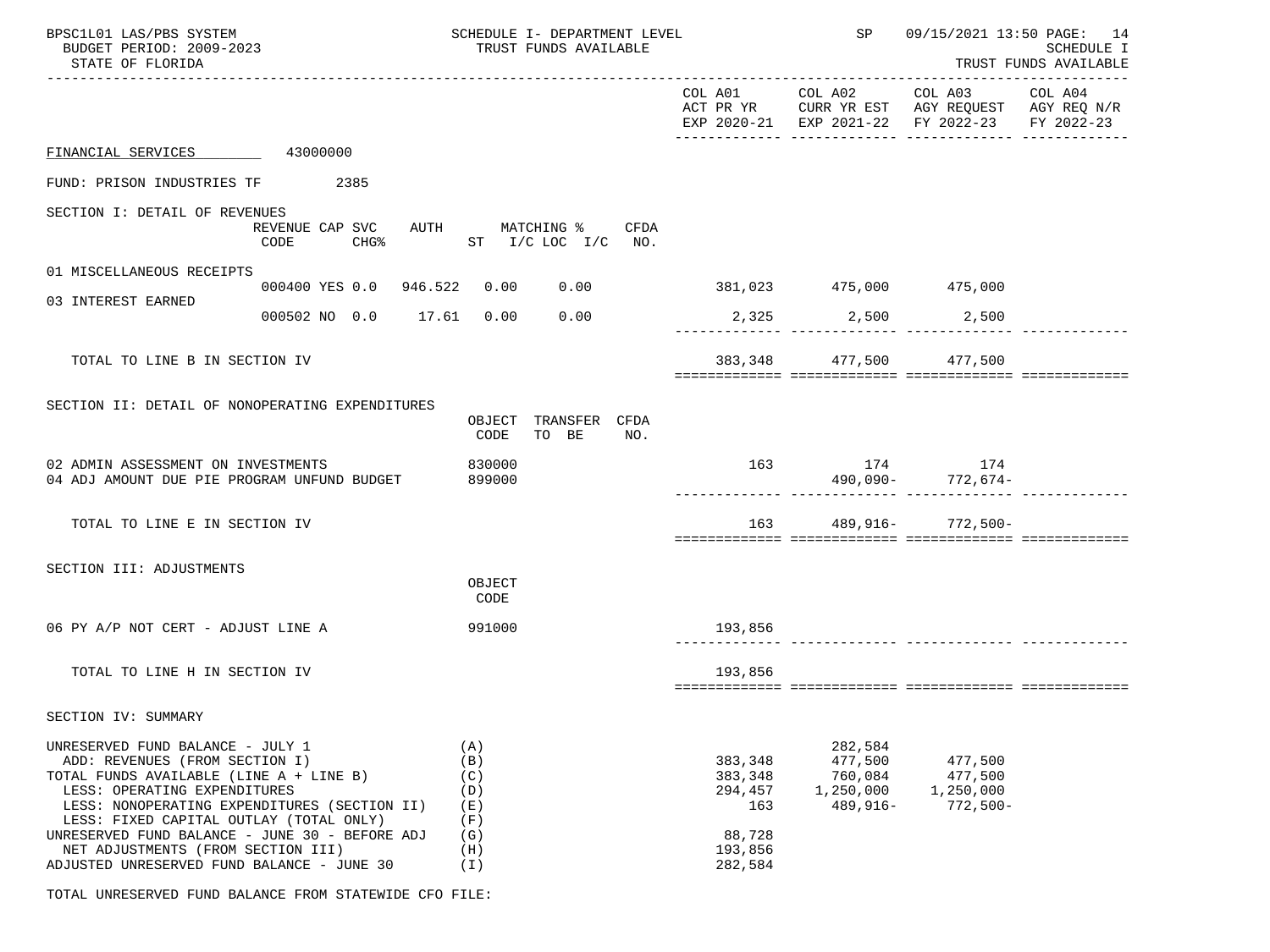| BPSC1L01 LAS/PBS SYSTEM<br>BUDGET PERIOD: 2009-2023<br>STATE OF FLORIDA | SCHEDULE I- DEPARTMENT LEVEL<br>TRUST FUNDS AVAILABLE |                                  |                                     | SP                                    | 09/15/2021 13:50 PAGE:               | 15<br>SCHEDULE I<br>TRUST FUNDS AVAILABLE |
|-------------------------------------------------------------------------|-------------------------------------------------------|----------------------------------|-------------------------------------|---------------------------------------|--------------------------------------|-------------------------------------------|
|                                                                         |                                                       |                                  | COL A01<br>ACT PR YR<br>EXP 2020-21 | COL A02<br>CURR YR EST<br>EXP 2021-22 | COL A03<br>AGY REQUEST<br>FY 2022-23 | COL A04<br>AGY REQ N/R<br>FY 2022-23      |
| 43000000<br>FINANCIAL SERVICES                                          |                                                       |                                  |                                     |                                       |                                      |                                           |
| FUND: PRISON INDUSTRIES TF<br>2385                                      |                                                       |                                  |                                     |                                       |                                      |                                           |
|                                                                         |                                                       |                                  |                                     |                                       |                                      |                                           |
| SCHEDULE IB: DETAIL OF UNRESERVED FUND BALANCE                          | FUNDING SOURCE<br>STATE(S)<br>NONSTATE(N)             | RESTRICTED(R)<br>UNRESTRICTED(U) |                                     |                                       |                                      |                                           |
| FUNDS RESTRICTED PURSUANT TO 946.522 FS<br>O 1                          | N                                                     | R                                | 282,584                             |                                       |                                      |                                           |
| ADJUSTED UNRESERVED FUND BALANCE - JUNE 30                              |                                                       |                                  | 282,584                             |                                       |                                      |                                           |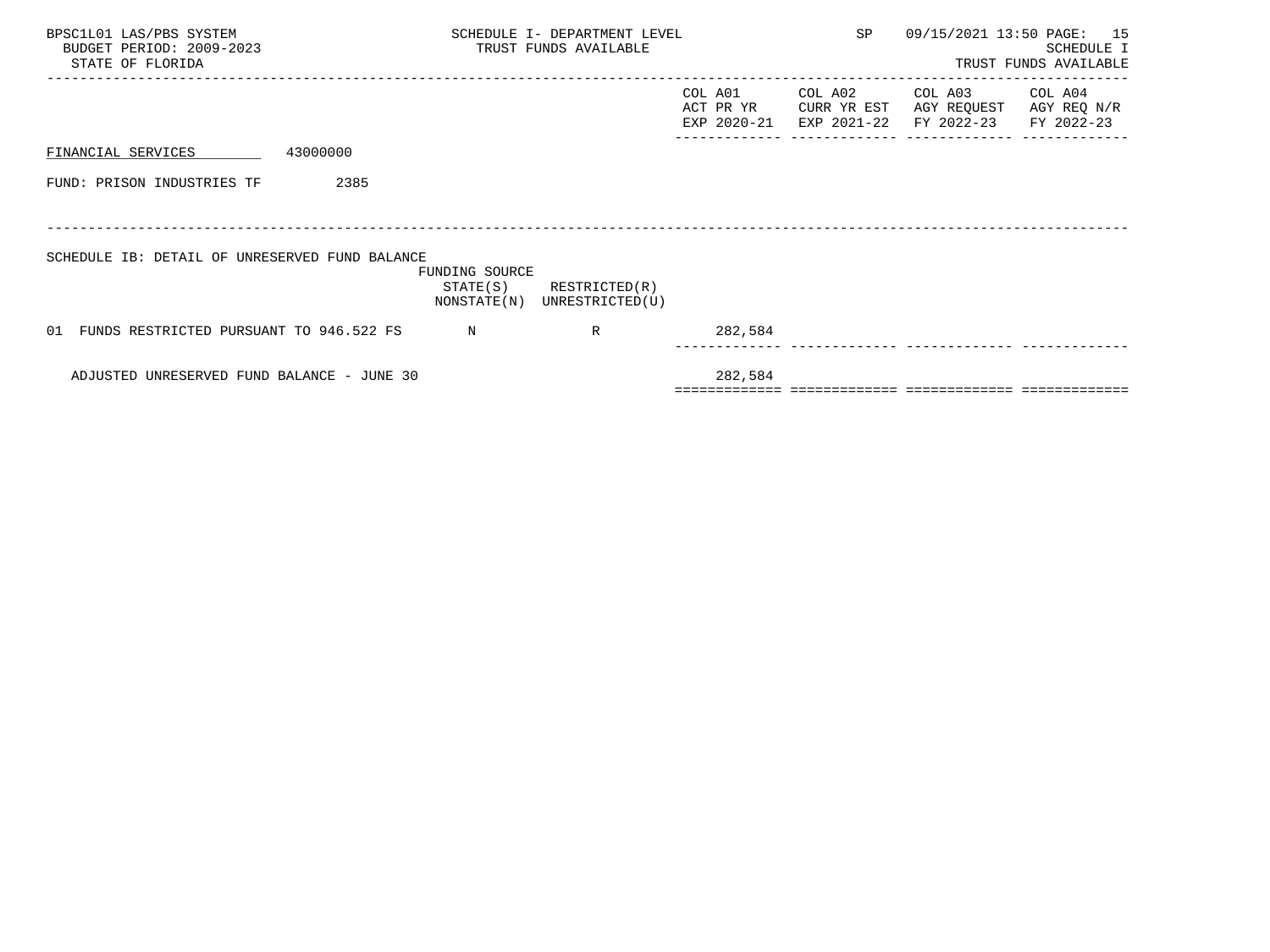3C OIR REFUNDS

29 SALE OF GOODS AND SERVICES

| BUDGET PEKIOD, SUUS-2023<br>STATE OF FLORIDA     |                         |          |                  |         |      | IKUSI FUNDS AVAILABLE         |             |                                     |                                       |                                      | PCHEDOPE T<br>TRUST FUNDS AVAILABLE  |
|--------------------------------------------------|-------------------------|----------|------------------|---------|------|-------------------------------|-------------|-------------------------------------|---------------------------------------|--------------------------------------|--------------------------------------|
|                                                  |                         |          |                  |         |      |                               |             | COL A01<br>ACT PR YR<br>EXP 2020-21 | COL A02<br>CURR YR EST<br>EXP 2021-22 | COL A03<br>AGY REQUEST<br>FY 2022-23 | COL A04<br>AGY REQ N/R<br>FY 2022-23 |
| FINANCIAL SERVICES                               |                         | 43000000 |                  |         |      |                               |             |                                     |                                       |                                      |                                      |
| FUND: INSURANCE REG TF                           |                         |          | 2393             |         |      |                               |             |                                     |                                       |                                      |                                      |
| SECTION I: DETAIL OF REVENUES                    |                         |          |                  |         |      |                               |             |                                     |                                       |                                      |                                      |
|                                                  | REVENUE CAP SVC<br>CODE |          | CHG <sup>8</sup> | AUTH    | ST   | MATCHING %<br>$I/C$ LOC $I/C$ | CFDA<br>NO. |                                     |                                       |                                      |                                      |
| 01 FEES                                          |                         |          |                  |         |      |                               |             |                                     |                                       |                                      |                                      |
| 03 ROYALTIES                                     | 000100 YES 8.0          |          |                  | 624.523 | 0.00 | 0.00                          |             | 85,191,194                          | 84,344,402                            | 84,094,402                           |                                      |
|                                                  | 000115 NO 8.0           |          |                  | 624.523 | 0.00 | 0.00                          |             | 65,331                              | 51,379                                | 51,379                               |                                      |
| 05 LICENSES                                      | 000200 YES 8.0          |          |                  | 624.523 | 0.00 | 0.00                          |             | 1,742,603                           | 2,178,456                             | 1,703,456                            |                                      |
| 06 SURPLUS LINES SERVICE TAX                     | 000300 YES 8.0          |          |                  | 626.932 | 0.00 | 0.00                          |             | 32,119,771                          | 36,590,400                            | 38,605,600                           |                                      |
| 07 RISK RETENTION AND PURCHASING GROUPS          |                         |          |                  |         |      |                               |             |                                     |                                       |                                      |                                      |
| 08 STATE LICENSE TAX - INSURANCE FRAUD           | 000300 YES 8.0          |          |                  | 627.944 | 0.00 | 0.00                          |             | 1,153,559                           | 1,000,000                             | 1,000,000                            |                                      |
| 09 OIR - HOME WARRANTY TAX                       | 000300 YES 8.0          |          |                  | 624.521 | 0.00 | 0.00                          |             | 9,122,028                           | 9,187,988                             | 9,187,988                            |                                      |
|                                                  | 000300 YES 8.0          |          |                  | 634.313 | 0.00 | 0.00                          |             | 4,361,776                           | 4,000,000                             | 4,000,000                            |                                      |
| 11 INTEREST EARNED                               | 000502 NO 8.0           |          |                  | 17.61   | 0.00 | 0.00                          |             | 2,618,934                           | 1,775,437                             | 1,156,128                            |                                      |
| 13 PENALTIES                                     |                         |          |                  |         |      |                               |             |                                     |                                       |                                      |                                      |
| 14 CONFISCATED/FORFEITED PROPERTY AND FINES      | 001202 NO 8.0           |          |                  | 624.523 | 0.00 | 0.00                          |             | 359,756                             | 596,255                               | 596,255                              |                                      |
| 15 RESTITUTION                                   | 001203 NO 8.0           |          |                  | 624.523 | 0.00 | 0.00                          |             | 245,242                             | 250,000                               | 250,000                              |                                      |
|                                                  | 001204 NO 8.0           |          |                  | 624.523 | 0.00 | 0.00                          |             | 75,676                              | 76,000                                | 76,000                               |                                      |
| 17 EXCAVATOR/MEMBER OPERATOR FEES 2020-137 LOF   | 000100 YES 8.0          |          |                  | 556     | 0.00 | 0.00                          |             | 1,350                               | 1,500                                 | 1,500                                |                                      |
| 19 TRANSFER FROM DFS FND 2795 WC INSURANCE FRAUD |                         |          |                  |         |      |                               |             |                                     |                                       |                                      |                                      |
| 2A OIR FEES                                      | 001500 NO 0.0           |          |                  | 626.989 | 0.00 | 0.00                          |             | 4,500,000                           | 4,500,000                             | 4,500,000                            |                                      |
| 2C E-COMMERCE FEES                               | 000100 YES 8.0          |          |                  | 624.523 | 0.00 | 0.00                          |             | 4,790,062                           | 5,450,000                             | 5,460,000                            |                                      |
|                                                  | 000100 YES 8.0          |          |                  | 215.322 | 0.00 | 0.00                          |             | 907,481                             | 1,075,000                             | 1,075,000                            |                                      |
| 20 OIR FINES AND PENALTIES                       | 001202 NO 8.0           |          |                  | 624.523 | 0.00 | 0.00                          |             | 162,597                             | 300,000                               | 300,000                              |                                      |
| 23 TRANSFER DOR FUND 2733 SFM ASSEMT/FILING FEES |                         |          |                  |         |      |                               |             |                                     |                                       |                                      |                                      |
| 27 REFUNDS                                       | 001520 NO 8.0           |          |                  | 624.515 | 0.00 | 0.00                          |             | 36,000,000                          | 41,800,000                            | 43,400,000                           |                                      |
|                                                  | 001800 NO 0.0           |          |                  | 215.31  | 0.00 | 0.00                          |             | 844,116                             | 50,000                                | 50,000                               |                                      |
| 28 SALE OF GOODS AND SERVICES STATE AGENCIES     | 001903 NO 8.0           |          |                  | 624.501 | 0.00 | 0.00                          |             | 6,467                               | 7,500                                 | 7,500                                |                                      |

001904 NO 8.0 624.501 0.00 0.00 81,441 152,513 150,536

001800 NO 0.0 215.31 0.00 0.00 5,156 10,000 10,000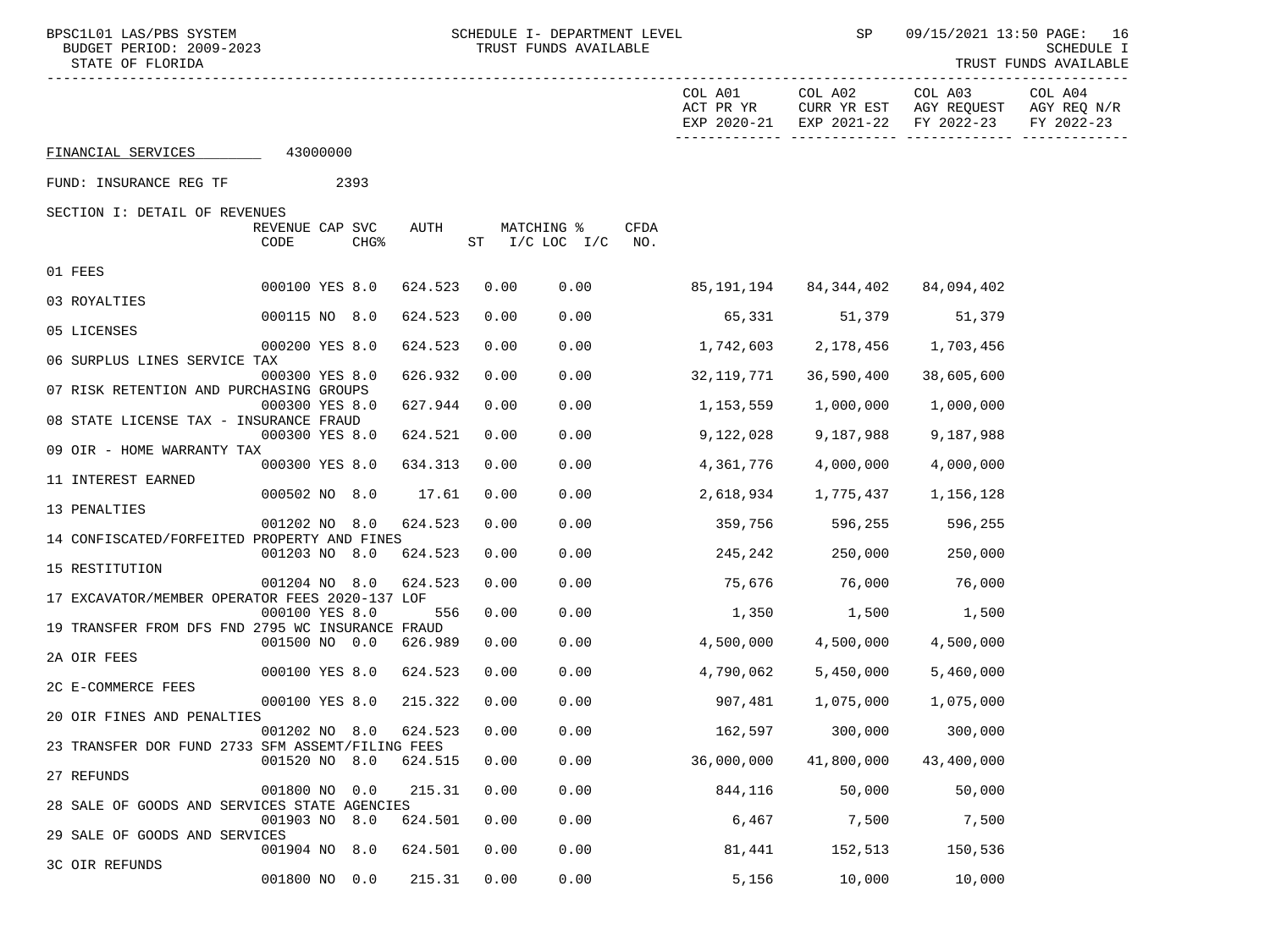| BPSC1L01 LAS/PBS SYSTEM<br>BUDGET PERIOD: 2009-2023<br>STATE OF FLORIDA |                         |                  |         | SCHEDULE I- DEPARTMENT LEVEL<br>TRUST FUNDS AVAILABLE |        |                      | SP              | 09/15/2021 13:50 PAGE: 17<br>SCHEDULE I<br>TRUST FUNDS AVAILABLE                               |                       |
|-------------------------------------------------------------------------|-------------------------|------------------|---------|-------------------------------------------------------|--------|----------------------|-----------------|------------------------------------------------------------------------------------------------|-----------------------|
|                                                                         |                         |                  |         |                                                       |        |                      | COL A01 COL A02 | COL A03<br>ACT PR YR CURR YR EST AGY REQUEST AGY REQ N/R<br>EXP 2020-21 EXP 2021-22 FY 2022-23 | COL A04<br>FY 2022-23 |
| FINANCIAL SERVICES 43000000                                             |                         |                  |         |                                                       |        |                      |                 |                                                                                                |                       |
| FUND: INSURANCE REG TF 2393                                             |                         |                  |         |                                                       |        |                      |                 |                                                                                                |                       |
| SECTION I: DETAIL OF REVENUES                                           | REVENUE CAP SVC<br>CODE | CHG <sup>8</sup> | AUTH    | MATCHING %<br>$ST$ $I/C$ $LOC$ $I/C$ $NO$ .           | CFDA   |                      |                 |                                                                                                |                       |
| 31 OTHER GRANTS - PETCO                                                 | 001110 NO 0.0           |                  | 633.134 | 0.00<br>0.00                                          |        |                      | 9,000           | 9,000<br>9,000                                                                                 |                       |
| 34 OIR LICENSES                                                         |                         |                  |         |                                                       |        |                      |                 |                                                                                                |                       |
| 45 PY WARRANT CANCELLATION                                              | 000200 YES 8.0          |                  | 624.523 | 0.00<br>0.00                                          |        |                      |                 |                                                                                                |                       |
| 46 TRANSFER FROM FDLE FUND 2261 COVERDELL GRANT                         | 003700 NO 0.0           |                  | 17.26   | 0.00<br>0.00                                          |        |                      | 32,298 100      | 100                                                                                            |                       |
| 62 OIR SALE OF GOODS AND SERVICES                                       | 001510 NO 0.0           |                  | 624.523 | 0.00<br>0.00                                          |        | 16.742 20,023 20,113 |                 | 20,113                                                                                         |                       |
| 63 ANTICIPATED TRRANSFER FDLE 2261 CORONAVIRUS                          | 001904 NO 8.0           |                  | 624.501 | 0.00<br>0.00                                          |        |                      | 14,027 15,000   | 15,000                                                                                         |                       |
| 65 OIR SALE OF GOODS AND SERVICES                                       | 001510 NO 0.0           |                  | 252.37  | 0.00<br>0.00                                          |        | 16.034 42,753        | 391,637         |                                                                                                |                       |
| 68 TRANSFER FROM EOG FUND 2261                                          | 001903 NO 8.0 624.501   |                  |         | 0.00<br>0.00                                          |        | 285                  | 100             | 100                                                                                            |                       |
| 76 TWELVE MONTH OLD WARRANTS                                            | 001510 NO 0.0 943.0313  |                  |         | 0.00<br>0.00                                          | 97.004 | 57,819               | 91,751          |                                                                                                |                       |
| 78 U.S. GRANTS ASSISTANCE TO FIREFIGHTERS                               | 003800 NO 0.0           |                  | 17.26   | 0.00<br>0.00                                          |        | 275                  | 100             | 100                                                                                            |                       |
| 80 DFS DEFERRED INFLOWS FIRE COLLEGE BOOK SALES                         | 000700 NO 0.0           |                  | 633     | 0.00<br>0.00                                          | 97.044 |                      |                 | 500,000                                                                                        | 500,000               |
|                                                                         | 001904 NO 8.0           |                  | 633     | 0.00<br>0.00                                          |        |                      | 875             |                                                                                                |                       |
| 85 FORFEITURES - TEMPORARILY HELD                                       | 001203 NO 0.0           |                  | 17.43   | 0.00<br>0.00                                          |        | $1,000$ $1,000$      |                 | 1,000                                                                                          |                       |
| 88 TRANSFER FROM DBPR FUND 2547                                         | 001500 NO 0.0           |                  | 553.721 | 0.00<br>0.00                                          |        | 15,000               |                 | 15,000 15,000                                                                                  |                       |
| 90 DEFERRED INFLOWS - STATE FIRE MARSHAL FEES                           | 000100 YES 8.0          |                  | 633.432 | 0.00<br>0.00                                          |        |                      |                 | 79,872 2,459,592                                                                               |                       |
| 92 TRANSFER FROM DMS FUND 2510 MOTOR VEHICLES                           | 001520 NO 8.0           |                  | 287.14  | 0.00<br>0.00                                          |        |                      | 181,592 75,000  | 75,000                                                                                         |                       |
| 93 ANTICIPATED TRANSFER FROM DEM - IRMA                                 | 001510 NO 0.0           |                  | 252.37  | 0.00<br>0.00                                          | 97.036 | 149,225              |                 |                                                                                                |                       |
| 94 FINES, FORFEITURES, JUDGEMENTS, PENALTIES                            | 001200 NO 8.0           |                  | 624     | 0.00<br>0.00                                          |        | 543,069              |                 |                                                                                                |                       |
| 96 ANTICIPATED TRANSFER FROM DEM - MICHAEL                              | 001510 NO 0.0           |                  | 252.37  | 0.00<br>0.00                                          | 97.036 | 992,627              | 10,089,650      |                                                                                                |                       |
| 98 ANTICIPATED TRANSFER FROM DEM - DORIAN                               | 001510 NO 0.0           |                  | 252.37  | 0.00<br>0.00                                          | 97.036 | 430,308              | 3,003,160       |                                                                                                |                       |
|                                                                         |                         |                  |         |                                                       |        |                      |                 |                                                                                                |                       |

TOTAL TO LINE B IN SECTION IV 188,368,291 208,689,188 200,270,749 500,000

============= ============= ============= =============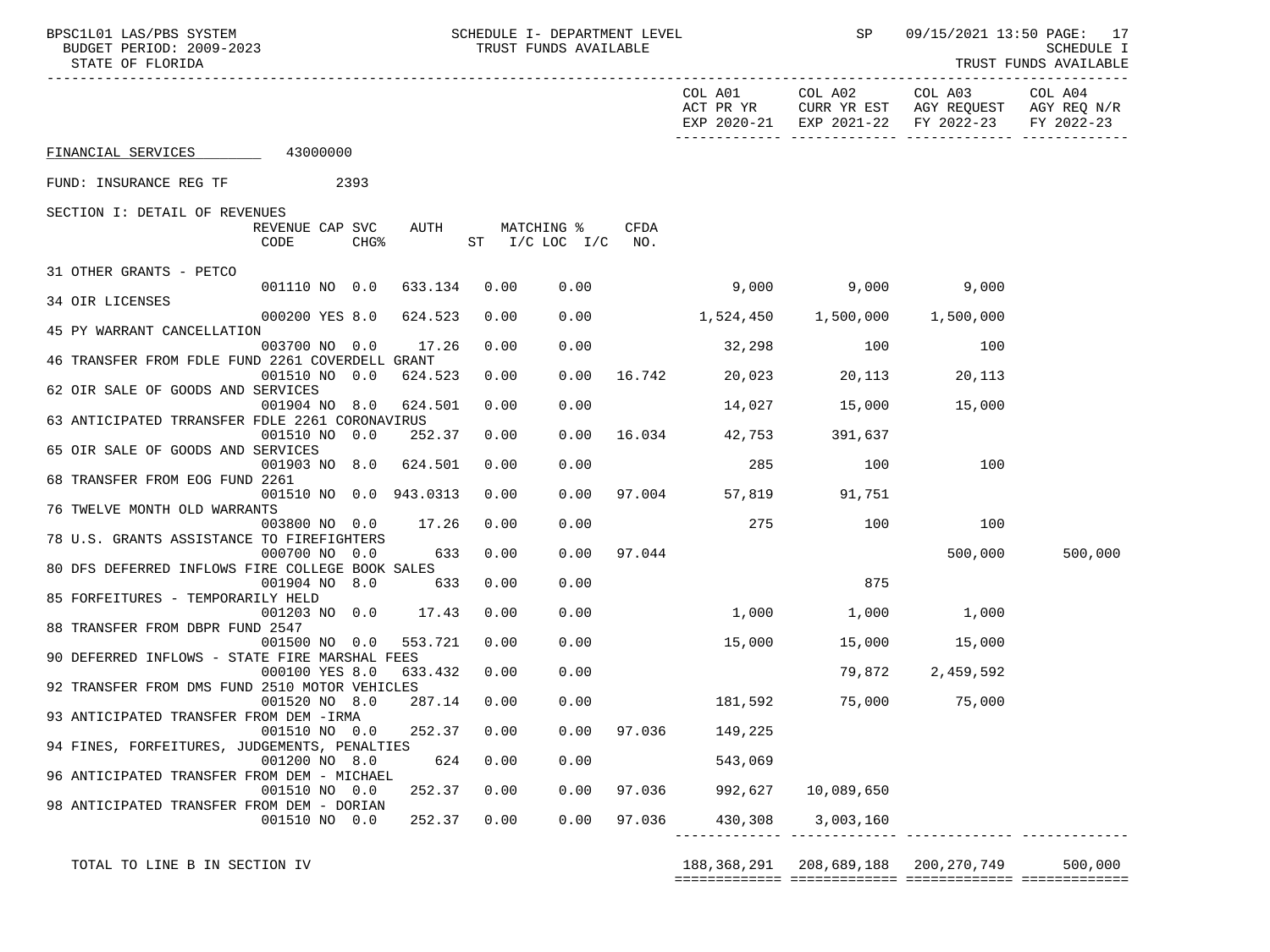STATE OF FLORIDA TRUST FUNDS AVAILABLE

| COL A01     | COL A02                | COL A03                 | COL A04     |
|-------------|------------------------|-------------------------|-------------|
| ACT PR YR   |                        | CURR YR EST AGY REQUEST | AGY REO N/R |
| EXP 2020-21 | EXP 2021-22 FY 2022-23 |                         | FY 2022-23  |
|             |                        |                         |             |

============= ============= ============= =============

## FINANCIAL SERVICES 43000000

## FUND: INSURANCE REG TF 2393

SECTION II: DETAIL OF NONOPERATING EXPENDITURES

|                                                | OBJECT<br>CODE | TRANSFER<br>TO BE | CFDA<br>NO. |                          |                                  |              |  |
|------------------------------------------------|----------------|-------------------|-------------|--------------------------|----------------------------------|--------------|--|
| 02 STATE TRUST FUND RESERVE                    | 999000         |                   |             |                          |                                  | 7,724,261    |  |
| 03 REFUNDS OF STATE REVENUE                    | 860000         |                   |             | 34,644 75,000            |                                  | 75,000       |  |
| 05 PAYMENT OF REWARDS TO INFORMANTS            | 890000         |                   |             |                          | 100,000                          | 100,000      |  |
| 06 GENERAL REVENUE SERVICE CHARGE              | 880800         |                   |             | 14,716,859   15,240,614  |                                  | 15,613,235   |  |
| 07 ADMIN ASSESSMENT ON INVESTMENTS             | 830000         |                   |             | 181,073                  | 115,403                          | 75,148       |  |
| 16 PY DOMESTIC SECURITY REAPPROP               | 899000         |                   |             |                          | 91,751                           |              |  |
| 17 TRANSFER TO DFS ADMIN TF FUND 2021          | 810000         | 43010000          |             | 25, 486, 525             | 20,738,858                       | 25, 138, 680 |  |
| 25 BOB REAPPROP MONITORING AND EXPLOSIVES      | 899000         |                   |             |                          | 1,000,000                        |              |  |
| 26 TRANSFER TO DEP FUND 2780                   | 899000         |                   |             | 5,500,000                |                                  |              |  |
| 30 TRANSFER TO DFS ADMIN TF FROM OIR           | 810000         | 43010000          |             | 2, 134, 834 2, 314, 398  |                                  | 3,000,823    |  |
| 37 TRUST FUND SWEEP TO GENERAL REVENUE         | 990002         |                   |             | $7,000,000$ $13,000,000$ |                                  |              |  |
| 38 CLAIMS- REHAB AND LIQUIDATION               | 890000         |                   |             |                          | 960,000                          | 960,000      |  |
| 48 TRANSFER TO DFS FED LAW ENF TF 2719 810000  |                | 43700300          |             | 3,507                    |                                  |              |  |
| 58 TRANSFER TO LOCAL GOV/STATE AGENCIES 890000 |                |                   |             | 9,007                    |                                  |              |  |
| 61 BOB REAPPROP HURRICANE RELATED EXPENSE      | 899000         |                   |             |                          | 5,368,135                        |              |  |
| TOTAL TO LINE E IN SECTION IV                  |                |                   |             |                          | 55,066,449 59,004,159 52,687,147 |              |  |
| SECTION III: ADJUSTMENTS                       |                |                   |             |                          |                                  |              |  |
|                                                | OBJECT         |                   |             |                          |                                  |              |  |
|                                                | CODE           |                   |             |                          |                                  |              |  |
|                                                |                |                   |             |                          |                                  |              |  |
| 04 PY ADJ C4300060 FOR CRF FUNDS ADJ LINE A    | 991000         |                   |             | 4,564,982-               |                                  |              |  |
| 29 SWFS ADJUSTMENT TO RECEIVABLES              | 991000         |                   |             | 5, 147, 615              |                                  |              |  |
| 49 PY CARRY FWD ENCUMBRANCES ADJUST LINE A     | 991000         |                   |             | 24, 432, 719-            |                                  |              |  |
| 63 PY A/P NOT CARRY FWD OPER CAT ADJ LINE A    | 991000         |                   |             | 107,215                  |                                  |              |  |
| 69 SEPTEMBER REVERSIONS                        | 991000         |                   |             | 10,675,254               |                                  |              |  |
| 70 PRIOR YEAR FCO CERTIFIED FORWARD AMOUNTS    | 991000         |                   |             | 6,396,017-               |                                  |              |  |
| 71 OTHER LOANS & NOTES REC GLC 254000          | 991000         |                   |             | 2,459,592-               |                                  |              |  |
| 74 RESERVE FOR NICA - S. 766.314, F.S. 991000  |                |                   |             | $20,000,000-$            |                                  |              |  |
| 77 MISCELLANEOUS ADJUSTMENT                    | 991000         |                   |             | 2,618                    |                                  |              |  |
|                                                |                |                   |             |                          |                                  |              |  |
| TOTAL TO LINE H IN SECTION IV                  |                |                   |             | 41,920,608-              |                                  |              |  |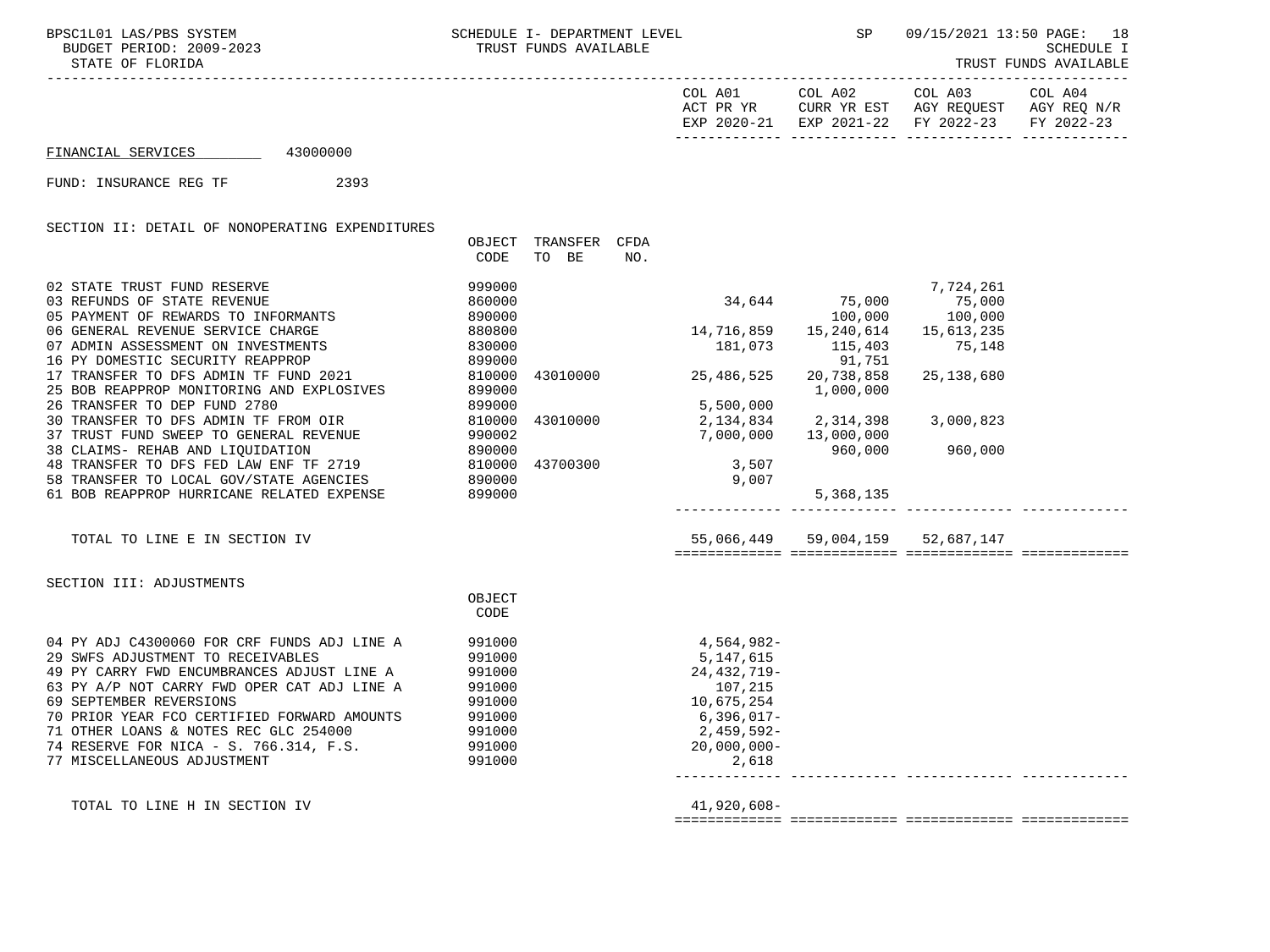| BPSC1L01 LAS/PBS SYSTEM<br>BUDGET PERIOD: 2009-2023<br>STATE OF FLORIDA                                                                                                                                                                                                                                                                                                                                                                                                                                       |                                                                | SCHEDULE I- DEPARTMENT LEVEL<br>TRUST FUNDS AVAILABLE                                                                                                                                         |                                                                                                                                                 | SP                                                                     | 09/15/2021 13:50 PAGE: 19<br><b>SCHEDULE I</b><br>TRUST FUNDS AVAILABLE                                                                             |                                              |  |
|---------------------------------------------------------------------------------------------------------------------------------------------------------------------------------------------------------------------------------------------------------------------------------------------------------------------------------------------------------------------------------------------------------------------------------------------------------------------------------------------------------------|----------------------------------------------------------------|-----------------------------------------------------------------------------------------------------------------------------------------------------------------------------------------------|-------------------------------------------------------------------------------------------------------------------------------------------------|------------------------------------------------------------------------|-----------------------------------------------------------------------------------------------------------------------------------------------------|----------------------------------------------|--|
|                                                                                                                                                                                                                                                                                                                                                                                                                                                                                                               |                                                                |                                                                                                                                                                                               |                                                                                                                                                 |                                                                        |                                                                                                                                                     |                                              |  |
| FINANCIAL SERVICES 43000000                                                                                                                                                                                                                                                                                                                                                                                                                                                                                   |                                                                |                                                                                                                                                                                               |                                                                                                                                                 |                                                                        |                                                                                                                                                     |                                              |  |
| 2393<br>FUND: INSURANCE REG TF                                                                                                                                                                                                                                                                                                                                                                                                                                                                                |                                                                |                                                                                                                                                                                               |                                                                                                                                                 |                                                                        |                                                                                                                                                     |                                              |  |
| SECTION IV: SUMMARY                                                                                                                                                                                                                                                                                                                                                                                                                                                                                           |                                                                |                                                                                                                                                                                               |                                                                                                                                                 |                                                                        |                                                                                                                                                     |                                              |  |
| UNRESERVED FUND BALANCE - JULY 1<br>ADD: REVENUES (FROM SECTION I)<br>TOTAL FUNDS AVAILABLE (LINE A + LINE B)<br>LESS: OPERATING EXPENDITURES<br>LESS: NONOPERATING EXPENDITURES (SECTION II)<br>LESS: FIXED CAPITAL OUTLAY (TOTAL ONLY) (F)<br>UNRESERVED FUND BALANCE - JUNE 30 - BEFORE ADJ (G)<br>NET ADJUSTMENTS (FROM SECTION III)<br>(H)<br>ADJUSTED UNRESERVED FUND BALANCE - JUNE 30 (I)<br>TOTAL UNRESERVED FUND BALANCE FROM STATEWIDE CFO FILE:<br>SCHEDULE IB: DETAIL OF UNRESERVED FUND BALANCE | (A)<br>(B)<br>(C)<br>(D)<br>(E)<br>FUNDING SOURCE              | _______________________________<br>$STATE(S)$ RESTRICTED $(R)$                                                                                                                                | 166,821,108<br>188,368,291<br>355,189,399<br>132,789,051<br>55,066,449<br>5,628,000<br>161,705,899<br>41,920,608-<br>119,785,291<br>166,821,108 | 119,785,291<br>208,689,188<br>328,474,479<br>151,150,886<br>59,004,159 | 110,200,135<br>200,270,749<br>310,470,884<br>125,055,836<br>52,687,147<br>8,119,299 2,445,055<br>110,200,135 130,282,846<br>110,200,135 130,282,846 | 500,000<br>500,000<br>3,560,352<br>2,445,055 |  |
|                                                                                                                                                                                                                                                                                                                                                                                                                                                                                                               |                                                                | NONSTATE(N) UNRESTRICTED(U)                                                                                                                                                                   |                                                                                                                                                 |                                                                        |                                                                                                                                                     |                                              |  |
| 04 EST BAL OFFICE OF INSURANCE REGULATION<br>05 EST BAL DEPT FIN SRVCS PROGRAMS<br>07 EST BALANCE FOR TEMPORARY FORFEITED PROP N<br>08 EST BAL FIRE CODE INSPECTIONS 553.721 F.S<br>09 EST BAL EXCAVATOR/MEMBER OPERATOR FEES                                                                                                                                                                                                                                                                                 | S<br>S<br>$\mathbf S$<br>$\begin{array}{c} S \\ S \end{array}$ | U 36,538,286 42,664,842 53,580,812<br>U 103,158,532 87,444,320 96,608,561<br>R 20,000,000- 20,000,000- 20,000,000-<br>R 13,451 14,451 15,451<br>R 73,780 73,780 73,780<br>R 1,242 2,742 4,242 |                                                                                                                                                 |                                                                        |                                                                                                                                                     |                                              |  |
| ADJUSTED UNRESERVED FUND BALANCE - JUNE 30                                                                                                                                                                                                                                                                                                                                                                                                                                                                    |                                                                |                                                                                                                                                                                               |                                                                                                                                                 | 119, 785, 291 110, 200, 135 130, 282, 846                              |                                                                                                                                                     |                                              |  |

============= ============= ============= =============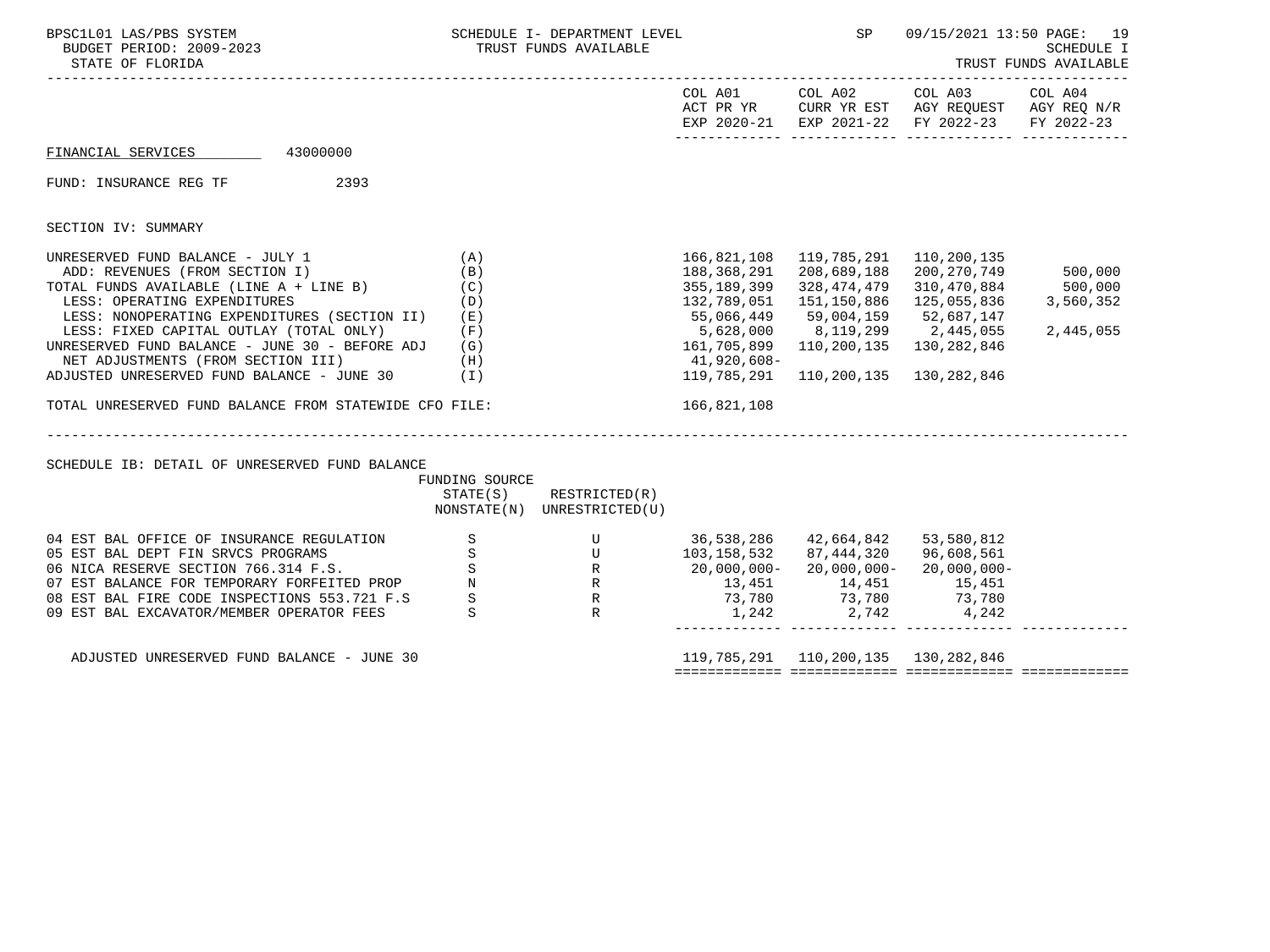| BPSC1L01 LAS/PBS SYSTEM<br>BUDGET PERIOD: 2009-2023<br>STATE OF FLORIDA                                                                                                                                                                                                                                                                         |                         |                        | SCHEDULE I- DEPARTMENT LEVEL<br>TRUST FUNDS AVAILABLE                                  |                                       |      |                                                                                            | SP                                                                                           | 09/15/2021 13:50 PAGE: 20<br>SCHEDULE I<br>TRUST FUNDS AVAILABLE<br>---------                                |            |  |
|-------------------------------------------------------------------------------------------------------------------------------------------------------------------------------------------------------------------------------------------------------------------------------------------------------------------------------------------------|-------------------------|------------------------|----------------------------------------------------------------------------------------|---------------------------------------|------|--------------------------------------------------------------------------------------------|----------------------------------------------------------------------------------------------|--------------------------------------------------------------------------------------------------------------|------------|--|
|                                                                                                                                                                                                                                                                                                                                                 |                         |                        |                                                                                        |                                       |      | ACT PR YR                                                                                  |                                                                                              | COL A01 COL A02 COL A03 COL A04<br>CURR YR EST AGY REQUEST AGY REQ N/R<br>EXP 2020-21 EXP 2021-22 FY 2022-23 | FY 2022-23 |  |
| FINANCIAL SERVICES 43000000                                                                                                                                                                                                                                                                                                                     |                         |                        |                                                                                        |                                       |      |                                                                                            |                                                                                              |                                                                                                              |            |  |
| FUND: REGULATORY TRUST FUND 2573                                                                                                                                                                                                                                                                                                                |                         |                        |                                                                                        |                                       |      |                                                                                            |                                                                                              |                                                                                                              |            |  |
| SECTION I: DETAIL OF REVENUES                                                                                                                                                                                                                                                                                                                   |                         |                        |                                                                                        |                                       |      |                                                                                            |                                                                                              |                                                                                                              |            |  |
|                                                                                                                                                                                                                                                                                                                                                 | REVENUE CAP SVC<br>CODE | $CHG\$                 |                                                                                        | AUTH MATCHING %<br>ST I/C LOC I/C NO. | CFDA |                                                                                            |                                                                                              |                                                                                                              |            |  |
| 01 LICENSES - FINANCE                                                                                                                                                                                                                                                                                                                           |                         |                        |                                                                                        |                                       |      |                                                                                            |                                                                                              |                                                                                                              |            |  |
| 02 FEES - FINANCE                                                                                                                                                                                                                                                                                                                               |                         | 000200 YES 8.0 494     | 0.00                                                                                   |                                       |      | $0.00$ 17,444,397 11,745,522                                                               |                                                                                              | 14,921,474                                                                                                   |            |  |
| 04 FEES-FUNERAL AND CEMETERY                                                                                                                                                                                                                                                                                                                    |                         | 000100 YES 8.0 494     | 0.00                                                                                   | 0.00                                  |      |                                                                                            | 5,704,019 5,856,845 5,929,715                                                                |                                                                                                              |            |  |
|                                                                                                                                                                                                                                                                                                                                                 |                         | 000100 YES 8.0 497     | 0.00                                                                                   |                                       |      | $0.00$ 1,452,869 887,670 1,366,490                                                         |                                                                                              |                                                                                                              |            |  |
| 14 SALE OF GOODS OR SERVICES                                                                                                                                                                                                                                                                                                                    |                         | 001904 NO 8.0 624.501  | 0.00                                                                                   | 0.00                                  |      |                                                                                            | 8,779 8,243 8,810                                                                            |                                                                                                              |            |  |
| 15 PENALTIES                                                                                                                                                                                                                                                                                                                                    | 001202 NO 8.0           | 494&560                | 0.00                                                                                   | 0.00                                  |      | $1,669,090$ $2,588,016$ $1,600,204$                                                        |                                                                                              |                                                                                                              |            |  |
| 16 REFUNDS                                                                                                                                                                                                                                                                                                                                      | 001800 NO 0.0           |                        | 0.00<br>215.31                                                                         | 0.00                                  |      | $1,004$ $2,350$ $2,350$                                                                    |                                                                                              |                                                                                                              |            |  |
| 17 INTEREST EARNED                                                                                                                                                                                                                                                                                                                              |                         |                        |                                                                                        |                                       |      |                                                                                            |                                                                                              |                                                                                                              |            |  |
| 24 FEES- SECURITIES                                                                                                                                                                                                                                                                                                                             |                         | 000502 NO 8.0 17.61    | 0.00                                                                                   | 0.00                                  |      | 565, 183 398, 823 393, 304                                                                 |                                                                                              |                                                                                                              |            |  |
| 25 LICENSES-SECURITIES                                                                                                                                                                                                                                                                                                                          |                         | 000100 YES 8.0 517     | 0.00                                                                                   | 0.00                                  |      |                                                                                            | 3,150 3,000 3,000                                                                            |                                                                                                              |            |  |
|                                                                                                                                                                                                                                                                                                                                                 |                         | 000200 YES 8.0 517.315 | 0.00                                                                                   | 0.00                                  |      | 20,036,384                                                                                 |                                                                                              |                                                                                                              |            |  |
| 26 LICENSES-FUNERAL AND CEMETERY                                                                                                                                                                                                                                                                                                                |                         | 000200 YES 8.0         | 497<br>0.00                                                                            | 0.00                                  |      |                                                                                            |                                                                                              |                                                                                                              |            |  |
| 46 FEES - E-COMMERCE FUNERAL AND CEMETERY                                                                                                                                                                                                                                                                                                       |                         | 000100 YES 8.0 215.322 | 0.00                                                                                   | 0.00                                  |      |                                                                                            | 33,391 39,100 39,100                                                                         |                                                                                                              |            |  |
|                                                                                                                                                                                                                                                                                                                                                 |                         |                        |                                                                                        |                                       |      |                                                                                            |                                                                                              |                                                                                                              |            |  |
| TOTAL TO LINE B IN SECTION IV                                                                                                                                                                                                                                                                                                                   |                         |                        |                                                                                        |                                       |      |                                                                                            | 48,634,633 43,414,621 45,919,838                                                             |                                                                                                              |            |  |
|                                                                                                                                                                                                                                                                                                                                                 |                         |                        |                                                                                        |                                       |      |                                                                                            |                                                                                              |                                                                                                              |            |  |
| SECTION II: DETAIL OF NONOPERATING EXPENDITURES                                                                                                                                                                                                                                                                                                 |                         |                        | CODE                                                                                   | OBJECT TRANSFER CFDA<br>TO BE         | NO.  |                                                                                            |                                                                                              |                                                                                                              |            |  |
| 01 TRANSFER TO ADMIN TF 2021 WITHIN OFR<br>02 TRANSFER TO DFS ADMIN TF 2021 FROM OFR<br>03 SERVICE CHARGE TO GENERAL REVENUE<br>04 ADMIN ASSESSMENT ON INVESTMENTS<br>05 STATE TRUST FUND RESERVE<br>09 REFUNDS OF STATE REVENUE<br>20 TRANSFER TO DFS ADMIN TF 2021 FUN & CEM<br>21 FINGERPRINT FEES<br>27 TRUST FUND SWEEP TO GENERAL REVENUE |                         |                        | 810000<br>810000<br>880800<br>830000<br>999000<br>860000<br>810000<br>890000<br>990002 | 43900500<br>43010000<br>43010000      |      | 6,227,238<br>1,667,284<br>3,886,391<br>41,490<br>17,258<br>875,000<br>401,124<br>8,500,000 | 9,518,893<br>1,991,699<br>3,472,982<br>26,505<br>105,500<br>875,000<br>375,000<br>10,000,000 | 11,486,981<br>2,582,416<br>3,673,399<br>26,147<br>1,376,477<br>105,500<br>875,000<br>375,000                 |            |  |
|                                                                                                                                                                                                                                                                                                                                                 |                         |                        |                                                                                        |                                       |      |                                                                                            |                                                                                              |                                                                                                              |            |  |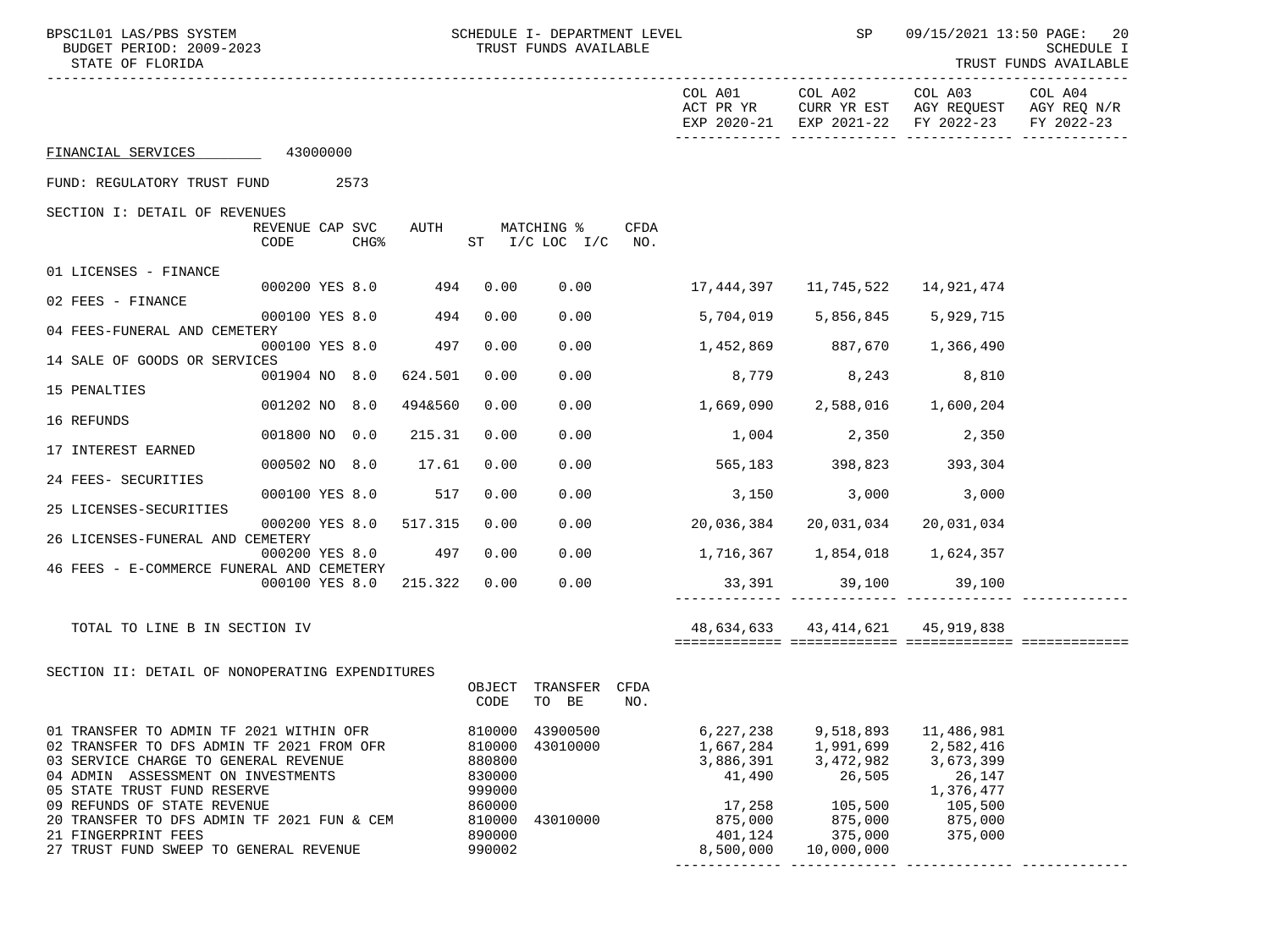| BPSC1L01 LAS/PBS SYSTEM<br>BUDGET PERIOD: 2009-2023<br>STATE OF FLORIDA                                                                                                                                                                                                                                                                                                        |                                                                    | SCHEDULE I- DEPARTMENT LEVEL<br>TRUST FUNDS AVAILABLE |                                                                                                            | SP                                                                                                 | 09/15/2021 13:50 PAGE:                                                                                 | 21<br>SCHEDULE I<br>TRUST FUNDS AVAILABLE |  |
|--------------------------------------------------------------------------------------------------------------------------------------------------------------------------------------------------------------------------------------------------------------------------------------------------------------------------------------------------------------------------------|--------------------------------------------------------------------|-------------------------------------------------------|------------------------------------------------------------------------------------------------------------|----------------------------------------------------------------------------------------------------|--------------------------------------------------------------------------------------------------------|-------------------------------------------|--|
|                                                                                                                                                                                                                                                                                                                                                                                |                                                                    |                                                       | COL A01                                                                                                    |                                                                                                    | COL A02 COL A03<br>ACT PR YR CURR YR EST AGY REQUEST AGY REQ N/R<br>EXP 2020-21 EXP 2021-22 FY 2022-23 | COL A04<br>FY 2022-23                     |  |
| FINANCIAL SERVICES 43000000                                                                                                                                                                                                                                                                                                                                                    |                                                                    |                                                       |                                                                                                            |                                                                                                    |                                                                                                        |                                           |  |
| FUND: REGULATORY TRUST FUND<br>2573                                                                                                                                                                                                                                                                                                                                            |                                                                    |                                                       |                                                                                                            |                                                                                                    |                                                                                                        |                                           |  |
| SECTION II: DETAIL OF NONOPERATING EXPENDITURES                                                                                                                                                                                                                                                                                                                                | CODE                                                               | OBJECT TRANSFER CFDA<br>TO BE<br>NO.                  |                                                                                                            |                                                                                                    |                                                                                                        |                                           |  |
| TOTAL TO LINE E IN SECTION IV                                                                                                                                                                                                                                                                                                                                                  |                                                                    |                                                       |                                                                                                            | 21,615,785 26,365,579 20,500,920                                                                   |                                                                                                        |                                           |  |
| SECTION III: ADJUSTMENTS                                                                                                                                                                                                                                                                                                                                                       | OBJECT<br>CODE                                                     |                                                       |                                                                                                            |                                                                                                    |                                                                                                        |                                           |  |
| 04 ROUNDING<br>07 PY NON-CF PAYABLE OPER CAT ADJUST LINE A<br>08 PY ADJ C4300064 CRF FUNDS ADJUST LINE A<br>09 SWFS ADJUSTMENT TO PAYABLES<br>24 PY CARRY FWD ENCUMBRANCES ADJUST LINE A<br>29 ADJ LINE A FOR PY SWFS ADJ<br>31 SEPTEMBER REVERSIONS                                                                                                                           | 991000<br>991000<br>991000<br>991000<br>991000<br>991000<br>991000 |                                                       | -1<br>475,947<br>123,881-<br>25,614<br>$3,343,071-$<br>24<br>2,852,291                                     |                                                                                                    |                                                                                                        |                                           |  |
| TOTAL TO LINE H IN SECTION IV                                                                                                                                                                                                                                                                                                                                                  |                                                                    |                                                       | $113,075-$                                                                                                 |                                                                                                    |                                                                                                        |                                           |  |
| SECTION IV: SUMMARY                                                                                                                                                                                                                                                                                                                                                            |                                                                    |                                                       |                                                                                                            |                                                                                                    |                                                                                                        |                                           |  |
| UNRESERVED FUND BALANCE - JULY 1<br>ADD: REVENUES (FROM SECTION I)<br>TOTAL FUNDS AVAILABLE (LINE A + LINE B)<br>LESS: OPERATING EXPENDITURES<br>LESS: NONOPERATING EXPENDITURES (SECTION II)<br>LESS: FIXED CAPITAL OUTLAY (TOTAL ONLY)<br>UNRESERVED FUND BALANCE - JUNE 30 - BEFORE ADJ<br>NET ADJUSTMENTS (FROM SECTION III)<br>ADJUSTED UNRESERVED FUND BALANCE - JUNE 30 | (A)<br>(B)<br>(C)<br>(D)<br>( E )<br>(F)<br>(G)<br>(H)<br>( I )    |                                                       | 29,860,153<br>48,634,633<br>78,494,786<br>18,590,020<br>21,615,785<br>38,288,981<br>113,075-<br>38,175,906 | 38,175,906<br>43,414,621<br>81,590,527<br>20,111,437<br>26, 365, 579<br>35, 113, 511<br>35,113,511 | 35, 113, 511<br>45,919,838<br>81,033,349<br>21,704,019<br>20,500,920<br>38,828,410<br>38,828,410       | 31,444                                    |  |
| TOTAL UNRESERVED FUND BALANCE FROM STATEWIDE CFO FILE:                                                                                                                                                                                                                                                                                                                         |                                                                    |                                                       | 29,860,153                                                                                                 |                                                                                                    |                                                                                                        |                                           |  |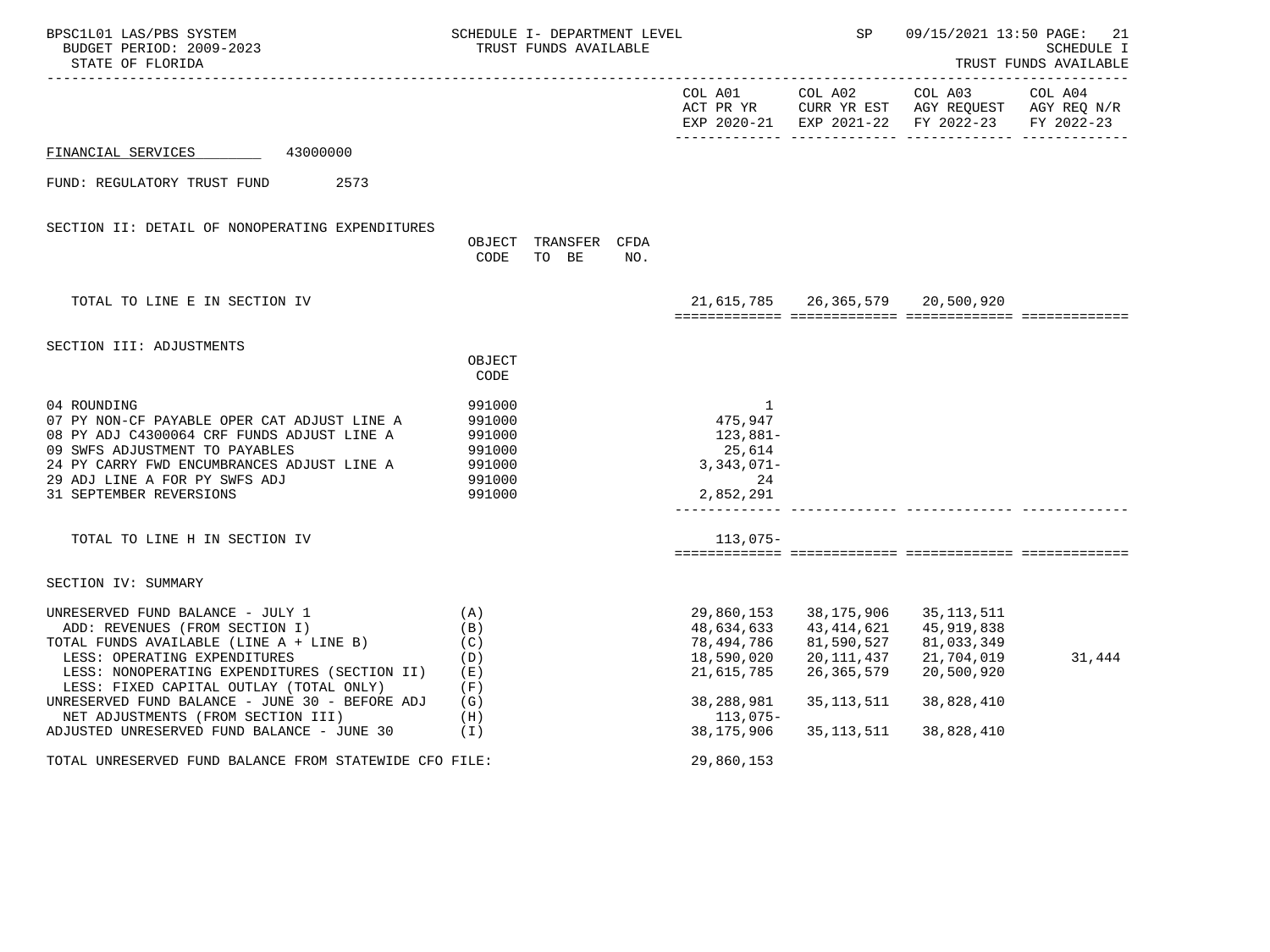| BPSC1L01 LAS/PBS SYSTEM<br>BUDGET PERIOD: 2009-2023<br>STATE OF FLORIDA                                                   | SCHEDULE I- DEPARTMENT LEVEL<br>TRUST FUNDS AVAILABLE |                    |                                                            |                                                                             | SP                                     | 09/15/2021 13:50 PAGE: 22                                    | <b>SCHEDULE I</b><br>TRUST FUNDS AVAILABLE |
|---------------------------------------------------------------------------------------------------------------------------|-------------------------------------------------------|--------------------|------------------------------------------------------------|-----------------------------------------------------------------------------|----------------------------------------|--------------------------------------------------------------|--------------------------------------------|
|                                                                                                                           |                                                       |                    |                                                            | COL A01<br>ACT PR YR<br>EXP 2020-21                                         | COL A02                                | COL A03<br>CURR YR EST AGY REQUEST<br>EXP 2021-22 FY 2022-23 | COL A04<br>AGY REQ N/R<br>FY 2022-23       |
| 43000000<br>FINANCIAL SERVICES                                                                                            |                                                       |                    |                                                            |                                                                             |                                        |                                                              |                                            |
| FUND: REGULATORY TRUST FUND                                                                                               | 2573                                                  |                    |                                                            |                                                                             |                                        |                                                              |                                            |
| SCHEDULE IB: DETAIL OF UNRESERVED FUND BALANCE                                                                            |                                                       | FUNDING SOURCE     |                                                            |                                                                             |                                        |                                                              |                                            |
|                                                                                                                           |                                                       |                    | $STATE(S)$ RESTRICTED $(R)$<br>NONSTATE(N) UNRESTRICTED(U) |                                                                             |                                        |                                                              |                                            |
| 01 BALANCE FOR FUNERAL & CEMETERY REGULATION<br>02 BALANCE FOR FINANCE REGULATION<br>03 BALANCE FOR SECURITIES REGULATION |                                                       | S<br>$\frac{S}{S}$ | $\mathbf U$<br>$\mathbf U$<br>$\mathbf{U}$                 | $5,235,580$ $4,532,089$ $3,956,753$<br>10,524,402   11,010,643   13,562,988 | 22, 415, 924 19, 570, 779 21, 308, 669 |                                                              |                                            |
| ADJUSTED UNRESERVED FUND BALANCE - JUNE 30                                                                                |                                                       |                    |                                                            | _______________________________                                             | 38, 175, 906 35, 113, 511 38, 828, 410 |                                                              |                                            |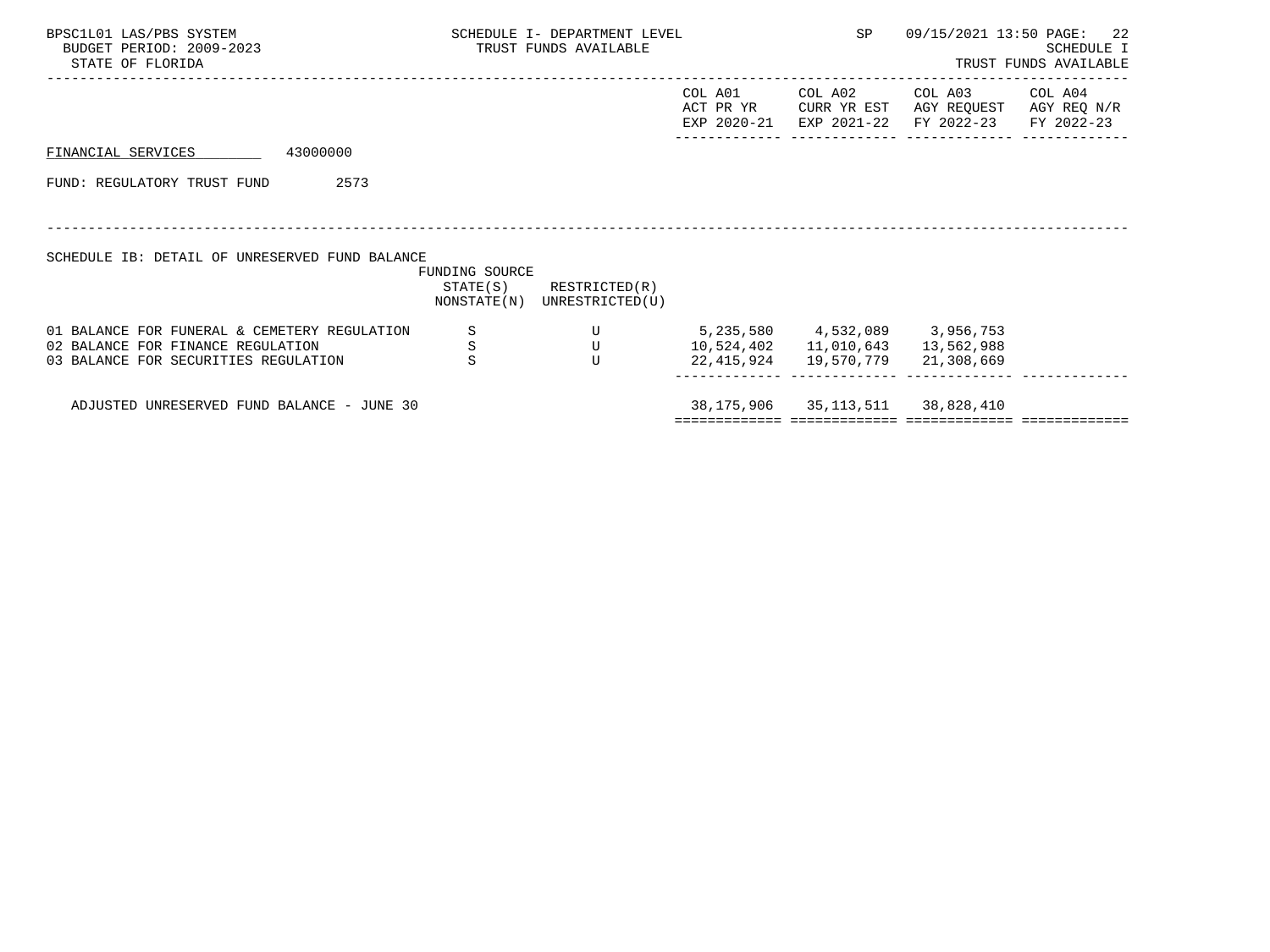| BPSC1L01 LAS/PBS SYSTEM<br>BUDGET PERIOD: 2009-2023<br>STATE OF FLORIDA      |                  | SCHEDULE I- DEPARTMENT LEVEL<br>TRUST FUNDS AVAILABLE |                         |                      | SP            |                                                                                                                                     | 09/15/2021 13:50 PAGE: 23<br>SCHEDULE I<br>TRUST FUNDS AVAILABLE |
|------------------------------------------------------------------------------|------------------|-------------------------------------------------------|-------------------------|----------------------|---------------|-------------------------------------------------------------------------------------------------------------------------------------|------------------------------------------------------------------|
|                                                                              |                  |                                                       |                         | COL A01              |               | COL A02 COL A03 COL A04<br>ACT PR YR $\,$ CURR YR EST $\,$ AGY REQUEST $\,$ AGY REQ $\rm N/R$<br>EXP 2020-21 EXP 2021-22 FY 2022-23 | FY 2022-23                                                       |
| FINANCIAL SERVICES 43000000                                                  |                  |                                                       |                         |                      |               |                                                                                                                                     |                                                                  |
| FUND: FED LAW ENFORCEMENT TF<br>2719                                         |                  |                                                       |                         |                      |               |                                                                                                                                     |                                                                  |
| SECTION I: DETAIL OF REVENUES<br>REVENUE CAP SVC<br>CODE<br>CHG <sup>8</sup> |                  | AUTH MATCHING %<br>$ST$ $I/C$ $LOC$ $I/C$             | CFDA<br>NO <sub>z</sub> |                      |               |                                                                                                                                     |                                                                  |
| 02 INTEREST EARNED<br>000502 NO 0.0 17.61                                    | 0.00             | 0.00                                                  |                         | 25,653 23,367 22,730 |               |                                                                                                                                     |                                                                  |
| 04 TRANSFER FORFEITURES FROM DFS INS REG TF 2393<br>001203 NO 0.0<br>17.43   | 0.00             | 0.00                                                  |                         | 3,507                |               |                                                                                                                                     |                                                                  |
| 05 FINES AND FORFEITURES - STATE<br>001203 NO 0.0 17.43                      | 0.00             | 0.00                                                  |                         |                      | 10,000        | 5,000                                                                                                                               |                                                                  |
| 06 FINES AND FORFEITURES - FEDERAL<br>001270 NO 0.0 17.43                    | 0.00             | 0.00                                                  |                         |                      |               | 5,000                                                                                                                               |                                                                  |
|                                                                              |                  |                                                       |                         |                      | 18,319 10,000 |                                                                                                                                     |                                                                  |
| TOTAL TO LINE B IN SECTION IV                                                |                  |                                                       |                         |                      | 47,479 43,367 | 32,730                                                                                                                              |                                                                  |
| SECTION II: DETAIL OF NONOPERATING EXPENDITURES                              | CODE             | OBJECT TRANSFER CFDA<br>TO BE                         | NO.                     |                      |               |                                                                                                                                     |                                                                  |
|                                                                              |                  |                                                       |                         |                      |               |                                                                                                                                     |                                                                  |
| 01 ADMIN ASSESSMENT ON INVESTMENTS<br>02 STATE TRUST FUND RESERVE            | 830000<br>999000 |                                                       |                         |                      |               | 1,636 1,486 1,442<br>2,094                                                                                                          |                                                                  |
| TOTAL TO LINE E IN SECTION IV                                                |                  |                                                       |                         |                      | 1,636 1,486   | 3,536                                                                                                                               |                                                                  |
| SECTION III: ADJUSTMENTS                                                     | OBJECT<br>CODE   |                                                       |                         |                      |               |                                                                                                                                     |                                                                  |
| 03 SEPTEMBER REVERSIONS<br>04 PRIOR YEAR CARRY FORWARD ENC ADJ LINE A        | 991000<br>991000 |                                                       |                         | 2,725<br>294,152-    |               |                                                                                                                                     |                                                                  |
| TOTAL TO LINE H IN SECTION IV                                                |                  |                                                       |                         | $291,427-$           |               |                                                                                                                                     |                                                                  |
|                                                                              |                  |                                                       |                         |                      |               |                                                                                                                                     |                                                                  |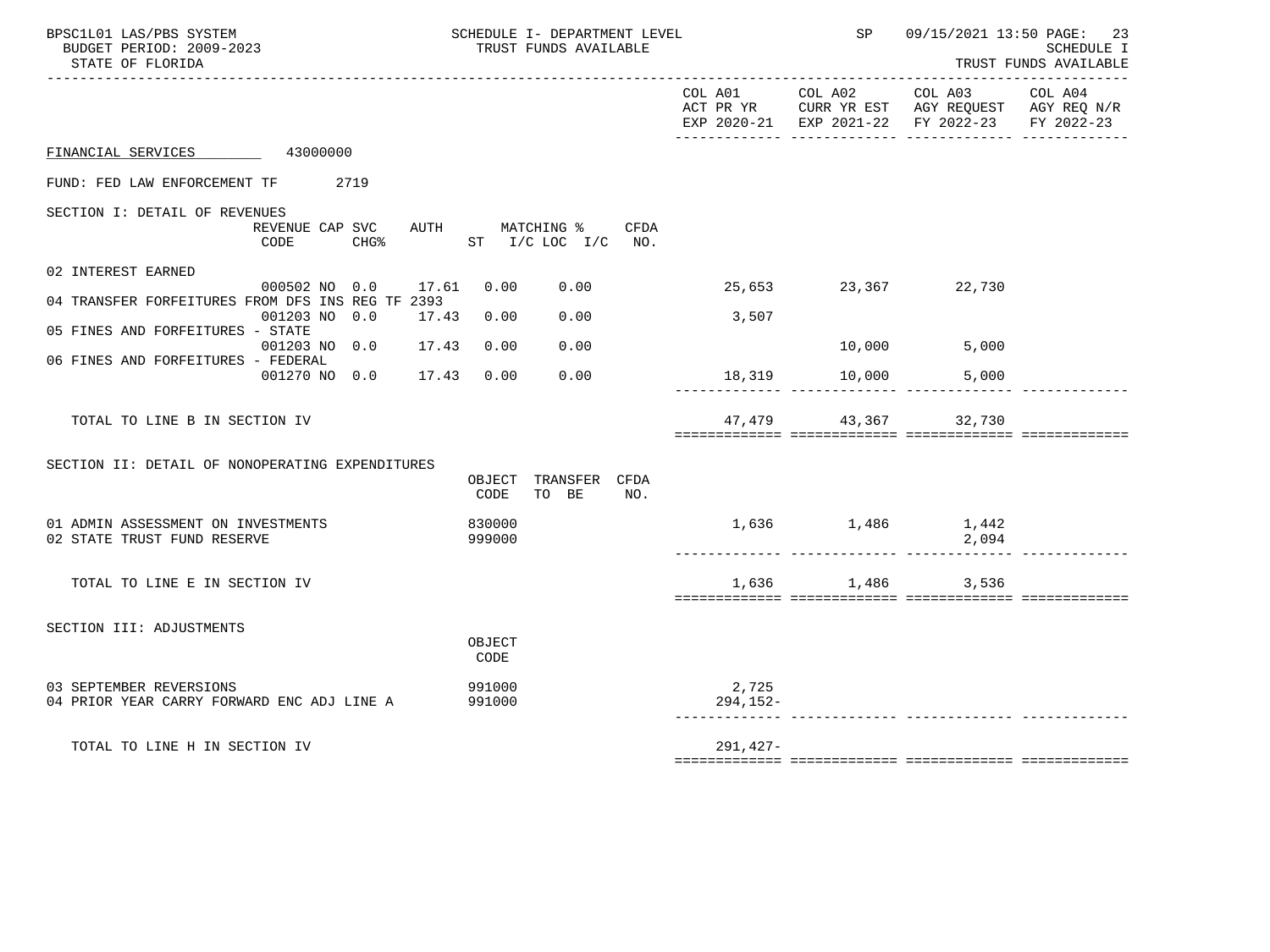| BPSC1L01 LAS/PBS SYSTEM<br>BUDGET PERIOD: 2009-2023<br>STATE OF FLORIDA                                                                                                                                                                                                                                                                                                                                                                                           |                          | SCHEDULE I- DEPARTMENT LEVEL<br>TRUST FUNDS AVAILABLE                                                                                                                               |                                                            | SP                                  | 09/15/2021 13:50 PAGE:                                                                                                                                     | 24<br><b>SCHEDULE I</b><br>TRUST FUNDS AVAILABLE |  |
|-------------------------------------------------------------------------------------------------------------------------------------------------------------------------------------------------------------------------------------------------------------------------------------------------------------------------------------------------------------------------------------------------------------------------------------------------------------------|--------------------------|-------------------------------------------------------------------------------------------------------------------------------------------------------------------------------------|------------------------------------------------------------|-------------------------------------|------------------------------------------------------------------------------------------------------------------------------------------------------------|--------------------------------------------------|--|
|                                                                                                                                                                                                                                                                                                                                                                                                                                                                   |                          |                                                                                                                                                                                     |                                                            |                                     | COL A01 COL A02 COL A03 COL A04<br>ACT PR YR $\,$ CURR YR EST $\,$ AGY REQUEST $\,$ AGY REQ $\,$ N/R $\,$<br>EXP 2020-21 EXP 2021-22 FY 2022-23 FY 2022-23 |                                                  |  |
| FINANCIAL SERVICES 43000000                                                                                                                                                                                                                                                                                                                                                                                                                                       |                          |                                                                                                                                                                                     |                                                            |                                     |                                                                                                                                                            |                                                  |  |
| FUND: FED LAW ENFORCEMENT TF 2719                                                                                                                                                                                                                                                                                                                                                                                                                                 |                          |                                                                                                                                                                                     |                                                            |                                     |                                                                                                                                                            |                                                  |  |
| SECTION IV: SUMMARY                                                                                                                                                                                                                                                                                                                                                                                                                                               |                          |                                                                                                                                                                                     |                                                            |                                     |                                                                                                                                                            |                                                  |  |
| UNRESERVED FUND BALANCE - JULY 1<br>ADD: REVENUES (FROM SECTION I)<br>TOTAL FUNDS AVAILABLE (LINE $A + LINE B$ ) (C)<br>LESS: OPERATING EXPENDITURES<br>LESS: NONOPERATING EXPENDITURES (SECTION II) (E)<br>LESS: FIXED CAPITAL OUTLAY (TOTAL ONLY)<br>UNRESERVED FUND BALANCE - JUNE 30 - BEFORE ADJ $(G)$<br>NET ADJUSTMENTS (FROM SECTION III) (H)<br>ADJUSTED UNRESERVED FUND BALANCE - JUNE 30 (I)<br>TOTAL UNRESERVED FUND BALANCE FROM STATEWIDE CFO FILE: | (A)<br>(B)<br>(D)<br>(F) | 2, 470, 231 1, 153, 530 1, 142, 379<br>47, 479 43, 367 32, 730<br>2, 517, 710 1, 196, 897 1, 175, 109<br>$2,517,710$<br>$1,196,897$<br>$1,175,109$<br>$1,636$<br>$1,636$<br>$1,636$ | 1,444,957   1,142,379   1,118,541<br>291,427-<br>2,470,231 | 1, 153, 530 1, 142, 379 1, 118, 541 |                                                                                                                                                            |                                                  |  |
| SCHEDULE IB: DETAIL OF UNRESERVED FUND BALANCE                                                                                                                                                                                                                                                                                                                                                                                                                    | FUNDING SOURCE           | $STATE(S)$ RESTRICTED $(R)$<br>NONSTATE(N) UNRESTRICTED(U)                                                                                                                          |                                                            |                                     |                                                                                                                                                            |                                                  |  |
| 06 EST BAL FORFEIT & INTEREST FINANCIAL REG<br>07 EST BAL STATE FORFEITURES INSURANCE FRAUD S<br>08 EST BAL FED FORFEITURES INSURANCE FRAUD N<br>09 EST BAL INTEREST INSURANCE FRAUD S<br>09 EST BAL INTEREST INSURANCE FRAUD S<br>209,3                                                                                                                                                                                                                          |                          |                                                                                                                                                                                     |                                                            |                                     |                                                                                                                                                            |                                                  |  |
| ADJUSTED UNRESERVED FUND BALANCE - JUNE 30                                                                                                                                                                                                                                                                                                                                                                                                                        |                          |                                                                                                                                                                                     |                                                            | 1, 153, 530 1, 142, 379 1, 118, 541 |                                                                                                                                                            |                                                  |  |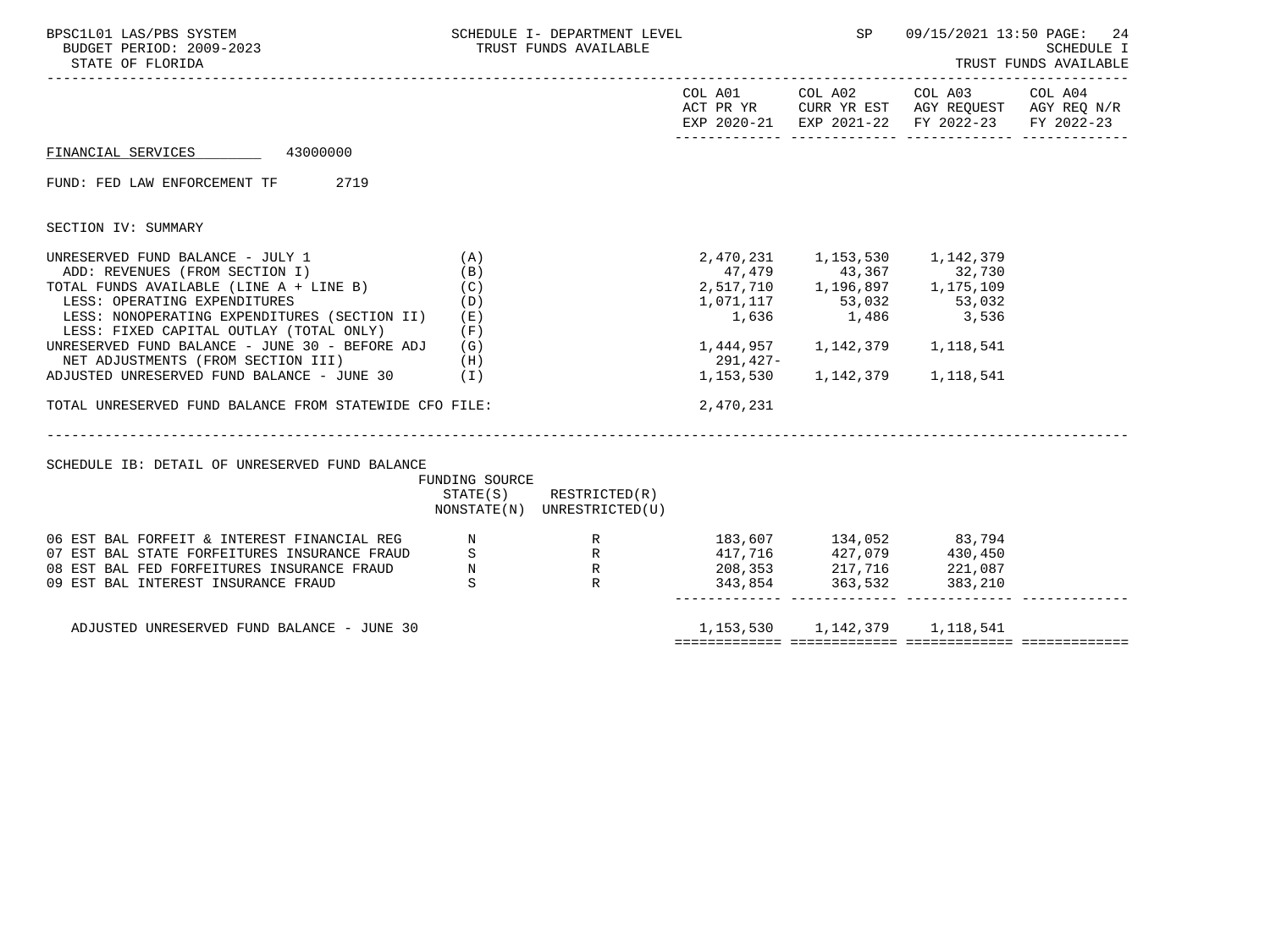| BPSC1L01 LAS/PBS SYSTEM<br>BUDGET PERIOD: 2009-2023<br>STATE OF FLORIDA             |                  | SCHEDULE I- DEPARTMENT LEVEL<br>TRUST FUNDS AVAILABLE |             |                                        | SP      | 09/15/2021 13:50 PAGE:                                                                         | -25<br><b>SCHEDULE I</b><br>TRUST FUNDS AVAILABLE |
|-------------------------------------------------------------------------------------|------------------|-------------------------------------------------------|-------------|----------------------------------------|---------|------------------------------------------------------------------------------------------------|---------------------------------------------------|
|                                                                                     |                  |                                                       |             | COL A01                                | COL A02 | COL A03<br>ACT PR YR CURR YR EST AGY REQUEST AGY REQ N/R<br>EXP 2020-21 EXP 2021-22 FY 2022-23 | COL A04<br>FY 2022-23                             |
| FINANCIAL SERVICES 43000000                                                         |                  |                                                       |             |                                        |         |                                                                                                |                                                   |
| FUND: TREASURY ADM/INVEST TF 2725                                                   |                  |                                                       |             |                                        |         |                                                                                                |                                                   |
| SECTION I: DETAIL OF REVENUES<br>REVENUE CAP SVC<br>CHG% ST I/C LOC I/C NO.<br>CODE |                  | AUTH MATCHING %                                       | <b>CFDA</b> |                                        |         |                                                                                                |                                                   |
| 01 FEES-INVESTMENT SERVICES                                                         |                  |                                                       |             |                                        |         |                                                                                                |                                                   |
| 000100 YES 0.0 17.61(4) 0.00<br>03 TRANSFERS FROM FUND 2155 DEFERRED COMP PRGM      |                  | 0.00                                                  |             | 24, 116, 932 24, 241, 197 25, 323, 233 |         |                                                                                                |                                                   |
| 001500 NO 0.0 112.215 0.00<br>06 PY WARRANT CANCELLATIONS                           |                  | 0.00                                                  |             |                                        |         | 1,656,156 2,123,788 2,222,743                                                                  |                                                   |
| 003700 NO 0.0 17.26 0.00                                                            |                  | 0.00                                                  |             | 9,600                                  |         |                                                                                                |                                                   |
| TOTAL TO LINE B IN SECTION IV                                                       |                  |                                                       |             |                                        |         | 25, 782, 688 26, 364, 985 27, 545, 976                                                         |                                                   |
| SECTION II: DETAIL OF NONOPERATING EXPENDITURES                                     |                  |                                                       |             |                                        |         |                                                                                                |                                                   |
|                                                                                     | CODE             | OBJECT TRANSFER CFDA<br>TO BE                         | NO.         |                                        |         |                                                                                                |                                                   |
| 01 TRANSFER TO GR-EXCESS OVER \$750,000 810000 43100000                             |                  |                                                       |             |                                        |         |                                                                                                |                                                   |
| 09 TRANSFER TO ADMINISTRATIVE TF 2021                                               |                  | 810000 43010000                                       |             |                                        |         | 1,978,705    1,347,296    1,680,391                                                            |                                                   |
| TOTAL TO LINE E IN SECTION IV                                                       |                  |                                                       |             |                                        |         | 18,693,239   19,870,655   19,376,006                                                           |                                                   |
| SECTION III: ADJUSTMENTS                                                            |                  |                                                       |             |                                        |         |                                                                                                |                                                   |
|                                                                                     | OBJECT<br>CODE   |                                                       |             |                                        |         |                                                                                                |                                                   |
| 02 PY ADJ C4300061 CRF FUNDS ADJUST LINE A                                          | 991000           |                                                       |             | $4,310-$                               |         |                                                                                                |                                                   |
| 06 ROUNDING<br>26 PY CARRY FORWARD ENCUMBRANCES ADJ LINE A                          | 991000<br>991000 |                                                       |             | $3-$<br>$580, 386 -$                   |         |                                                                                                |                                                   |
| 27 PY NON-CERT PAYABLES OPER CAT ADJ LINE A<br><b>30 SEPTEMBER REVERSIONS</b>       | 991000<br>991000 |                                                       |             | 98,835<br>353,268                      |         |                                                                                                |                                                   |
| TOTAL TO LINE H IN SECTION IV                                                       |                  |                                                       |             | $132,596-$                             |         |                                                                                                |                                                   |
|                                                                                     |                  |                                                       |             |                                        |         |                                                                                                |                                                   |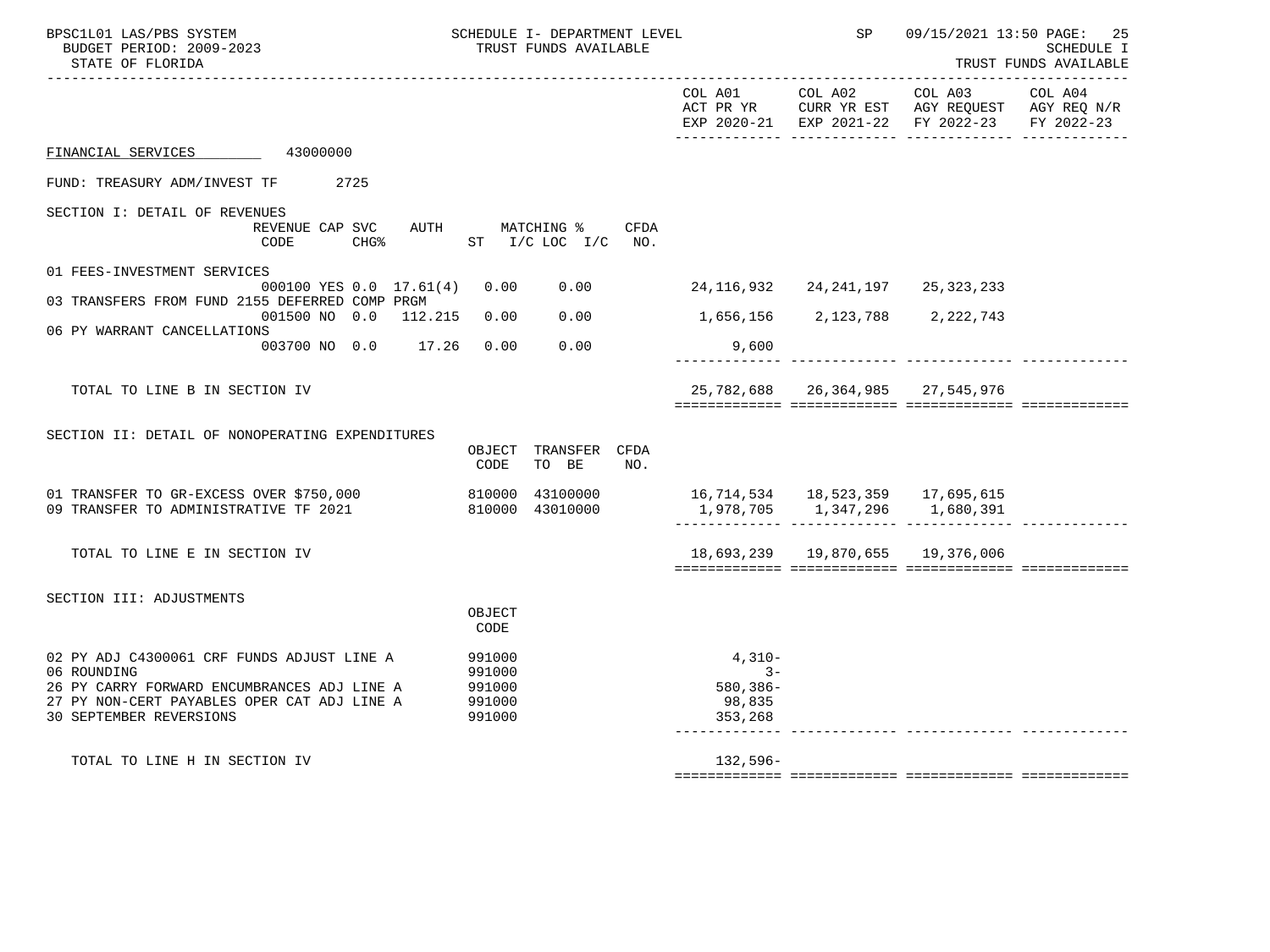| BPSC1L01 LAS/PBS SYSTEM<br>BUDGET PERIOD: 2009-2023<br>STATE OF FLORIDA                                                                                                                                                                                                                                                                                                                                                                          |                                                 | SCHEDULE I- DEPARTMENT LEVEL<br>TRUST FUNDS AVAILABLE |                                                  | SP                                                                                                                                     | 09/15/2021 13:50 PAGE:                                                                         | 26<br><b>SCHEDULE I</b><br>TRUST FUNDS AVAILABLE |
|--------------------------------------------------------------------------------------------------------------------------------------------------------------------------------------------------------------------------------------------------------------------------------------------------------------------------------------------------------------------------------------------------------------------------------------------------|-------------------------------------------------|-------------------------------------------------------|--------------------------------------------------|----------------------------------------------------------------------------------------------------------------------------------------|------------------------------------------------------------------------------------------------|--------------------------------------------------|
|                                                                                                                                                                                                                                                                                                                                                                                                                                                  |                                                 |                                                       |                                                  | COL A01 COL A02                                                                                                                        | COL A03<br>ACT PR YR CURR YR EST AGY REQUEST AGY REQ N/R<br>EXP 2020-21 EXP 2021-22 FY 2022-23 | COL A04<br>FY 2022-23                            |
| FINANCIAL SERVICES 43000000                                                                                                                                                                                                                                                                                                                                                                                                                      |                                                 |                                                       |                                                  |                                                                                                                                        |                                                                                                |                                                  |
| FUND: TREASURY ADM/INVEST TF 2725                                                                                                                                                                                                                                                                                                                                                                                                                |                                                 |                                                       |                                                  |                                                                                                                                        |                                                                                                |                                                  |
| SECTION IV: SUMMARY                                                                                                                                                                                                                                                                                                                                                                                                                              |                                                 |                                                       |                                                  |                                                                                                                                        |                                                                                                |                                                  |
| UNRESERVED FUND BALANCE - JULY 1<br>ADD: REVENUES (FROM SECTION I)<br>TOTAL FUNDS AVAILABLE (LINE A + LINE B)<br>LESS: OPERATING EXPENDITURES<br>LESS: NONOPERATING EXPENDITURES (SECTION II)<br>LESS: FIXED CAPITAL OUTLAY (TOTAL ONLY)<br>UNRESERVED FUND BALANCE - JUNE 30 - BEFORE ADJ (G)<br>NET ADJUSTMENTS (FROM SECTION III)<br>ADJUSTED UNRESERVED FUND BALANCE - JUNE 30 (I)<br>TOTAL UNRESERVED FUND BALANCE FROM STATEWIDE CFO FILE: | (A)<br>(B)<br>(C)<br>(D)<br>( E )<br>(F)<br>(H) |                                                       | 18,693,239<br>132,596-<br>2,321,633<br>2,629,403 | 2,629,403 2,321,633 750,000<br>25,782,688 26,364,985 27,545,976<br>28,412,091 28,686,618<br>19,870,655<br>2,454,229 750,000<br>750,000 | 28,295,976<br>7,264,623 8,065,963 8,169,970<br>19,376,006<br>750,000<br>750,000                | 4,519                                            |
|                                                                                                                                                                                                                                                                                                                                                                                                                                                  |                                                 |                                                       |                                                  |                                                                                                                                        |                                                                                                |                                                  |
| SCHEDULE IB: DETAIL OF UNRESERVED FUND BALANCE                                                                                                                                                                                                                                                                                                                                                                                                   | FUNDING SOURCE<br>STATE(S)                      | RESTRICTED(R)<br>NONSTATE(N) UNRESTRICTED(U)          |                                                  |                                                                                                                                        |                                                                                                |                                                  |
| 01 BALANCE OF FEES & TRANSFERS TREASURY PRGM S                                                                                                                                                                                                                                                                                                                                                                                                   |                                                 | $\mathbf{U}$                                          |                                                  |                                                                                                                                        | 2,321,633 750,000 750,000                                                                      |                                                  |
| ADJUSTED UNRESERVED FUND BALANCE - JUNE 30                                                                                                                                                                                                                                                                                                                                                                                                       |                                                 |                                                       |                                                  |                                                                                                                                        | 2,321,633 750,000 750,000                                                                      |                                                  |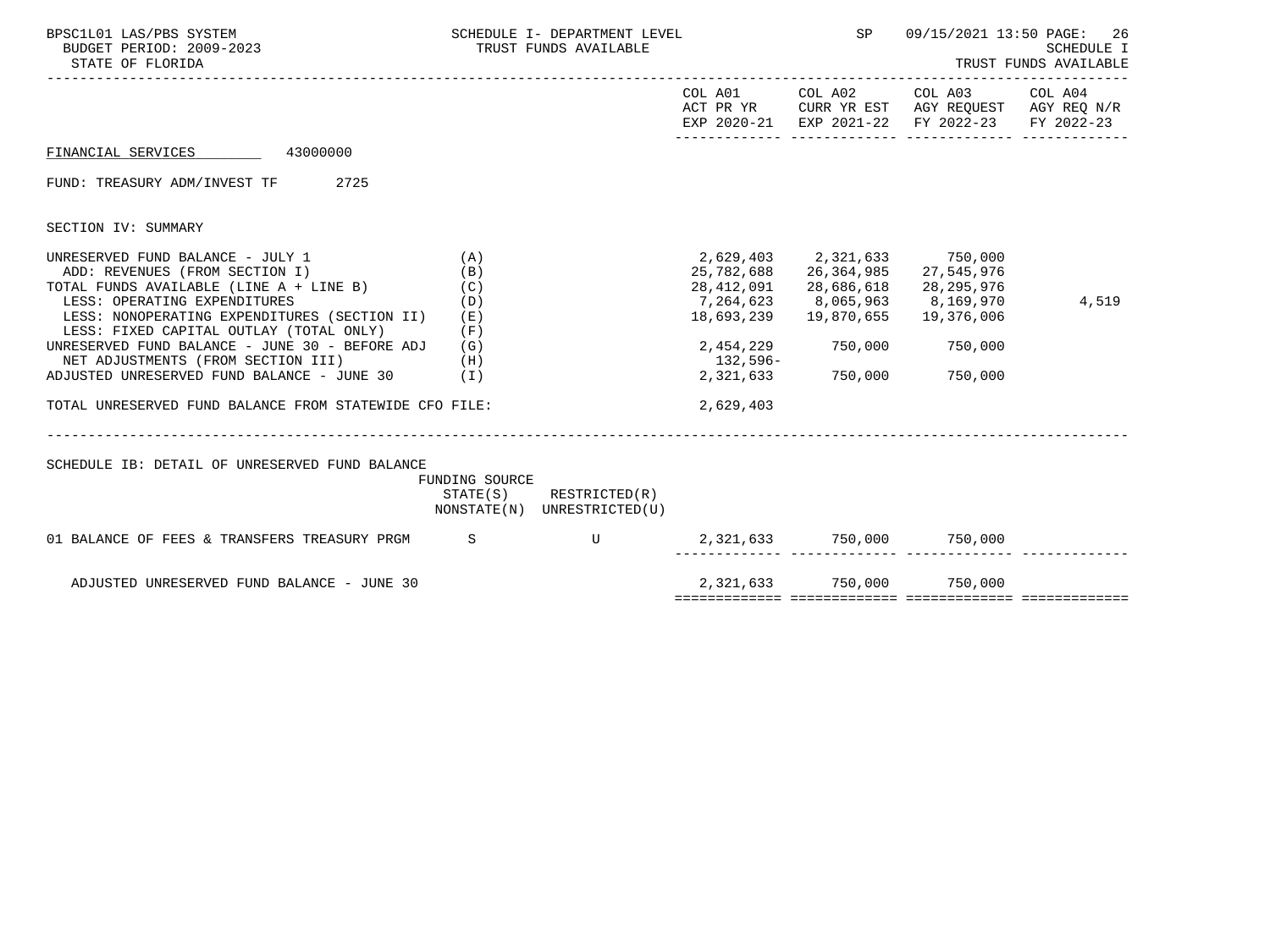| BPSC1L01 LAS/PBS SYSTEM<br>BUDGET PERIOD: 2009-2023<br>STATE OF FLORIDA                                                                                                                                                                                                                                                                                           |                                                          | SCHEDULE I- DEPARTMENT LEVEL<br>TRUST FUNDS AVAILABLE             |             |                                                                                                                | SP                                                                         |                                                                                                                      | 09/15/2021 13:50 PAGE: 27<br>SCHEDULE I<br>TRUST FUNDS AVAILABLE |
|-------------------------------------------------------------------------------------------------------------------------------------------------------------------------------------------------------------------------------------------------------------------------------------------------------------------------------------------------------------------|----------------------------------------------------------|-------------------------------------------------------------------|-------------|----------------------------------------------------------------------------------------------------------------|----------------------------------------------------------------------------|----------------------------------------------------------------------------------------------------------------------|------------------------------------------------------------------|
| ----------------------------                                                                                                                                                                                                                                                                                                                                      |                                                          |                                                                   |             | COL A01<br>ACT PR YR                                                                                           | COL A02<br>EXP 2020-21 EXP 2021-22                                         | COL A03 COL A04<br>CURR YR EST AGY REQUEST AGY REQ N/R<br>FY 2022-23                                                 | . _ _ _ _ _ _ _ _ _ _ _<br>FY 2022-23                            |
| FINANCIAL SERVICES 43000000                                                                                                                                                                                                                                                                                                                                       |                                                          |                                                                   |             |                                                                                                                |                                                                            |                                                                                                                      |                                                                  |
| FUND: WORKERS' COMP ADMIN TF<br>2795                                                                                                                                                                                                                                                                                                                              |                                                          |                                                                   |             |                                                                                                                |                                                                            |                                                                                                                      |                                                                  |
| SECTION I: DETAIL OF REVENUES                                                                                                                                                                                                                                                                                                                                     |                                                          |                                                                   |             |                                                                                                                |                                                                            |                                                                                                                      |                                                                  |
| REVENUE CAP SVC<br>AUTH<br>CODE<br><b>CHG&amp;</b>                                                                                                                                                                                                                                                                                                                |                                                          | MATCHING %<br>ST I/C LOC I/C                                      | CFDA<br>NO. |                                                                                                                |                                                                            |                                                                                                                      |                                                                  |
| 01 FEES                                                                                                                                                                                                                                                                                                                                                           |                                                          |                                                                   |             |                                                                                                                |                                                                            |                                                                                                                      |                                                                  |
| 000100 YES 8.0<br>440.50<br>02 ASSESSMENTS                                                                                                                                                                                                                                                                                                                        | 0.00                                                     | 0.00                                                              |             |                                                                                                                | 4,970,459 4,902,670 4,902,670                                              |                                                                                                                      |                                                                  |
| 000100 YES 8.0<br>440.50<br>04 FINES AND PENALTIES                                                                                                                                                                                                                                                                                                                | 0.00                                                     | 0.00                                                              |             | 42,164,108                                                                                                     | 40,283,322                                                                 | 39,088,493                                                                                                           |                                                                  |
| 001202 NO 8.0<br>440.50<br>05 SALE OF GOODS AND SERVICES                                                                                                                                                                                                                                                                                                          | 0.00                                                     | 0.00                                                              |             | 6,192,481                                                                                                      | 12,517,700                                                                 | 14,284,700                                                                                                           |                                                                  |
| 001904 NO 8.0<br>624.501<br>06 INTEREST EARNED                                                                                                                                                                                                                                                                                                                    | 0.00                                                     | 0.00                                                              |             | 69,938                                                                                                         | 97,000                                                                     | 97,000                                                                                                               |                                                                  |
| 000502 NO 8.0<br>17.61                                                                                                                                                                                                                                                                                                                                            | 0.00                                                     | 0.00                                                              |             | 3,214,820                                                                                                      | 3,134,671 2,836,401                                                        |                                                                                                                      |                                                                  |
| 07 PRIOR YEAR WARRANT CANCELLATION<br>17.26<br>003700 NO 0.0                                                                                                                                                                                                                                                                                                      | 0.00                                                     | 0.00                                                              |             | 2,771                                                                                                          | 25,000                                                                     | 25,000                                                                                                               |                                                                  |
| 08 REFUNDS<br>001800 NO 0.0<br>215.31                                                                                                                                                                                                                                                                                                                             | 0.00                                                     | 0.00                                                              |             | 33,008                                                                                                         | 30,000                                                                     | 30,000                                                                                                               |                                                                  |
| 16 E-COMMERCE CONVENIENCE FEES<br>000100 YES 8.0<br>215.322                                                                                                                                                                                                                                                                                                       | 0.00                                                     | 0.00                                                              |             | 99,596                                                                                                         | 188,000                                                                    | 188,000                                                                                                              |                                                                  |
| 22 TRANSFER FROM JUDGES COMP CLAIMS FUND 2510                                                                                                                                                                                                                                                                                                                     |                                                          |                                                                   |             |                                                                                                                |                                                                            |                                                                                                                      |                                                                  |
| 001500 NO 0.0<br>440.50<br>29 TRANSFER FROM DMS MOTR VEH MGMT BE FUND 2510                                                                                                                                                                                                                                                                                        | 0.00                                                     | 0.00                                                              |             | 411,186                                                                                                        | 640,653                                                                    |                                                                                                                      |                                                                  |
| 001520 NO 8.0<br>287.14                                                                                                                                                                                                                                                                                                                                           | 0.00                                                     | 0.00                                                              |             | 16,810                                                                                                         |                                                                            |                                                                                                                      |                                                                  |
| TOTAL TO LINE B IN SECTION IV                                                                                                                                                                                                                                                                                                                                     |                                                          |                                                                   |             |                                                                                                                | 57, 175, 177 61, 819, 016 61, 452, 264                                     |                                                                                                                      |                                                                  |
| SECTION II: DETAIL OF NONOPERATING EXPENDITURES                                                                                                                                                                                                                                                                                                                   | OBJECT<br>CODE                                           | TRANSFER CFDA<br>TO BE                                            | NO.         |                                                                                                                |                                                                            |                                                                                                                      |                                                                  |
| 01 TRANSFER TO INSURANCE FRAUD 2393<br>02 TRANSFER TO DBPR CHILD/FARM LABOR 2547<br>05 TRANS TO JUDGES COMPENSATION FUND 2510<br>07 SERVICE CHARGE TO GENERAL REVENUE<br>08 ADMIN ASSESSMENT ON INVESTMENTS<br>09 DIST SUPPLEMENTAL WORKERS COMP BENEFITS<br>10 REFUND STATE REVENUES<br>11 STATE TRUST FUND RESERVE<br>21 TRANSFER TO DFS ADMINISTRATIVE TF 2021 | 810000<br>880800<br>830000<br>890000<br>860000<br>999000 | 810000 43500300<br>810000 79050600<br>72970200<br>810000 43010000 |             | $4,500,000$ $4,500,000$ $4,500,000$<br>19,714,010<br>4,763,870<br>223,035<br>10,710,406<br>53,364<br>7,605,756 | 20, 205, 276<br>4,889,869<br>216,292<br>15,000,000<br>250,000<br>7,014,538 | 2,500,000 2,550,000 2,550,000<br>20,825,411<br>4,911,781<br>195,712<br>15,000,000<br>250,000<br>971,926<br>8,439,439 |                                                                  |
| TOTAL TO LINE E IN SECTION IV                                                                                                                                                                                                                                                                                                                                     |                                                          |                                                                   |             | 50,070,441                                                                                                     | 54,625,975                                                                 | 57,644,269                                                                                                           |                                                                  |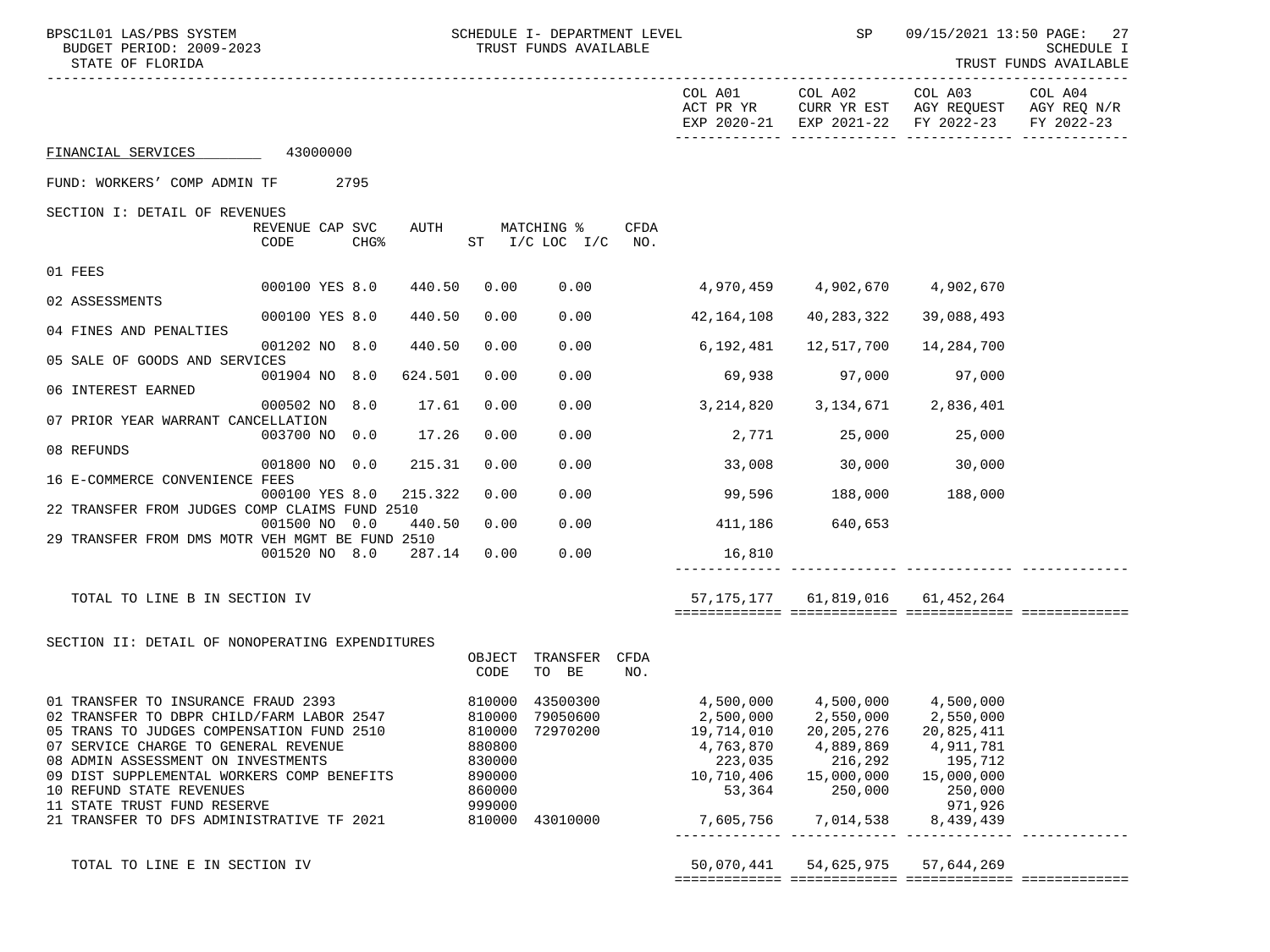| BPSC1L01 LAS/PBS SYSTEM<br>BUDGET PERIOD: 2009-2023<br>STATE OF FLORIDA                                                                                                                                                                                                                        |                                                          | SCHEDULE I- DEPARTMENT LEVEL<br>TRUST FUNDS AVAILABLE |                                                                          | SP                                                                                                                                  | 09/15/2021 13:50 PAGE:                                                                                                            | 28<br>SCHEDULE I<br>TRUST FUNDS AVAILABLE |
|------------------------------------------------------------------------------------------------------------------------------------------------------------------------------------------------------------------------------------------------------------------------------------------------|----------------------------------------------------------|-------------------------------------------------------|--------------------------------------------------------------------------|-------------------------------------------------------------------------------------------------------------------------------------|-----------------------------------------------------------------------------------------------------------------------------------|-------------------------------------------|
|                                                                                                                                                                                                                                                                                                |                                                          |                                                       |                                                                          |                                                                                                                                     | COL A01 COL A02 COL A03 COL A04<br>ACT PR YR CURR YR EST AGY REQUEST AGY REQ N/R<br>EXP 2020-21 EXP 2021-22 FY 2022-23 FY 2022-23 |                                           |
| 43000000<br>FINANCIAL SERVICES                                                                                                                                                                                                                                                                 |                                                          |                                                       |                                                                          |                                                                                                                                     |                                                                                                                                   |                                           |
| FUND: WORKERS' COMP ADMIN TF<br>2795                                                                                                                                                                                                                                                           |                                                          |                                                       |                                                                          |                                                                                                                                     |                                                                                                                                   |                                           |
| SECTION III: ADJUSTMENTS                                                                                                                                                                                                                                                                       |                                                          |                                                       |                                                                          |                                                                                                                                     |                                                                                                                                   |                                           |
|                                                                                                                                                                                                                                                                                                | OBJECT<br>CODE                                           |                                                       |                                                                          |                                                                                                                                     |                                                                                                                                   |                                           |
| 08 ROUNDING<br>09 PY ADJ C4300062 CRF FUNDS ADJUST LINE A<br>25 PY PAYABLE ADJUSTMENT TO LINE A<br>30 PY CARRY FWD ENCUMBRANCES ADJUST LINE A<br>31 PY NON CF PAYABLES OPER CAT ADJUST LINE A 991000<br>33 LONG TERM PENALTIES NET OF 254-259 GLC<br><b>39 SEPTEMBER REVERSIONS</b>            | 991000<br>991000<br>991000<br>991000<br>991000<br>991000 |                                                       | 2<br>163,627-<br>28<br>$2,010,183-$<br>18,346<br>4,385,198-<br>1,758,537 |                                                                                                                                     |                                                                                                                                   |                                           |
| TOTAL TO LINE H IN SECTION IV                                                                                                                                                                                                                                                                  |                                                          |                                                       | 4,782,095-                                                               |                                                                                                                                     |                                                                                                                                   |                                           |
| SECTION IV: SUMMARY                                                                                                                                                                                                                                                                            |                                                          |                                                       |                                                                          |                                                                                                                                     |                                                                                                                                   |                                           |
| UNRESERVED FUND BALANCE - JULY 1<br>ADD: REVENUES (FROM SECTION I)<br>TOTAL FUNDS AVAILABLE (LINE A + LINE B)<br>LESS: OPERATING EXPENDITURES<br>LESS: NONOPERATING EXPENDITURES (SECTION II)<br>LESS: FIXED CAPITAL OUTLAY (TOTAL ONLY)<br>UNRESERVED FUND BALANCE - JUNE 30 - BEFORE ADJ (G) | (A)<br>(B)<br>(C)<br>(D)<br>(E)<br>(F)                   |                                                       | 57,175,177<br>323,031,921<br>24,993,090<br>50,070,441<br>247,968,390     | 265,856,744 243,186,295 220,702,257<br>61,819,016<br>305,005,311<br>29,677,079   30,127,079<br>54,625,975 57,644,269<br>220,702,257 | 61,452,264<br>282,154,521<br>194,383,173                                                                                          | 450,000                                   |
| NET ADJUSTMENTS (FROM SECTION III)<br>ADJUSTED UNRESERVED FUND BALANCE - JUNE 30 $(1)$                                                                                                                                                                                                         | (H)                                                      |                                                       | 4,782,095-<br>243,186,295                                                |                                                                                                                                     | 220, 702, 257 194, 383, 173                                                                                                       |                                           |
| TOTAL UNRESERVED FUND BALANCE FROM STATEWIDE CFO FILE:                                                                                                                                                                                                                                         |                                                          |                                                       | 265,856,744                                                              |                                                                                                                                     |                                                                                                                                   |                                           |
| SCHEDULE IB: DETAIL OF UNRESERVED FUND BALANCE                                                                                                                                                                                                                                                 | FUNDING SOURCE<br>STATE(S)                               | RESTRICTED(R)<br>NONSTATE(N) UNRESTRICTED(U)          |                                                                          |                                                                                                                                     |                                                                                                                                   |                                           |
| 01 BAL OF ASSMTS, PENALTY& OTHR REV WORK COMP                                                                                                                                                                                                                                                  | S                                                        | U                                                     |                                                                          | 243, 186, 295 220, 702, 257 194, 383, 173                                                                                           |                                                                                                                                   |                                           |
| ADJUSTED UNRESERVED FUND BALANCE - JUNE 30                                                                                                                                                                                                                                                     |                                                          |                                                       |                                                                          | 243, 186, 295 220, 702, 257 194, 383, 173                                                                                           |                                                                                                                                   |                                           |
|                                                                                                                                                                                                                                                                                                |                                                          |                                                       |                                                                          |                                                                                                                                     |                                                                                                                                   |                                           |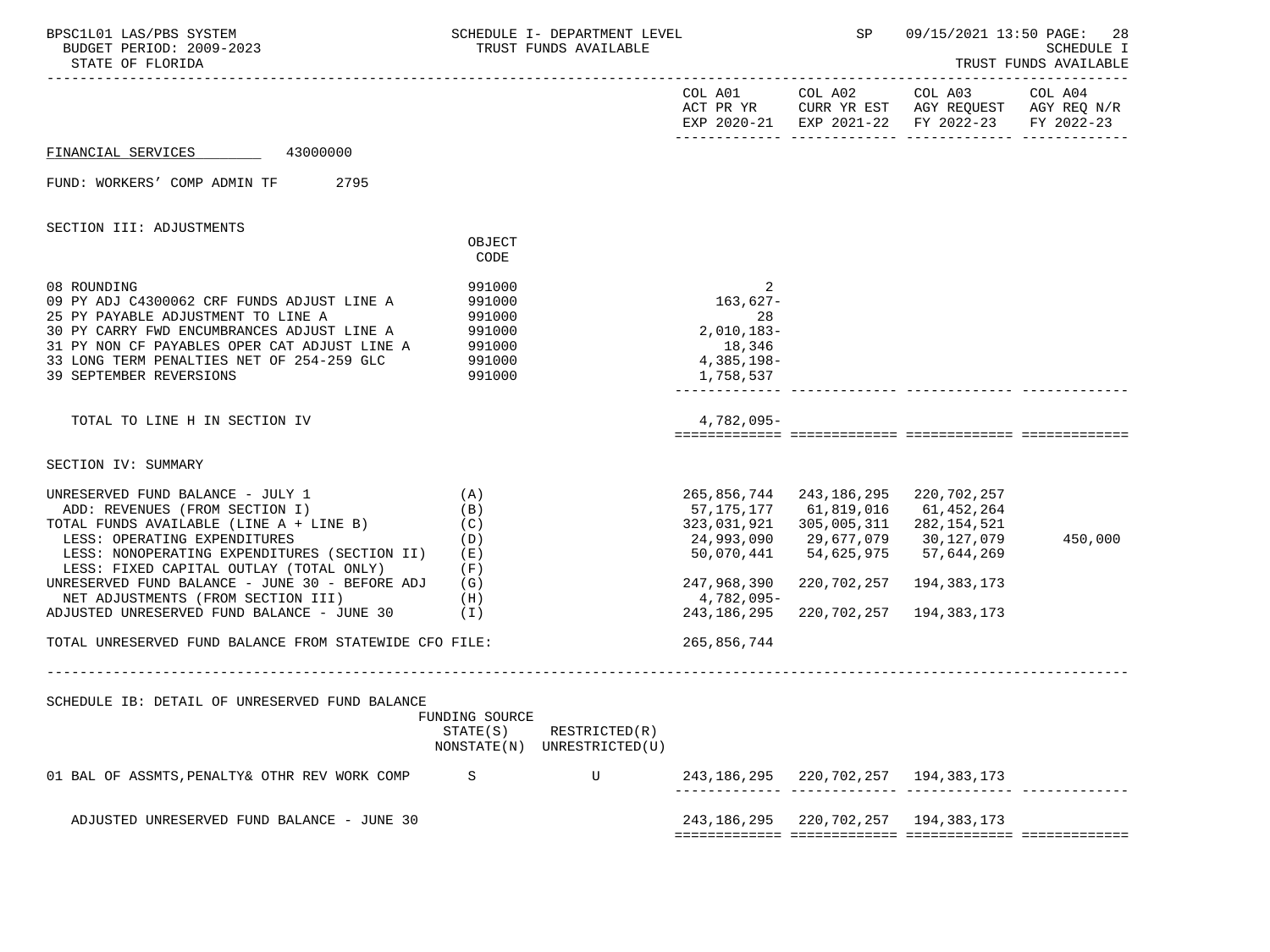| BPSC1L01 LAS/PBS SYSTEM<br>BUDGET PERIOD: 2009-2023<br>STATE OF FLORIDA                                                                                                   |       |                                                | SCHEDULE I- DEPARTMENT LEVEL<br>TRUST FUNDS AVAILABLE |      |                                    | SP                                                                                                            | 09/15/2021 13:50 PAGE:                                                                                                             | 29<br><b>SCHEDULE I</b><br>TRUST FUNDS AVAILABLE<br>------------ |
|---------------------------------------------------------------------------------------------------------------------------------------------------------------------------|-------|------------------------------------------------|-------------------------------------------------------|------|------------------------------------|---------------------------------------------------------------------------------------------------------------|------------------------------------------------------------------------------------------------------------------------------------|------------------------------------------------------------------|
|                                                                                                                                                                           |       |                                                |                                                       |      |                                    |                                                                                                               | COL A01 COL A02 COL A03<br>ACT PR YR $\,$ CURR YR EST $\,$ AGY REQUEST $\,$ AGY REQ N/R $\,$<br>EXP 2020-21 EXP 2021-22 FY 2022-23 | COL A04<br>FY 2022-23                                            |
| FINANCIAL SERVICES 43000000                                                                                                                                               |       |                                                |                                                       |      |                                    |                                                                                                               |                                                                                                                                    |                                                                  |
| FUND: WORKERS'COMP SPEC DISAB TF 2798                                                                                                                                     |       |                                                |                                                       |      |                                    |                                                                                                               |                                                                                                                                    |                                                                  |
| SECTION I: DETAIL OF REVENUES<br>REVENUE CAP SVC<br>CHG <sup>8</sup><br>CODE                                                                                              |       |                                                | AUTH MATCHING %<br>ST I/C LOC I/C NO.                 | CFDA |                                    |                                                                                                               |                                                                                                                                    |                                                                  |
| 01 ASSESSMENTS<br>000100 YES 8.0                                                                                                                                          |       | 440.49 0.00                                    | 0.00                                                  |      | 14,936,669  14,239,295  14,402,403 |                                                                                                               |                                                                                                                                    |                                                                  |
| 05 PRIOR YEAR WARRANT CANCELLATIONS<br>003700 NO 0.0                                                                                                                      | 17.26 | 0.00                                           | 0.00                                                  |      |                                    | 22,088 2,500 2,500                                                                                            |                                                                                                                                    |                                                                  |
| 07 INTEREST EARNED<br>000502 NO 8.0 17.61 0.00                                                                                                                            |       |                                                | 0.00                                                  |      |                                    | 1,462,848 850,440 648,822                                                                                     |                                                                                                                                    |                                                                  |
|                                                                                                                                                                           |       |                                                |                                                       |      |                                    |                                                                                                               |                                                                                                                                    |                                                                  |
| TOTAL TO LINE B IN SECTION IV                                                                                                                                             |       |                                                |                                                       |      |                                    | 16, 421, 605  15, 092, 235  15, 053, 725                                                                      |                                                                                                                                    |                                                                  |
| SECTION II: DETAIL OF NONOPERATING EXPENDITURES                                                                                                                           |       | CODE                                           | OBJECT TRANSFER CFDA<br>TO BE                         | NO.  |                                    |                                                                                                               |                                                                                                                                    |                                                                  |
| 01 REIMBURSEMENT OF EMPLOYERS<br>02 SERVICE CHARGE TO GENERAL REVENUE<br>03 ADMIN ASSESSMENT ON INVESTMENTS<br>04 REFUNDS OF STATE REVENUE<br>06 STATE TRUST FUND RESERVE |       | 890000<br>880800<br>830000<br>860000<br>999000 |                                                       |      |                                    | 29,484,947 30,000,000 30,000,000<br>1,364,590   1,207,179   1,204,098<br>$99,383$<br>5,620<br>5,620<br>35,000 | 44,769<br>35,000<br>677,202                                                                                                        |                                                                  |
| 08 TRANSFER TO ADMINISTRATIVE TF DFS 2021 810000 43010000                                                                                                                 |       |                                                |                                                       |      | 352,100 282,339 366,077            |                                                                                                               |                                                                                                                                    |                                                                  |
| TOTAL TO LINE E IN SECTION IV                                                                                                                                             |       |                                                |                                                       |      |                                    | 31, 306, 640 31, 583, 198 32, 327, 146                                                                        |                                                                                                                                    |                                                                  |
| SECTION III: ADJUSTMENTS                                                                                                                                                  |       | OBJECT<br>CODE                                 |                                                       |      |                                    |                                                                                                               |                                                                                                                                    |                                                                  |
| 13 PY CARRY FORWARD ENCUMBRANCE ADJ LINE A<br>14 PY NON CERT PAYABLES OPER CAT ADJ LINE A                                                                                 |       | 991000<br>991000                               |                                                       |      | 313,930-<br>308,242                |                                                                                                               |                                                                                                                                    |                                                                  |
| TOTAL TO LINE H IN SECTION IV                                                                                                                                             |       |                                                |                                                       |      | $5,688-$                           |                                                                                                               |                                                                                                                                    |                                                                  |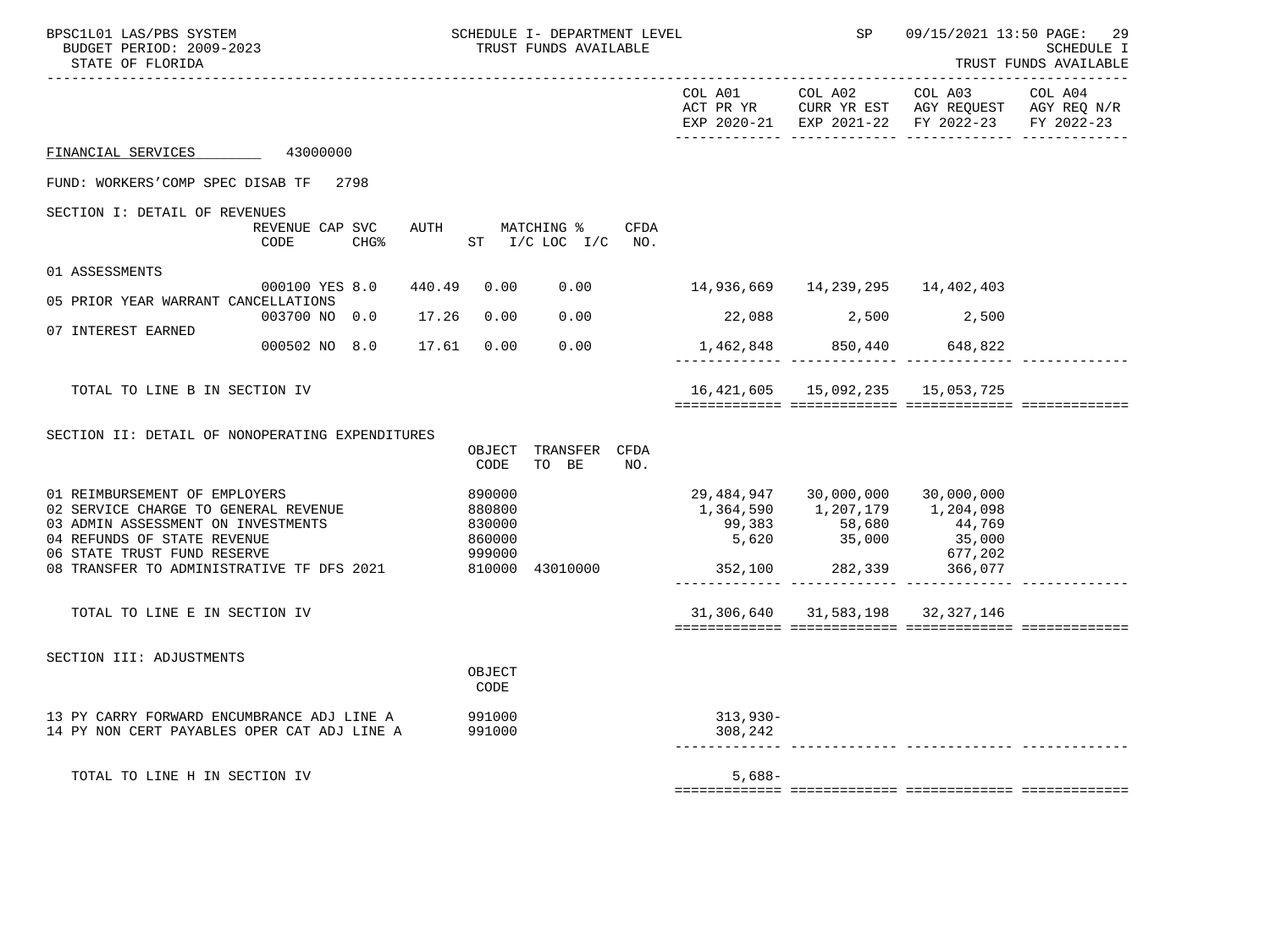| BPSC1L01 LAS/PBS SYSTEM<br>BUDGET PERIOD: 2009-2023<br>STATE OF FLORIDA                                                                                                                                                                                                                                                                                                                                                                                       | SCHEDULE I- DEPARTMENT LEVEL<br>TRUST FUNDS AVAILABLE |                                                            | SP                                                                           | 09/15/2021 13:50 PAGE:<br>30<br>SCHEDULE I<br>TRUST FUNDS AVAILABLE                                                                                    |                                                                                                        |            |
|---------------------------------------------------------------------------------------------------------------------------------------------------------------------------------------------------------------------------------------------------------------------------------------------------------------------------------------------------------------------------------------------------------------------------------------------------------------|-------------------------------------------------------|------------------------------------------------------------|------------------------------------------------------------------------------|--------------------------------------------------------------------------------------------------------------------------------------------------------|--------------------------------------------------------------------------------------------------------|------------|
|                                                                                                                                                                                                                                                                                                                                                                                                                                                               |                                                       |                                                            |                                                                              | COL A01 COL A02                                                                                                                                        | COL A03 COL A04<br>ACT PR YR CURR YR EST AGY REQUEST AGY REQ N/R<br>EXP 2020-21 EXP 2021-22 FY 2022-23 | FY 2022-23 |
| FINANCIAL SERVICES 43000000                                                                                                                                                                                                                                                                                                                                                                                                                                   |                                                       |                                                            |                                                                              |                                                                                                                                                        |                                                                                                        |            |
| FUND: WORKERS'COMP SPEC DISAB TF 2798                                                                                                                                                                                                                                                                                                                                                                                                                         |                                                       |                                                            |                                                                              |                                                                                                                                                        |                                                                                                        |            |
| SECTION IV: SUMMARY                                                                                                                                                                                                                                                                                                                                                                                                                                           |                                                       |                                                            |                                                                              |                                                                                                                                                        |                                                                                                        |            |
| UNRESERVED FUND BALANCE - JULY 1<br>ADD: REVENUES (FROM SECTION I)<br>TOTAL FUNDS AVAILABLE (LINE A + LINE B)<br>LESS: OPERATING EXPENDITURES<br>LESS: NONOPERATING EXPENDITURES (SECTION II) (E)<br>LESS: FIXED CAPITAL OUTLAY (TOTAL ONLY)<br>UNRESERVED FUND BALANCE - JUNE 30 - BEFORE ADJ (G)<br>NET ADJUSTMENTS (FROM SECTION III)<br>(H)<br>ADJUSTED UNRESERVED FUND BALANCE - JUNE 30 $(1)$<br>TOTAL UNRESERVED FUND BALANCE FROM STATEWIDE CFO FILE: | (A)<br>(B)<br>(C)<br>(D)<br>(F)                       |                                                            | 107,512,681<br>866,850<br>31,306,640<br>75,339,191<br>$5,688-$<br>91,091,076 | 91,091,076 75,333,503 57,512,616<br>16,421,605  15,092,235  15,053,725<br>90,425,738<br>1,329,924<br>31,583,198<br>57,512,616<br>75,333,503 57,512,616 | 72,566,341<br>1,329,924<br>32, 327, 146<br>38,909,271<br>38,909,271                                    |            |
| SCHEDULE IB: DETAIL OF UNRESERVED FUND BALANCE                                                                                                                                                                                                                                                                                                                                                                                                                | FUNDING SOURCE                                        | $STATE(S)$ RESTRICTED $(R)$<br>NONSTATE(N) UNRESTRICTED(U) |                                                                              |                                                                                                                                                        |                                                                                                        |            |
| 01 RESERVE PURSUANT TO S 440.49(9) F.S. S S R                                                                                                                                                                                                                                                                                                                                                                                                                 |                                                       |                                                            | 75,333,503 57,512,616 38,909,271                                             |                                                                                                                                                        |                                                                                                        |            |
| ADJUSTED UNRESERVED FUND BALANCE - JUNE 30                                                                                                                                                                                                                                                                                                                                                                                                                    |                                                       |                                                            |                                                                              |                                                                                                                                                        | 75, 333, 503 57, 512, 616 38, 909, 271                                                                 |            |